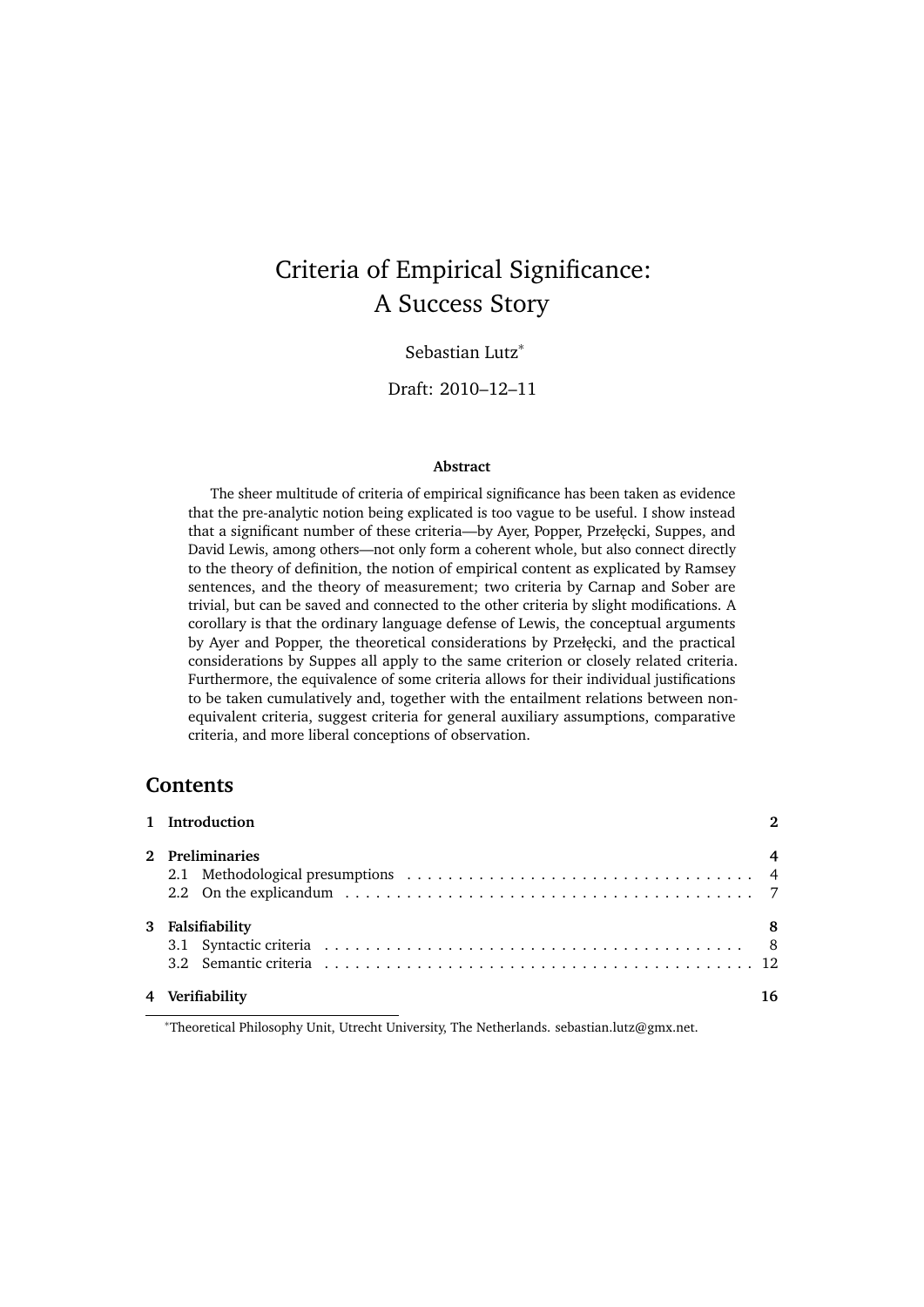<span id="page-1-1"></span>

| 5 Falsifiability and verifiability                                         | 17             |
|----------------------------------------------------------------------------|----------------|
| 6 Strong $\mathcal O$ -determinacy                                         | 18             |
| 7 Weak $\mathcal O$ -determinacy                                           | 25             |
| Import of the relations<br>8.1                                             | 30<br>30<br>33 |
| <b>Generalizations</b><br>9.1                                              | 35<br>36<br>38 |
| 10 Conclusion                                                              | 43             |
| A A generalization of Przełęcki's definition of $\theta$ -conservativeness | 44             |
| B The relation of syntactic and semantic $\mathcal O$ -conservativeness    | 44             |
|                                                                            |                |

# <span id="page-1-0"></span>**1 Introduction**

Criteria of empirical significance are meant to demarcate those statements or terms that have some connection to empirical statements from those that do not. An early criterion suggested by [Ayer](#page-45-0) [\(1936,](#page-45-0) 38f) was quickly shown to be trivial; it was followed by a slew of amendments and new trivialization proofs succinctly summarized and extended by [Pokriefka](#page-49-0) [\(1983\)](#page-49-0), who cuts out the middleman and proves the triviality of his amendment himself [\(Pokriefka](#page-49-1) [1984\)](#page-49-1). The latest contributions to this "puncture-and-patch industry" [\(Lewis](#page-48-0) [1988a,](#page-48-0) §XII) are two criteria by [Wright](#page-51-0) [\(1986,](#page-51-0) [1989\)](#page-51-1) and trivialization proofs by [Lewis](#page-48-0) [\(1988a,](#page-48-0) §IV, n. 12), [Wright](#page-51-1) [\(1989,](#page-51-1) §II), and [Yi](#page-51-2) [\(2001\)](#page-51-2).

This history has "done a lot to discredit the very idea of delineating a class of statements as empirical" [\(Lewis](#page-48-0) [1988a,](#page-48-0) §I), but does not show that *all* suggested criteria are trivial. Still, non-trivial criteria could be charged with arbitrariness, as [Lewis](#page-48-0) [\(1988a,](#page-48-0) 127, footnote removed) does when he notes that the amendments of Ayer's criterion

have led to ever-increasing complexity and ever-diminishing contact with any intuitive idea of what it means for a statement to be empirical. Even if some page-long descendant of Ayer's criterion [provably admitted] more than the observation-statements and less than all the statements, we would be none the wiser. We do not want just any class of statements that is intermediate between clearly too little and clearly too much. We want the right class.

This also holds for criteria that do not amend Ayer's criterion. Their multitude suggests that they are little more than arbitrary bipartitions of statements.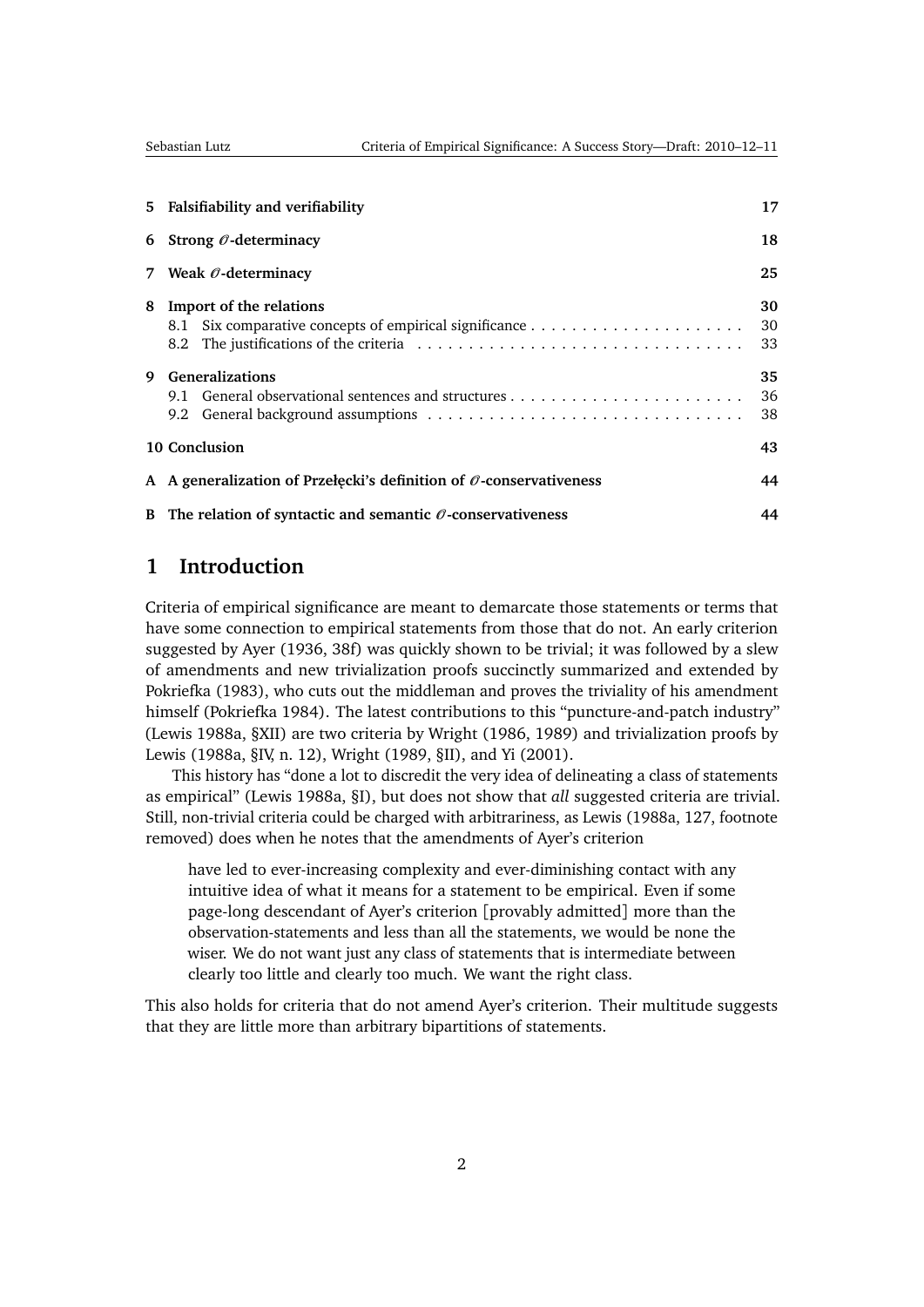<span id="page-2-0"></span>One goal of this article is to show that this charge of arbitrariness is unfounded, for many of the non-trivial criteria are equivalent or bear strong inferential relations to each other and to concepts from definition and measurement theory. Among the criteria are falsifiability and verifiability, but also more contemporary suggestions, the most recent being by [Sober](#page-50-0) [\(2008\)](#page-50-0). I will argue that there are essentially four major non-trivial criteria of empirical significance that stand in simple entailment relations to each other.

This is already a good reason to look more closely at the non-trivial criteria of empirical significance, but there are others. For one, many criticisms of the criteria have seen rebuttals (reviewed in [§2\)](#page-3-0), mostly because they rely on misunderstandings of the criteria's intended applications. But there is also still a *need* for criteria of empirical significance. Sometimes a criterion is needed to state very clearly what is not generally under dispute, as in Sober's discussions of the empirical significance of claims about a designer of life whose intentions and abilities are unknown [\(Sober](#page-50-1) [1999,](#page-50-1) [2007,](#page-50-2) [2008\)](#page-50-0). In other cases, a generally accepted endeavor is put under scrutiny, like string theory [\(Smolin](#page-50-3) [2006,](#page-50-3) [Woit](#page-51-3) [2006\)](#page-51-3), fish stock assessment theories [\(Corkett](#page-46-0) [2002\)](#page-46-0), or natural selection [\(Wassermann](#page-51-4) [1978\)](#page-51-4). The empirical significance of more philosophical positions like theism [\(Diamond](#page-46-1) [and Litzenburg](#page-46-1) [1975\)](#page-46-1) or realism and antirealism [\(Sober](#page-50-4) [1990\)](#page-50-4) have also been investigated.

In the remainder of this article, I will discuss several criteria of empirical significance that turn out to be equivalent ([§3.1\)](#page-7-1) or nearly equivalent ([§3.2\)](#page-11-0) to falsifiability, and I will briefly describe verifiability ([§4\)](#page-15-0). Falsifiability and verifiability are more inclusive than the (universally panned) criterion demanding both ([§5\)](#page-16-0), which itself is more inclusive than the criterion of strong  $\mathcal O$ -determinacy, suggested independently by Patrick Suppes, Marian Przełęcki, and David Lewis ([§6\)](#page-17-0). More inclusive than both falsifiability and verifiability is the criterion that demands either one, and which has been suggested by David Rynin in a syntactic and by Przełęcki in a semantic formulation. A criterion given by Carnap, once it is modified to avoid triviality, is a variant of this ([§7\)](#page-24-0). Falsifiability, verifiability, their disjunction, and strong  $\mathcal O$ -creativity thus make up the four major criteria of empirical significance. The entailment relations between them suggest the introduction of comparative concepts of empirical significance ([§8.1\)](#page-29-1). And since the different formulations of each major criterion have been arrived at by different considerations, their equivalence justifies a re-evaluation of their statuses ([§8.2\)](#page-32-0). The equivalences of the different formulations also allow to choose based on expedience which formulation to generalize. I suggest two generalizations, one of them weakening the assumptions about observations ([§9.1\)](#page-35-0). And modifying an otherwise trivial criterion by Elliott Sober leads to a generalization of falsifiability that takes general background assumptions into account. This generalization transfers directly to all other criteria ([§9.2\)](#page-37-0). In the end, these results will provide evidence that the search for criteria of empirical equivalence has been successful.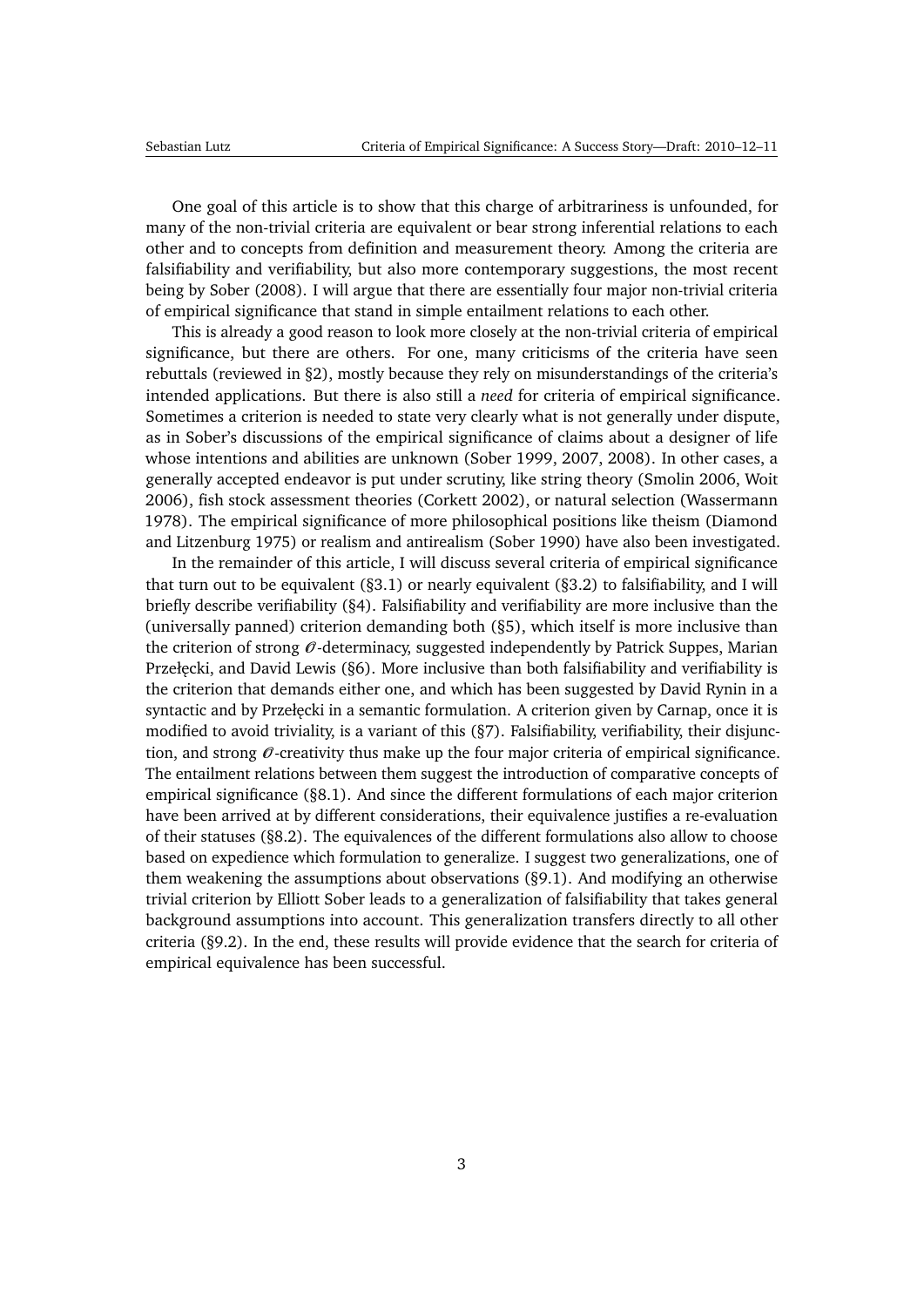## <span id="page-3-2"></span><span id="page-3-0"></span>**2 Preliminaries**

#### <span id="page-3-1"></span>**2.1 Methodological presumptions**

The development of a criterion of empirical significance out of the vague and intuitive concept variously described as 'having empirical content', 'being connected to observations', 'being testable', and 'being empirically meaningful' amounts to an explication (cf. [Kuipers](#page-47-0) [2007\)](#page-47-0). According to [Carnap](#page-45-1) [\(1950,](#page-45-1) 7), the criterion of empirical significance (the explicatum) should be similar to the intuitive concept (the explicandum), and furthermore precise, fruitful, and as simple as possible given the preceding desiderata.

Carnap explicates 'fruitful' as 'useful for the formulation of many universal statements', but this suggests that fruitfulness can be determined by counting sentences with universal quantifiers. The underlying idea has been put better by [Hempel](#page-47-1) [\(1952,](#page-47-1) 663), who demands, with reference to Carnap, that "it should be possible to develop, in terms of the reconstructed concepts, a comprehensive [ . . . ] and sound theoretical system". This suggests that the explicatum should connect in simple ways to concepts related to the explicandum, which, in the case of empirical significance, could be the notions of empirical content, confirmation, and measurement, for instance. To demand specific connections would lead to precise conditions of adequacy for the explicatum (cf. [Tarski](#page-51-5) [1944,](#page-51-5) §4), but their discussion would take me too far. Explicata are correct or incorrect only *relative* to the conditions of adequacy, which are pragmatically chosen based on the intended application of the explicatum. Thus explications are not true or false claims, but more or less expedient suggestions [\(Popper](#page-49-2) [1935,](#page-49-2) 37f; [Hempel](#page-47-1) [1952,](#page-47-1) 663)

Concepts are typically explicated in a restricted domain. For instance, Tarski restricted himself to predicate logic when explicating 'truth', as did Carnap when explicating 'analytic'. Such a restriction is acceptable and indeed almost always necessary to attain any results at all [\(Martin](#page-48-1) [1952\)](#page-48-1). It is therefore not a fundamental problem that the explicata discussed in the following assume a language of first or higher order predicate logic. Rather, the explicata should be seen as first steps towards the development of more general criteria. In other words, the criteria define empirical significance on the condition that the language is one of predicate logic. Especially opponents of the syntactic view on theories will consider this an extreme restriction. It is part of philosophical folklore that the syntactic view failed because of its reliance on predicate logic, and has now been completely superseded by the semantic view, which relies only on set- or model theory. This is less of a problem than it might seem, for, first, the equivalences discussed here will in fact suggest immediate generalizations beyond predicate logic. Second, not all major criticisms of the syntactic view are in fact justified [\(Lutz](#page-48-2) [2010a\)](#page-48-2). Third, it is doubtful that the use of (higher order) predicate logic poses more restrictions on the formalization of theories than the use of set- or model theory [\(Lutz](#page-48-3) [2010c\)](#page-48-3). In fact, in the following I will discuss syntactic, model theoretic, and set theoretic criteria of empirical significance and the conditions under which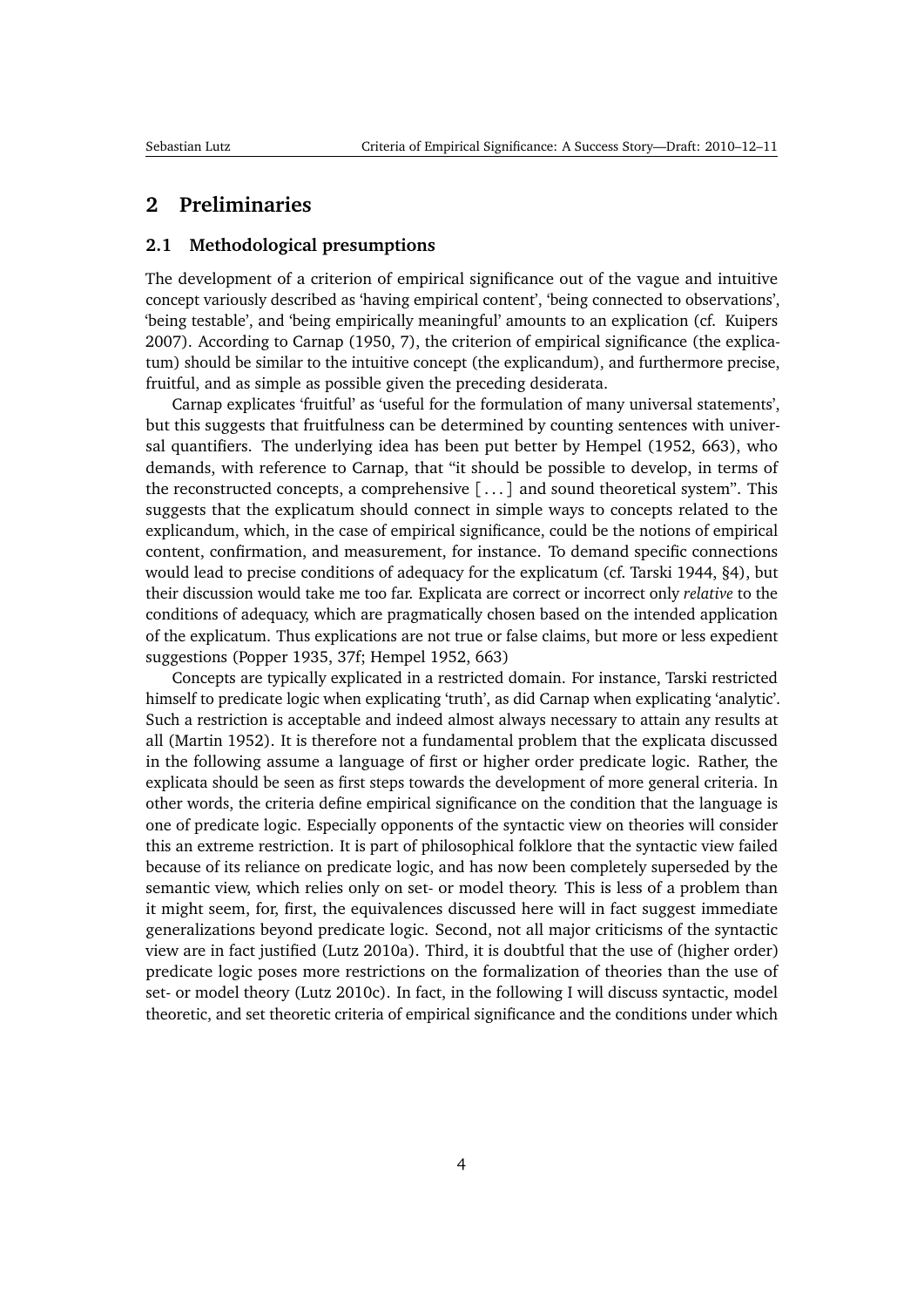<span id="page-4-1"></span>they are equivalent.

More problematic than the use of predicate logic is that some of the criteria discussed in the following (the semantic ones, by the way) assume a bipartition of the non-logical vocabulary  $\mathcal V$  of the language into observational terms  $\mathcal O$  and theoretical terms  $\mathcal T$ , with sentences containing  $\mathcal V$ -terms called  $\mathcal V$ -sentences, sentences containing only  $\mathcal O$ -terms called observational or  $\theta$ -sentences, and sentences containing only  $\mathcal{T}$ -terms called theoretical or  $\mathcal{T}$ -sentences. This assumption is implausible for ordinary languages, and has been criticized in this regard [\(Putnam](#page-49-3) [1962\)](#page-49-3). But the explicata assume an artificial language that is designed to be ideal for a specific purpose, which in this case is the analysis of the relation between theories and observations. And there is no reason to assume that it is impossible to develop such an ideal language [\(Suppe](#page-50-5) [1972,](#page-50-5) §I), where it is encapsulated in the vocabulary what is or is not observable (cf. Przełęcki [1974a,](#page-49-4) §III). Przełęcki [\(1969,](#page-49-5) §10.II) has suggested to achieve this result by simply taking all terms in the sciences as theoretical and introducing an artificial observational language. [Friedman](#page-46-2) [\(1982,](#page-46-2) 276f) suggests a similar strategy to capture the notion of an empirical substructure with the help of a bipartition of the vocabulary. This is of specific interest because [Van Fraassen](#page-51-6) [\(1980,](#page-51-6) §3.6) has conjectured that this is impossible. Furthermore, the bipartition need not stay fixed, but may change depending on the context [\(Rozeboom](#page-50-6) [1970,](#page-50-6) 201–203, [Lewis](#page-48-4) [1970,](#page-48-4) 428). [Reichenbach](#page-49-6) [\(1951,](#page-49-6) 49) suggests that the observation sentences should be assumed to have "primitive meaning, i. e., a meaning which is not under investigation during the analysis to be performed". Under this suggestion, observation sentences do not have to be about observations in any sense of the word, but must only be unproblematic for the purposes at hand. According to [Nielsen](#page-48-5) [\(1966,](#page-48-5) 15), for example, Flew's charge that theological statements are not falsifiable [\(Flew](#page-46-3) [1950\)](#page-46-3) assumes that all and only "nonreligious, straightforwardly empirical, factual statements" have primitive meaning. And [Flew](#page-46-4) [\(1975,](#page-46-4) 274) claims that it is enough to assume that all and only statements about "anything which happens or which conceivably might happen in the ordinary world" have primitive meaning.<sup>[1](#page-4-0)</sup>

All of the criteria in the following also refer to a consistent set of analytic sentences or meaning postulates *Π*, sometimes bipartitioned into meaning postulates  $\Pi_{\theta}$  for  $\theta$ -terms (cf. [Carnap](#page-45-2) [1952\)](#page-45-2), and meaning postulates  $\Pi_{\mathcal{T}}$  for  $\mathcal{T}$ -terms. The meaning postulates for  $\theta$ -terms are  $\theta$ -sentences, while those for  $\mathcal T$ -terms are  $\mathcal V$ -sentences, because they give the T -terms' relations to each other and to O -terms. Przełęcki [\(1974a,](#page-49-4) 345) argues that *Π*<sub>T</sub> should be  $\theta$ -conservative with respect to  $\Pi_{\theta}$ , that is,  $\Pi_{\mathcal{T}}$  should place no restrictions on  $\theta$ -sentences or their interpretations beyond those given through  $\Pi_{\theta}$ . I will not make this assumption, but rather generalize concepts and results where necessary. I do assume that *Π* is closed under entailment, so that any set  $\Lambda$  of sentences with  $\Pi \models \Lambda$  is analytic (analytically

<span id="page-4-0"></span><sup>&</sup>lt;sup>1</sup>These are only illustrations: I especially do not think that Flew's circumscription of the  $\emptyset$ -sentences is precise enough, since theological statements might be considered to be about the "ordinary world".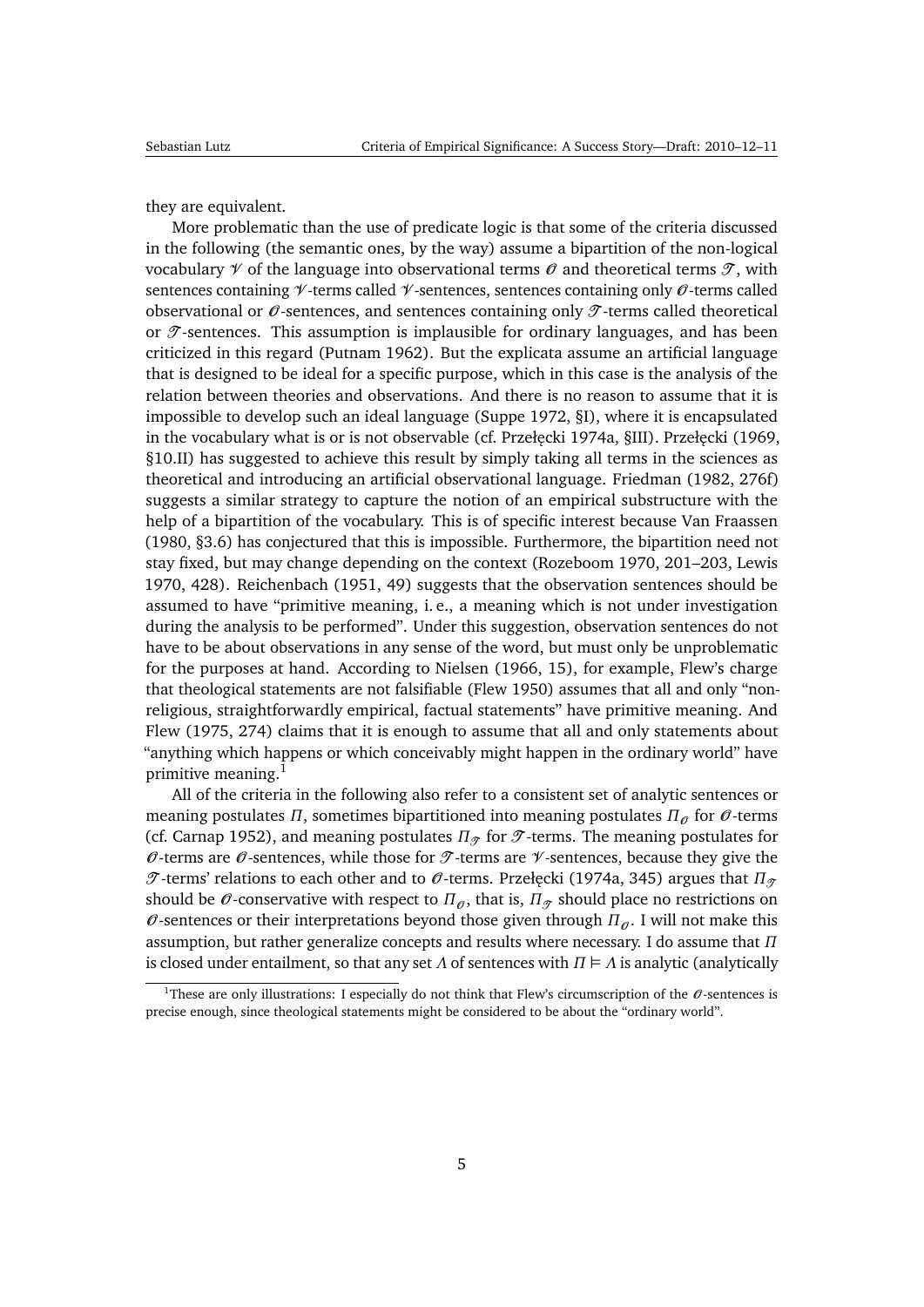<span id="page-5-2"></span>true). Any set of sentences incompatible with *Π* is analytically false; analytically true sets and analytically false sets are analytically determined. Note that under this definition, logically determined sets are also analytically determined. A set not analytically determined is analytically contingent. Finally, *Γ* analytically entails *Λ* if and only if *Γ* ∪ *Π Λ*. Here and in the following, a definition for sets of sentences holds for a single sentence if and only if they hold for the sentence's singleton set.

Once again, the assumption of a clearly delineated set of analytic sentences is plausible for artificial languages (cf. [Mates](#page-48-6) [1951,](#page-48-6) [Martin](#page-48-1) [1952,](#page-48-1) [Kemeny](#page-47-2) [1963\)](#page-47-2), and it is important to keep in mind that for an artificial language, analytic sentences are not found to be true, but *chosen* to be true. The assumption of a set of analytic sentences is also not obviously a restriction, since *Π* may be empty. On the other hand, letting  $\Pi = \emptyset$  severely restricts the inferences that are possible, excluding, for example, the inference from 'function *f* is linear' to 'function *f* is continuous'. I will further discuss the role of *Π* in [§9.2.](#page-37-0) *Π* determines which  $\theta$ -sentences can be true within the chosen language, which suggests

<span id="page-5-1"></span>**Definition 1.** A *set of*  $\mathcal V$ -*sentences*  $\Gamma$  is *possible* if and only if  $\Gamma \cup \Pi$  has a model.

In other words, a set of V -sentences is possible if and only if it is compatible with *Π*. Specifically, *Π* may restrict the sets of observation sentences that are compatible with the rules of the language.

Unless it is tautologous, *Π* also puts restrictions on the possible interpretations of terms, so that, say, every function in the extension of 'linear' must also be in the extension of 'continuous'. *Π* therefore may restrict how the interpretations of observational terms relate. To arrive at a formal definition, let  $\mathfrak{A}|\mathcal{O}$  refer to the reduct of  $\mathfrak A$  to  $\mathcal{O}$ , that is, the structure that results from eliminating the interpretations of all  $\mathcal{T}$ -terms from  $\mathfrak{A}$ . For an  $\mathcal{O}$ -structure  $\mathfrak{A}_{\alpha}$ , a structure  $\mathfrak{B}$  with  $\mathfrak{B}|\mathcal{O}=\mathfrak{A}_{\alpha}$  is called an expansion of  $\mathfrak{A}_{\alpha}$  [\(Hodges](#page-47-3) [1993,](#page-47-3) 9). Any  $\theta$ -structure that does not have an expansion to a model of  $\Pi$  is then impossible. Since a  $\nu$ -structure is its own expansion, one can give

<span id="page-5-0"></span>**Definition 2.** A *structure* is *possible* if and only if it can be expanded to a model of *Π*.

Below, I will make a distinction between syntactic and semantic criteria of empirical significance based on whether the observations are described by sets of  $\theta$ -sentences or by  $\mathcal O$ -structures. With  $\mathcal O$ -structures, observations can be described up to isomorphism, and with  $\mathcal O$ -sentences up to what I will call syntactical equivalence. Two structures  $\mathfrak A$  and  $\mathfrak B$ are syntactically equivalent ( $\mathfrak{A} \equiv \mathfrak{B}$ ) if and only if their respective theories are equivalent  $(Th(\mathfrak{A}) \rvert Th(\mathfrak{B}))$ , that is, for all sentences  $\varphi$ ,  $\mathfrak{A} \rvert \rvert \varphi$  if and only if  $\mathfrak{B} \rvert \rvert \varphi$ . In first order logic, syntactic equivalence is called elementary equivalence (and is not equivalent to isomorphy).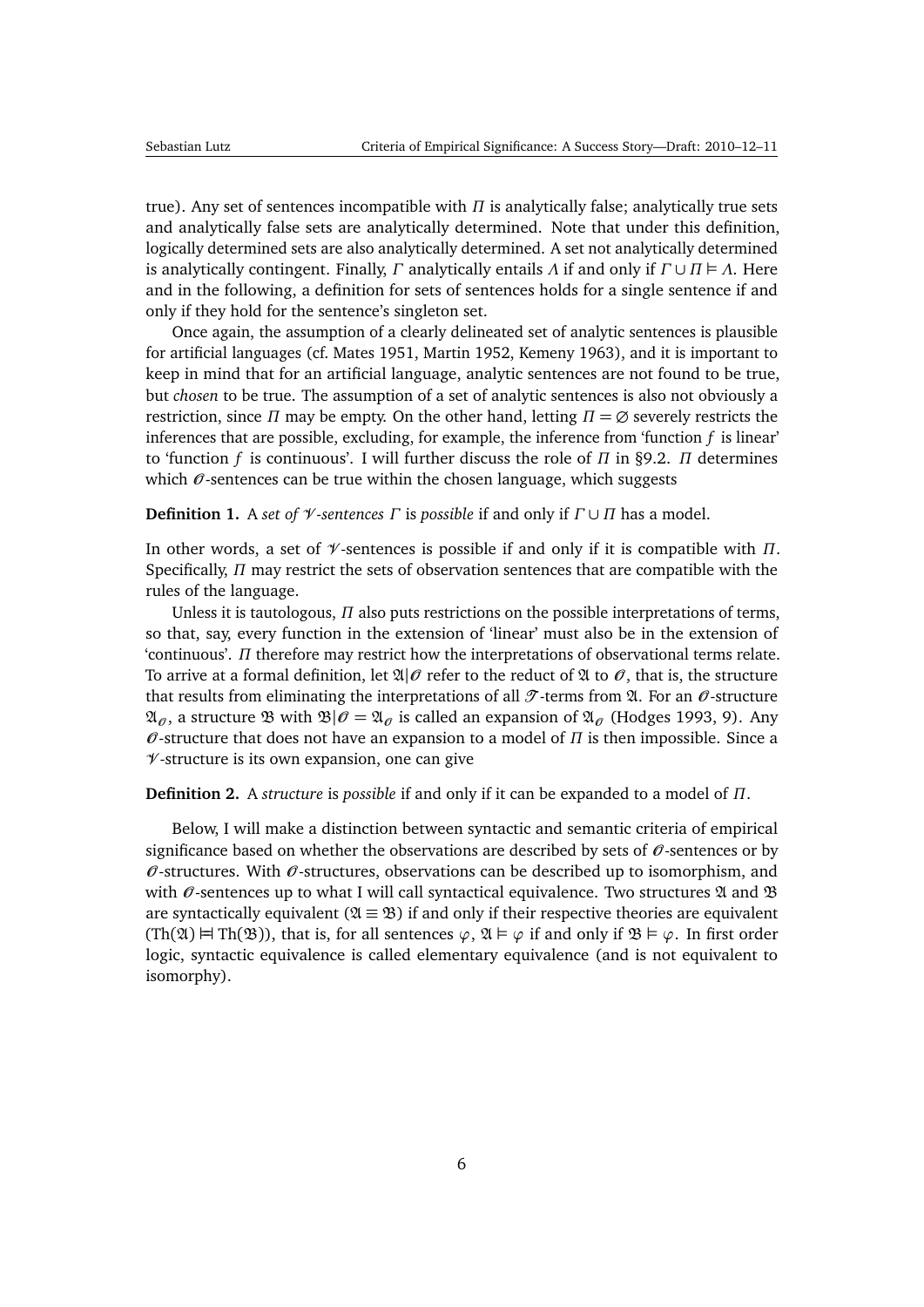#### <span id="page-6-1"></span><span id="page-6-0"></span>**2.2 On the explicandum**

As I will not discuss different conditions of adequacy, I will not attempt a thorough elucidation of the explicandum of empirical significance. Rather, I will give a circumscription precise enough to counter some common criticisms.

First, the criteria under discussion are meant to explicate empirical significance for sentences, not terms. Whether this is a restriction at all is a matter of debate. While [Carnap](#page-45-3) [\(1956\)](#page-45-3) considers criteria for terms possible and perhaps even preferable to criteria for sentences (see also [Hempel](#page-47-4) [1965b,](#page-47-4) §3), Przełęcki [\(1974a,](#page-49-4) 345f), for example, considers such criteria misguided. And if criteria for terms do turn out to be desirable, the criteria for sentences do not thereby become superfluous. Rather, they define empirical significance under the condition that the object under scrutiny is a sentence, not a term.

The criteria are also not meant to determine the meaning of sentences as [Ruja](#page-50-7) [\(1961\)](#page-50-7), for instance, assumes in his critique. [Rynin](#page-50-8) [\(1957,](#page-50-8) 51ff) and [Gemes](#page-47-5) [\(1998,](#page-47-5) §1.5) argue in some detail that this is not the point of the criteria, but it is also obvious from their formal structure: The criteria are classificatory (so that a sentence can be empirically significant or not), while a criterion of meaning has to define a relation between sentences and meanings.

Pace [Rynin](#page-50-8) [\(1957,](#page-50-8) 51), 'empirical significance' does not explicate 'meaningfulness', either, because the meaning of a sentence is generally accepted to be determined by both the sentence's empirical import and the rules that govern its use with other sentences [\(Carnap](#page-45-4) [1939,](#page-45-4) §25). Thus even a sentence not connected in the slightest to observation can be meaningful (cf. [Sober](#page-50-0) [2008,](#page-50-0) 149f). Whether there is more to the meaning of sentences beyond their empirical import and relation to other sentences depends on the status of semantic empiricism, which asserts the opposite [\(Rozeboom](#page-49-7) [1962,](#page-49-7) §II; [Rozeboom](#page-50-6) [1970;](#page-50-6) Przełęcki [1969,](#page-49-5) §§5f; Przełęcki [1974b,](#page-49-8) 402f). If a sentence can be meaningful without being empirically significant, most of the criticisms by [Hempel](#page-47-4) [\(1965b\)](#page-47-4) are invalid [\(Hempel](#page-47-6) [1965c;](#page-47-6) [Sober](#page-50-0) [2008,](#page-50-0) 149f). This understanding of the criteria as criteria for the *empirical* meaningfulness of sentences is in line with Popper's notion of his criterion as a demarcation criterion between empirical and non-empirical sentences [\(Popper](#page-49-2) [1935,](#page-49-2) §4, §9; cf. [Carnap](#page-46-5) [1963,](#page-46-5) §6.A).

[Gemes](#page-47-5) [\(1998,](#page-47-5) §1.4) argues that a criterion of empirical significance does not have to be a criterion of inductive confirmability as well. In the following, I will take the weaker stance that a criterion of deductive empirical significance may differ significantly from a criterion of inductive empirical significance, which in turn *may* differ from a criterion of inductive confirmability. And since I will discuss the criteria in the following as criteria of deductive empirical significance, not as criteria of inductive confirmability, some restrictions on the criteria are overly restrictive. Hempel's restriction of observational information to finite sets of molecular sentences [\(Hempel](#page-47-4) [1965b,](#page-47-4) §2) is the best example of this. In its stead, I will mainly rely on what Carnap sometimes calls the 'extended observation language', which contains all sentences that contain only logical and  $\mathcal{O}$ -terms (cf. [Psillos](#page-49-9)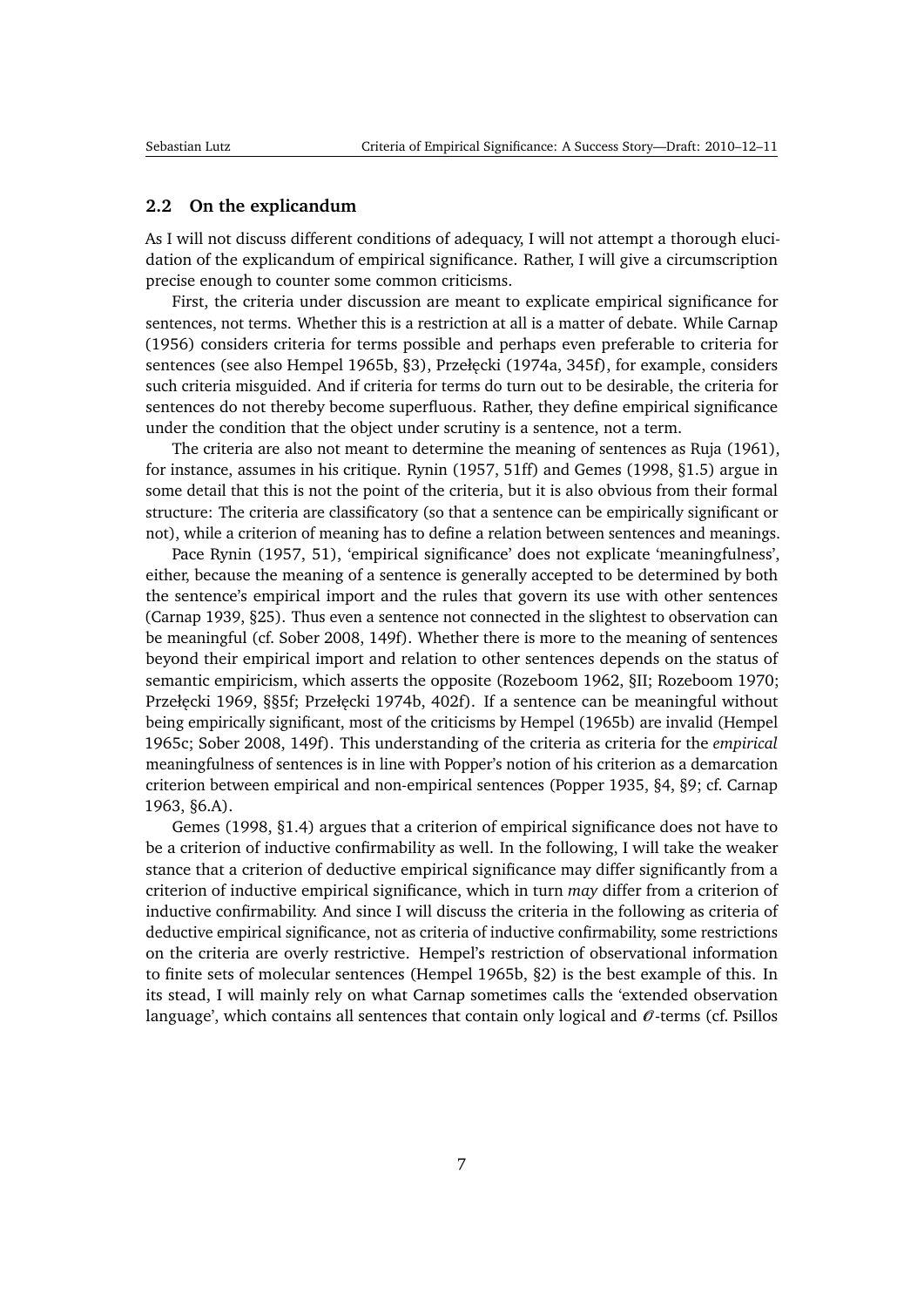<span id="page-7-3"></span>[2000,](#page-49-9) 158f). The language thus also includes all quantified sentences, and thus "empirical laws" or "empirical generalizations" [\(Carnap](#page-46-6) [1966,](#page-46-6) 225–227). I will revisit restrictions on the observation sentences in [§9.1.](#page-35-0)

# <span id="page-7-0"></span>**3 Falsifiability**

#### <span id="page-7-1"></span>**3.1 Syntactic criteria**

As I will discuss in [§9.2,](#page-37-0) Hempel's formulation of the falsifiability criterion deviates from Popper's original criterion in at least one crucial respect, but it can serve as a good starting point for my discussion. [Hempel](#page-47-4) [\(1965b,](#page-47-4) 106) states his "requirement of complete falsifiability in principle" like this:

A sentence has empirical meaning if and only if its negation is not analytic and follows logically from some finite logically consistent class of observation sentences.

Since I am here not interested in criteria of confirmability, I will drop Hempel's requirement that the set of observational sentences be finite. For two reasons, I will also allow the *analytic* entailment of the sentence's negation. First, analytic entailment is a simple generalization of logical entailment that can be undone by demanding that *Π* be empty. Second, only tautological  $\mathcal{T}$ -sentences follow from a consistent set of  $\mathcal{O}$ -sentences, and therefore no  $\mathcal{T}$ -sentences have empirical meaning according to Hempel's definition. Finally, I will generalize the criterion for sentences to a criterion for sets of sentences because this allows the discussion of theories that cannot be finitely axiomatized and thus not be described in a single sentence. The generalization is straightforward: If *α* is a sentence and *Γ* a set thereof, then  $\Gamma \models \neg \alpha$  if and only if  $\Gamma \cup {\alpha} \models \bot$ , where ' $\bot$ ' is some contradiction. And in the second formula, the restriction to a singleton set is superfluous. With these modifications and my terminology, the criterion says that a set of sentences is empirically significant if and only if it is syntactically falsifiable and not analytically false.

**Definition 3.** A *set Ω of sentences falsifies* a *set Λ* of sentences if and only if  $Ω ∪ Λ ∪ Π ⊕ ⊥$ .

<span id="page-7-2"></span>**Definition 4.** A set *Λ* of V -sentences is *syntactically falsifiable* if and only if it is falsified by a possible set of  $\mathcal O$ -sentences.

As noted, the qualifier 'syntactic' here does not refer to the use of syntactic deduction  $(^\mathbf{L})$ ', but to the syntactic description of observations (by sentences). Since a falsifiable sentence cannot be analytic, the criterion of empirical significance could also be formulated as the demand that a sentence be syntactically falsifiable and analytically contingent.

Even though I have defined ' $\theta$ -sentence' to be any sentence containing only  $\theta$ -terms, this criterion, like all other syntactic criteria in the following, only presumes that the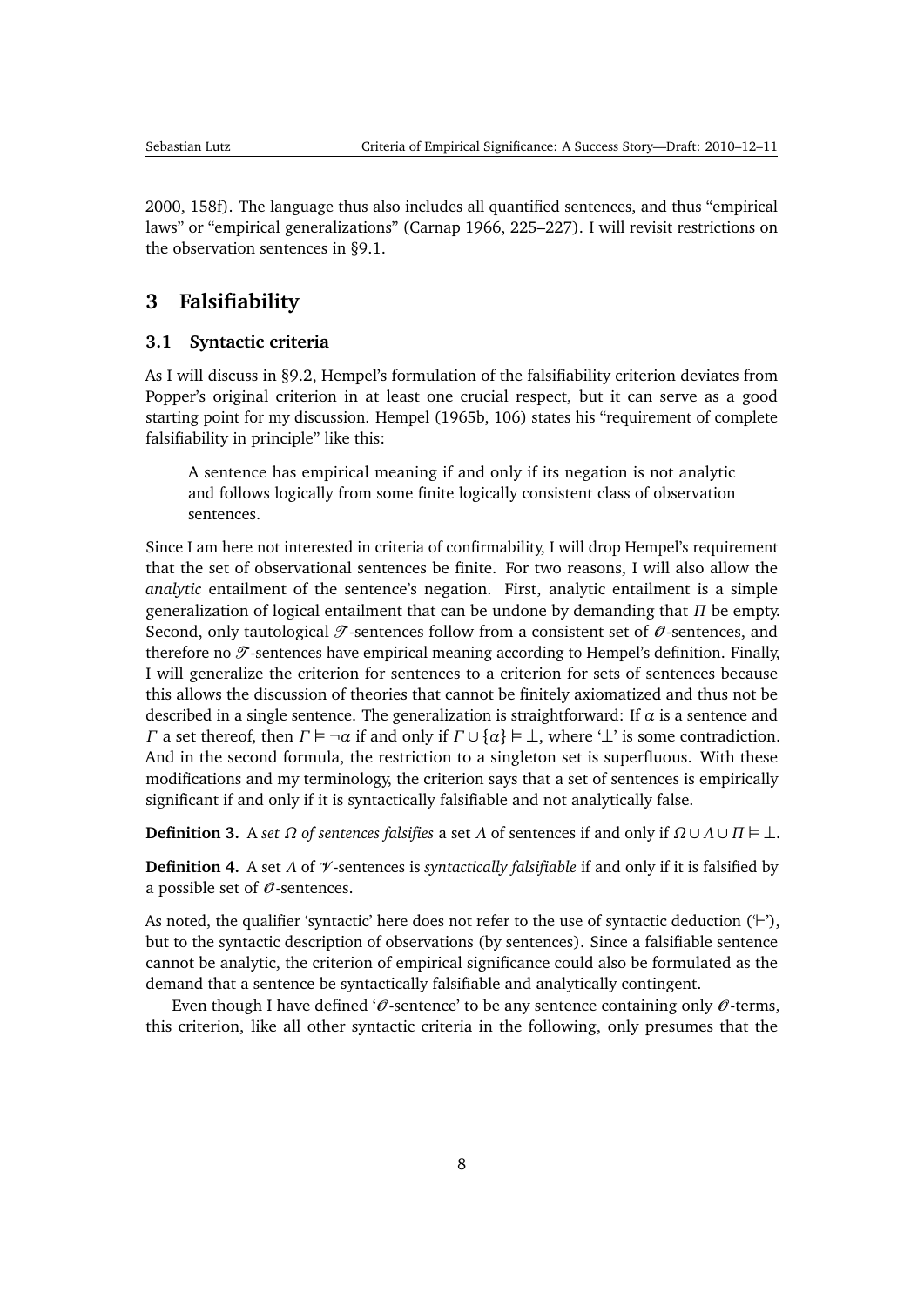<span id="page-8-2"></span> $\theta$ -sentences form some distinguished set of sentences. The syntactic criteria thus do not rely on a bipartition of the vocabulary.

The criterion of falsifiability is typically introduced with the observation that few universally quantified sentences are entailed by molecular observational sentences, but their negations may be so entailed. But even assuming that most scientific laws can be given as universally quantified sentences, this purely formal observation is no justification of the criterion. The most important justification rather relies implicitly on the notion of  $\mathcal O$ -conservativeness, which is a necessary condition for explicit definitions (cf. [Belnap](#page-45-5) [1993;](#page-45-5) [Gupta](#page-47-7) [2009,](#page-47-7) §2.1).

<span id="page-8-0"></span>**Definition 5.** A set Λ of *V*-sentences is *syntactically 0*-conservative with respect to a set *∆* of *Ψ*-sentences if and only if for any set *Ω* of *Ø*-sentences and for any *Ø*-sentence *ω*,  $Ω∪Λ∪Δ ⊨ ω$  only if  $Ω∪Δ ⊨ ω$ .

A set of V -sentences is O *-creative with respect to ∆* if and only if it is not O -conservative with respect to *∆*.

If a logic is compact,  $Ω ∪ Λ ∪ ⊇ ∈ ω$  if and only if there is a finite set  $Ω'$  such that *Ω*<sup> $\prime$ </sup> ∪*Λ*∪*Δ*  $\models$  ω. This is equivalent to *Λ*∪*Δ*  $\models \neg$  ( $\wedge$  *Ω*<sup> $\prime$ </sup> → ω), where  $\wedge$  *Ω*<sup> $\prime$ </sup> is the conjunction of all elements of  $Ω'$ . Hence for first order logic, the use of the set  $Ω$  in definition [5](#page-8-0) is superfluous if the set of observation sentences is closed under truth functional composition.

That the definition of a new term not in  $\mathcal O$  must be  $\mathcal O$ -conservative encapsulates the idea "that the definition not have any consequences (other than those consequences involving the defined word itself) that were not obtainable already without the definition", as [Belnap](#page-45-5) [\(1993,](#page-45-5) 123) puts it. Thus, a set that is syntactically  $\theta$ -conservative with respect to  $\Pi$ sanctions no inferences between  $\theta$ -sentences that are not already sanctioned by  $\Pi$ . In the following,  $\mathcal{O}$ -conservativeness simpliciter is understood to be  $\mathcal{O}$ -conservativeness with respect to *Π*.

Popper's justification of falsifiability essentially starts from  $\mathcal O$ -creativity because he demands "that the theory allow us to deduce, roughly speaking, more empirical singular statements than we can deduce from the initial conditions alone" [\(Popper](#page-49-2) [1935,](#page-49-2) 85). By assuming that the negation of an observation sentence is itself an observation sentence, he arrives at his definition of falsifiability:

<span id="page-8-1"></span>**Claim 1.** *A set Λ of* V *-sentences is syntactically falsifiable iff Λ is syntactically* O *-creative with respect to Π.*

*Proof.* ' $\Rightarrow$ ': If  $\Omega \cup \Lambda \cup \Pi \models \bot$ , then  $\Omega \cup \Lambda \cup \Pi \models \omega$  for any observation sentence  $\omega$ . Since *Ω* ∪ *Π*  $\sharp$  ⊥, there is some  $\omega$  such that  $Ω$  ∪ *Π*  $\sharp$   $\omega$ .

' $\leftarrow$ ': For  $\omega$  and  $\Omega$  with  $\Omega \cup \Lambda \cup \Pi \models \omega$  and  $\Omega \cup \Pi \not\models \omega$ ,  $\Omega \cup \{\neg \omega\} \cup \Pi \not\models \bot$  and *Ω* ∪ {¬*ω*} ∪ *Λ* ∪ *Π* ⊥.  $\Box$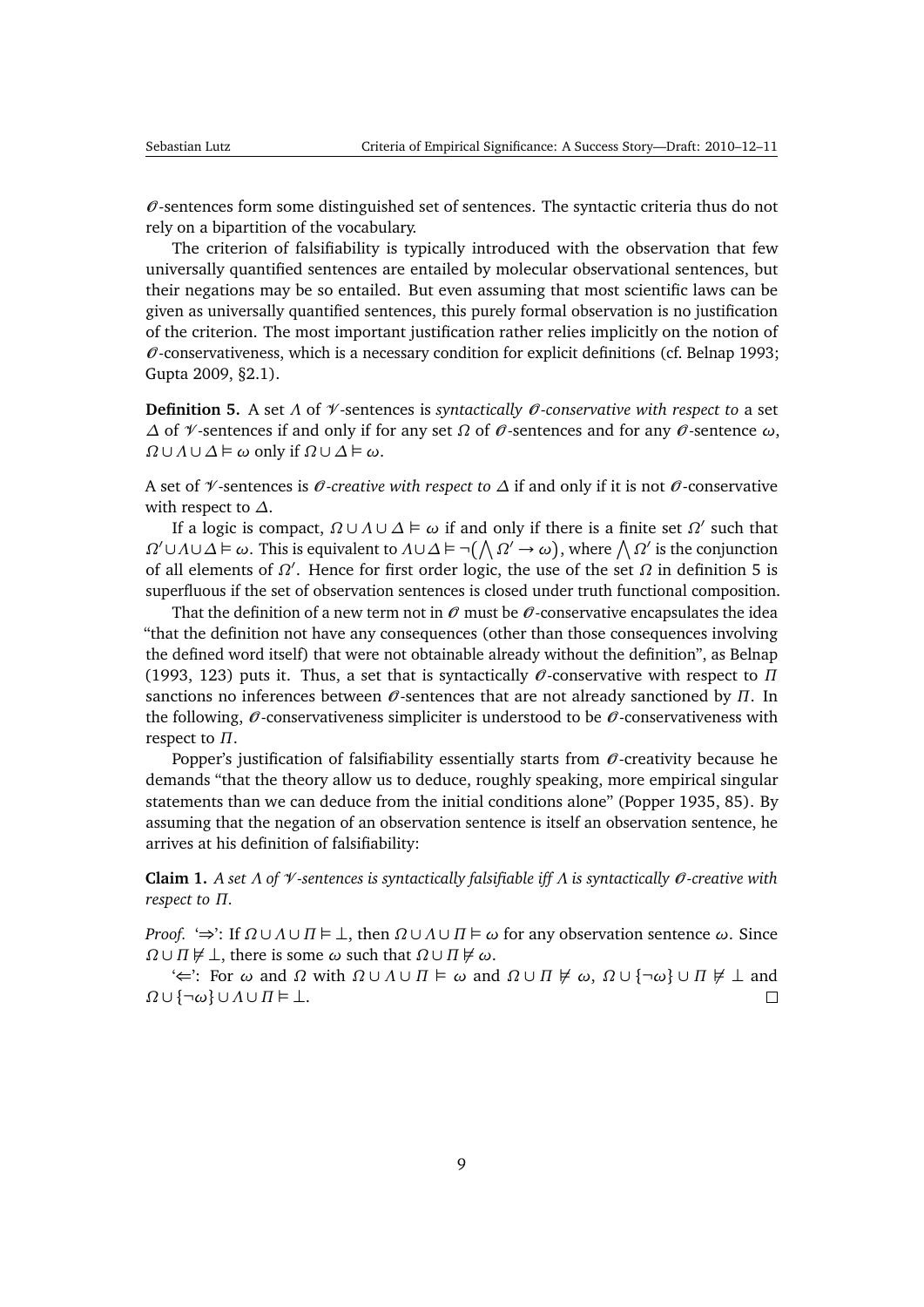<span id="page-9-1"></span>The relation between falsifiability and  $\mathcal O$ -creativity provides a justification for Reichenbach's (and Nielsen's and Flew's) claim that the  $\theta$ -sentences only need to be unproblematic: The theory of definition and the concept of  $\mathcal O$ -creativity are independent of the meaning of the  $\emptyset$ -terms.

Sticking with the standard interpretation of  $\theta$ -sentences, a falsifiable sentence could be said to have empirical import, where "a sentence *S* has empirical import if from *S* in conjunction with suitable subsidiary hypotheses it is possible to derive observation sentences which are not derivable from the subsidiary hypotheses alone" (suitable subsidiary hypotheses for falsifiability being analytic and observational). It is one of the cruel jokes of philosophical terminology that in this quote, [Hempel](#page-47-4) [\(1965b,](#page-47-4) 106) describes Ayer's two criteria of verifiability. Accordingly, the justification that Ayer provides for his criteria complements Popper's justification. [Ayer](#page-45-0) [\(1936,](#page-45-0) 97ff) argues that the function of an empirical hypothesis is to predict experiences, and thus arrives at his first criterion of empirical significance, namely that "the mark of a genuine factual proposition [is] that some experiential propositions can be deduced from it in conjunction with certain other premises without being deducible from those other premises alone", where an experiential proposition "records an actual or possible observation" [\(Ayer](#page-45-6) [1946,](#page-45-6) 38f).

Because no restriction is put on the "certain other premises", Ayer's first criterion is trivial in that it includes every non-analytic sentence (cf. [Lewis](#page-48-0) [1988a\)](#page-48-0). One way to avoid this triviality is to demand that the other premises be  $\mathcal{O}$ -sentences, which makes the criterion equivalent to  $\mathcal O$ -creativity. Instead, [Ayer](#page-45-6) [\(1946,](#page-45-6) 13) proposes two definitions. The first stipulates that

a statement is directly verifiable if it is either itself an observation-statement, or is such that in conjunction with one or more observation-statements it entails at least one observation-statement which is not deducible from these other premises alone  $[\,\ldots\,]$ .

If 'entailment' is understood as 'analytic entailment' $^2$  $^2$  and the criterion is meant as a necessary and sufficient condition, this can be paraphrased as

**Definition 6.** A  $\mathcal{V}$ -sentence  $\alpha$  is *directly verifiable* if and only if  $\alpha$  is an  $\theta$ -sentence or there is some set *Ω* of  $\theta$ -sentences and an  $\theta$ -sentence  $\omega$  such that  $\Omega \cup \{\alpha\} \cup \Pi \models \omega$  and  $Ω ∪ Π \nDash ω$ .

Without any assumptions about the set of observation sentences, this follows immediately:

**Claim 2.** *A*  $\mathcal V$ -sentence  $\alpha$  is directly verifiable iff  $\alpha$  is an  $\mathcal O$ -sentence or is syntactically  $\mathcal O$ *creative with respect to Π.*

<span id="page-9-0"></span><sup>&</sup>lt;sup>2</sup>This is what Ayer seems to do, since he calls translations from one language into another 'logically equivalent' [\(Ayer](#page-45-6) [1946,](#page-45-6) 6f). [Lewis](#page-48-7) [\(1988b,](#page-48-7) §II, fn. 5) gives an independent argument for reading Ayer in this way, but also notes that this entails some redundancies in Ayer's definitions.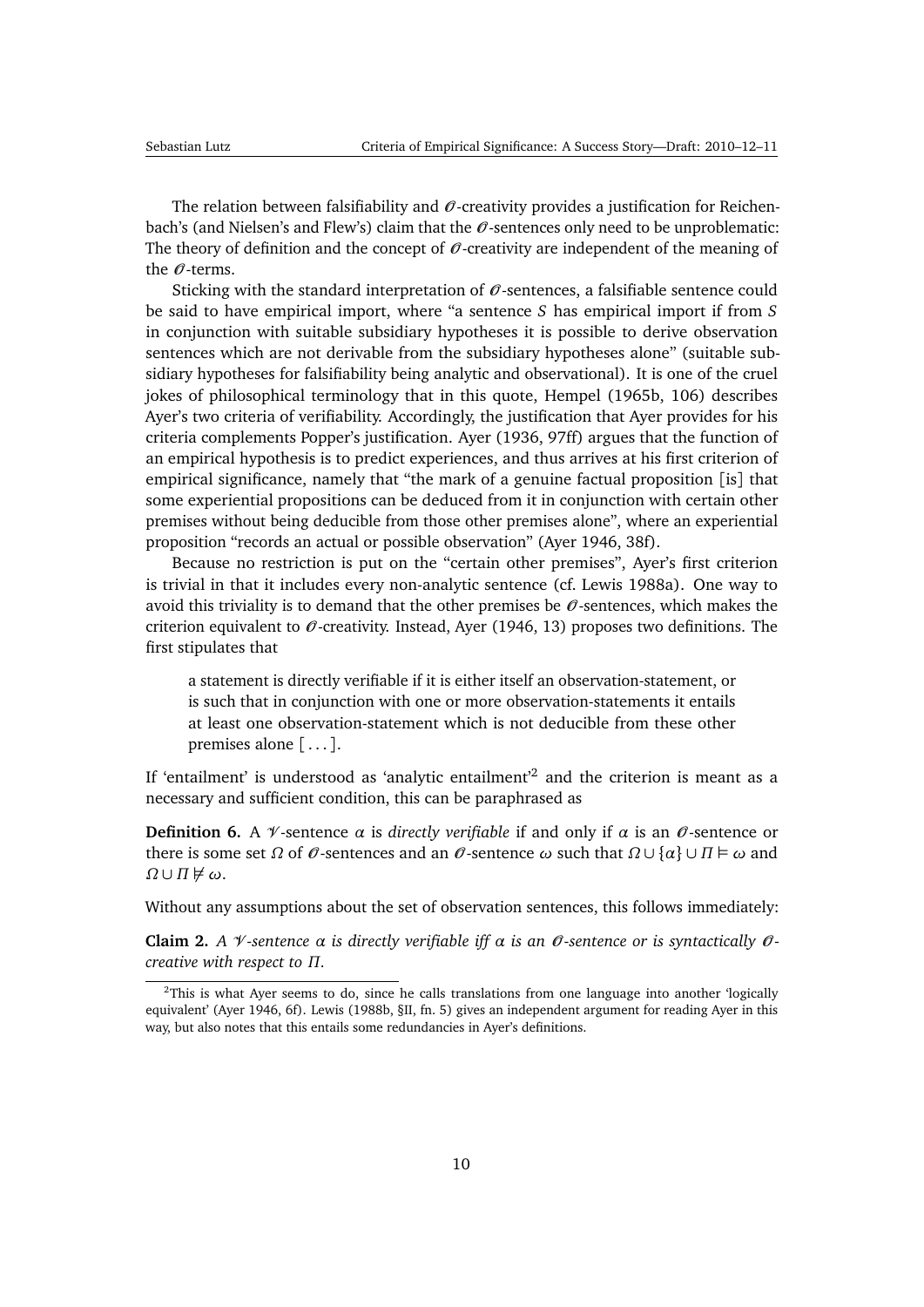<span id="page-10-1"></span>The condition that  $\alpha$  may be an  $\theta$ -sentence is not redundant because  $\alpha$  may be analytic and therefore not O -creative with respect to *Π*.

In his second definition, [Ayer](#page-45-6) [\(1946,](#page-45-6) 13) proposes

to say that a statement is indirectly verifiable if it satisfies the following conditions: first, that in conjunction with certain other premises [*Γ*] it entails one or more directly verifiable statements [*β*] which are not deducible from these other premises alone; and secondly, that these other premises do not include any statement that is not either analytic, or directly verifiable, or capable of being independently established as indirectly verifiable.

Since analytic entailment already allows the inclusion of *Π* in the premises of an inference, *Π* can be dropped from the auxiliary assumptions *Γ*. In the special case that *Γ* is a set of  $\theta$ -sentences and  $\beta$  an  $\theta$ -sentence as well, indirect verifiability reduces to direct verifiability (cf. [Pokriefka](#page-49-0) [1983\)](#page-49-0),<sup>[3](#page-10-0)</sup> so that *Γ* can contain  $\mathcal O$ -sentences instead of directly verifiable sentences. Ayer's criterion can then be stated as

**Definition 7.** A *V*-sentence *α* is *indirectly verifiable* if and only if there is a set *Γ* of indirectly verifiable or  $\mathcal O$ -sentences and a sentence  $\beta$  that is directly verifiable such that  $\{\alpha\} \cup \Gamma \cup \Pi \models \beta \text{ and } \Gamma \cup \Pi \not\models \beta.$ 

[Church](#page-46-7) [\(1949\)](#page-46-7) shows that for any sentence, as long as there are three logically independent observational sentences, the sentence or its negation is indirectly verifiable, a trivialization that is possible even if *β* is required to be an  $\theta$ -sentence. This trivialization can be avoided by restricting both *Γ* and *β* to O -sentences, but this more exclusive version of indirect verifiability then again just amounts to  $\mathcal O$ -creativity and falsifiability.

In connection with his first criterion, [Ayer](#page-45-0) [\(1936,](#page-45-0) 38) argues that a "hypothesis cannot be conclusively confuted any more than it can be conclusively verified", but that a sentence is verifiable "if it is possible for experience to render it probable" [\(Ayer](#page-45-0) [1936,](#page-45-0) 37). [Ayer](#page-45-0) [\(1936,](#page-45-0) 99) then argues that "if an observation to which a given proposition is relevant conforms to our expectations, the truth of that proposition is confirmed. [Then] one can say that its probability has been increased." 'Probability' is here not used in its mathematical sense, but as a measure of our "confidence" in a proposition [\(Ayer](#page-45-0) [1936,](#page-45-0) 100). Thus Ayer develops his criterion under the assumption that a sentence is confirmed if one of its consequences turns out to be true. This prediction criterion of confirmation is discussed and rejected by [Hempel](#page-47-8) [\(1965d,](#page-47-8) §7). [Gemes](#page-47-5) [\(1998,](#page-47-5) §1.4) discusses its historical importance in the search for criteria of empirical significance and argues that the failure of Ayer's criterion is inherited from the failure of the prediction criterion of confirmation.

<span id="page-10-0"></span> $3$ This holds even without the assumption needed for Church's trivialization proof given below, simply by restricting *Γ* and *β*; hence I consider it an innocent observation that does not just transform one trivial criterion into another one.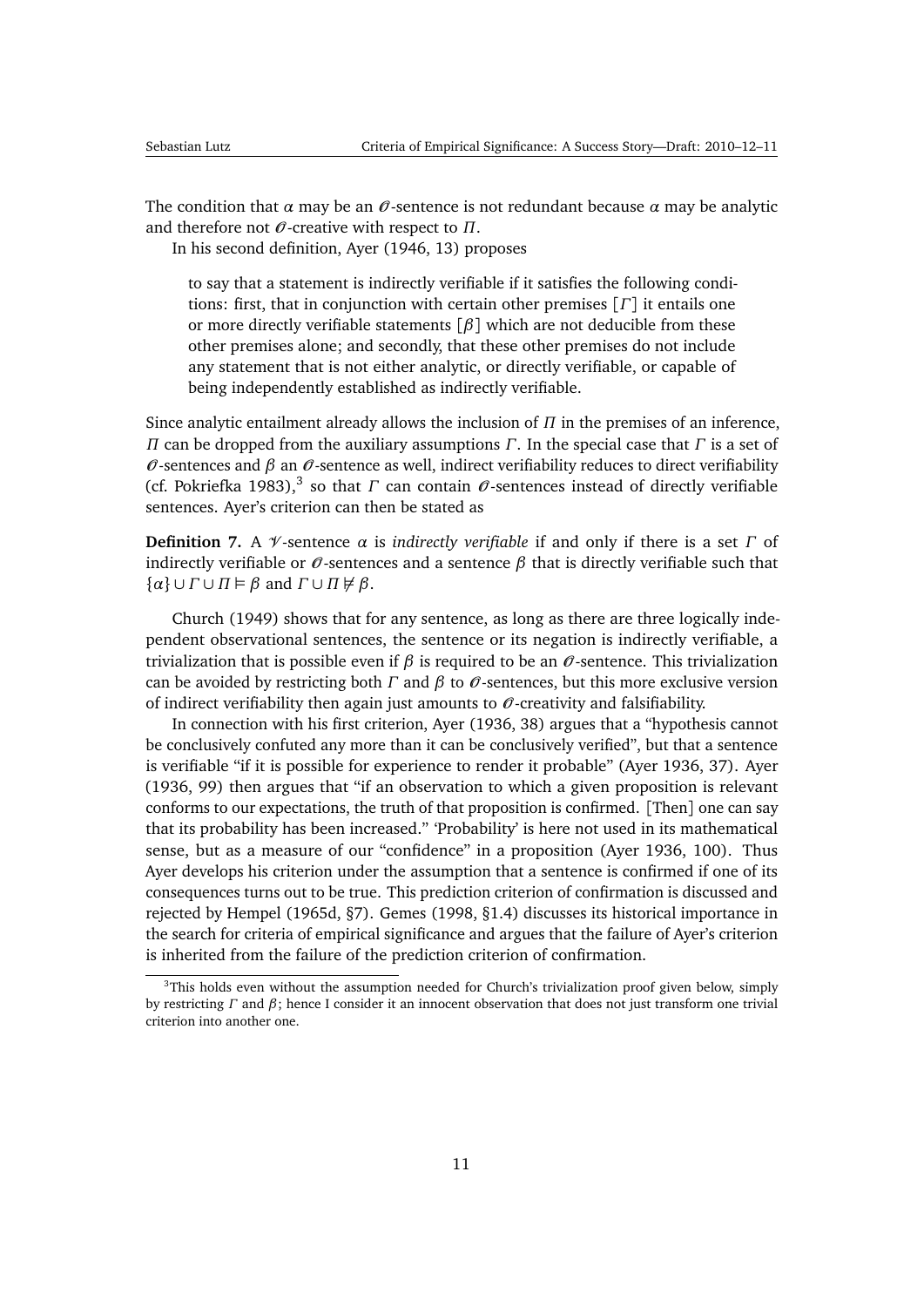#### <span id="page-11-5"></span><span id="page-11-0"></span>**3.2 Semantic criteria**

Syntactic  $\mathcal O$ -conservativeness has a semantic counterpart:

<span id="page-11-1"></span>**Definition 8.** A set Λ of *V*-sentences is *semantically 0*-conservative with respect to a set *∆* of *√*-sentences if and only if for each *θ*-structure  $\mathfrak{A}_{\theta}$  for which there is a *√*-structure  $\mathfrak{B} \models \Delta$  with  $\mathfrak{B}|\mathcal{O} = \mathfrak{A}_{\mathcal{O}}$ , there is also a  $\mathcal{V}$ -structure  $\mathfrak{C} \models \Delta \cup \Lambda$  with  $\mathfrak{C}|\mathcal{O} = \mathfrak{A}_{\mathcal{O}}$ .

Definition [8](#page-11-1) is slightly more general than that given, for example, by Przełecki [\(1974a,](#page-49-4) 345), so that it allows for any V -sentence in *∆*. A description of the generalization is given in appendix [A.](#page-43-0) Note that, like the other semantic definitions up to [§8.1,](#page-29-1) this definition relies essentially on a bipartition of the vocabulary.

As announced in [§2.1,](#page-5-0) the difference between semantic and syntactic conservativeness lies in the precision of the observational information:

<span id="page-11-2"></span>**Claim 3.** *A set Λ of* V *-sentences is syntactically* O *-conservative with respect to ∆ iff for each*  $\theta$ *-structure*  $\mathfrak{A}_{\theta}$  for which there is a  $\mathcal{V}$ *-structure*  $\mathfrak{B} \models \Delta$  with  $\mathfrak{B} | \theta \equiv \mathfrak{A}_{\theta}$ , there is a  $\mathcal{V}$ *-structure*  $\mathfrak{C} \models \Delta \cup \Lambda$  *with*  $\mathfrak{C} | \mathcal{O} \equiv \mathfrak{A}_{\mathcal{O}}.$ 

*Proof.* ' $\Rightarrow$ ': Assume  $\mathfrak{A}_{\sigma}$  is syntactically equivalent to a structure that can be expanded to a model **B** of Δ. Then choose  $Ω∪{¬ω}$ } equivalent to Th $(Ω<sub>θ</sub>)$ . I follows that  $B ⊨ Ω∪{¬ω} ∪ ∆ Δ$ and thus  $\Omega \cup \Delta \not\models \omega$ . By syntactic  $\emptyset$ -conservativeness,  $\Omega \cup \Lambda \cup \Delta \not\models \omega$ , so there is a  $\mathfrak{C} \models \Omega \cup \{\neg \omega\} \cup \Lambda \cup \Delta \models \text{Th}(\mathfrak{A}_{\theta}) \cup \Lambda \cup \Delta$ . Thus there is a  $\mathfrak{C} \models \Lambda \cup \Delta$  such that  $\mathfrak{C} | \theta \equiv \mathfrak{A}_{\theta}$ .

 $\iff$ : Let  $\Omega \cup \Delta \nvDash \omega$ . Choose  $\mathfrak{A} \models \Omega \cup \Delta \cup \{\neg \omega\}$ ; by assumption, there is a  $\mathfrak{C} \models \Lambda \cup \Lambda$ with  $\mathfrak{C}|\mathcal{O} \equiv \mathfrak{A}|\mathcal{O}$  and thus  $\mathfrak{C} \models \Omega \cup \Lambda \cup \Delta \cup \{\neg \omega\}$ , so that  $\Omega \cup \Lambda \cup \Delta \not\models \omega$ .  $\Box$ 

This suggests

<span id="page-11-3"></span>**Claim 4.** *A set Λ of* V *-sentences is semantically* O *-conservative with respect to ∆ only if Λ is syntactically* O *-conservative with respect to ∆. The converse does not hold in first order logic.*

*Proof.* ' $\Rightarrow$ ': From claim [3](#page-11-2) because  $\mathfrak{A}|\mathcal{O} = \mathfrak{B}|\mathcal{O}$  only if  $\mathfrak{A}|\mathcal{O} \equiv \mathfrak{B}|\mathcal{O}$ .  $\neq$ : See appendix [B.](#page-43-1)

 $\Box$ 

Of course, the two criteria are equivalent in all languages in which syntactic equivalence amounts to isomorphy.

A short overview of mainly philosophical treatments of the relation is given in ap-pendix [B.](#page-43-1) Because of the difference between syntactic and semantic  $\theta$ -conservativeness, it may not always be possible to bipartition the set of analytic sentences *Π* such that  $\Pi_{\mathcal{F}}$ is semantically  $\mathcal O$ -conservative with respect to  $\Pi_{\mathcal O}$ : If  $\Pi$  is only syntactically conservative with respect to  $\Pi_{\theta}$ , there are some  $\theta$ -models of  $\Pi_{\theta}$  that cannot be expanded to models of *Π*, and there is no  $\mathcal{O}$ -sentence that excludes all and only those structures when added to  $\Pi_{\theta}$ .

<span id="page-11-4"></span>The analogy between syntactic and semantic  $\theta$ -conservativeness suggests a semantic criterion of falsifiability analogous to syntactic falsifiability.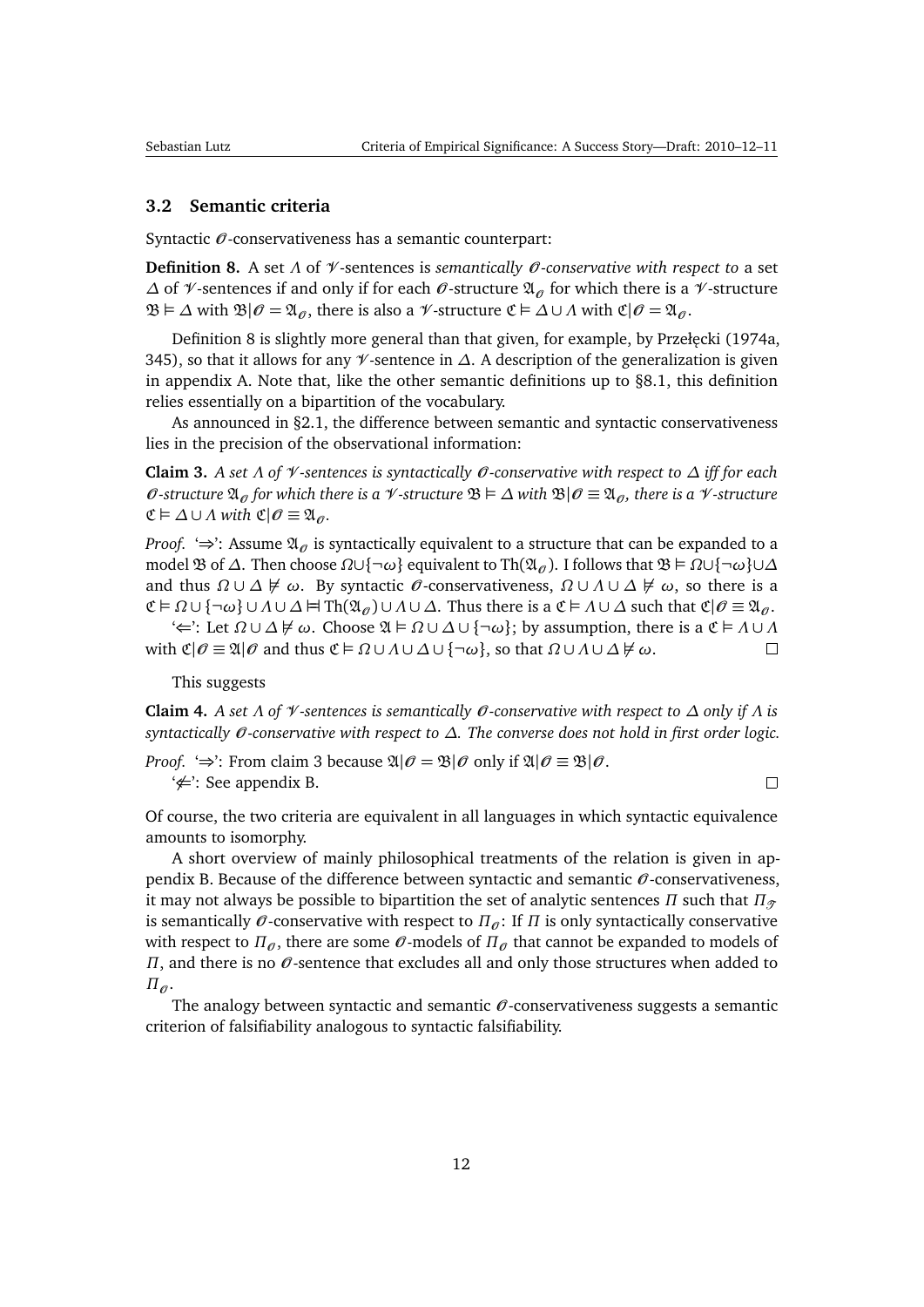<span id="page-12-3"></span>

**Definition 9.** An  $\theta$ -structure  $\mathfrak{A}_{\theta}$  falsifies a set  $\Lambda$  of  $\mathcal{V}$ -sentences if and only if for all  $\mathfrak{C} \models \Pi$ with  $\mathfrak{C}|\mathcal{O} = \mathfrak{A}_{\mathcal{O}}$ ,  $\mathfrak{C} \not\models \Lambda$ .

In other words, a structure  $\mathfrak{A}_{\beta}$  falsifies *Λ* if and only if *Λ* is false in every possible structure that is an expansion of  $\mathfrak{A}_{\theta}$ .

<span id="page-12-2"></span>**Definition 10.** A set *Λ* of V -sentences is *semantically falsifiable* if and only if it is falsified by a possible  $\mathcal O$ -structure.

Now the following holds:

<span id="page-12-0"></span>**Claim 5.** *A set Λ of* V *-sentences is semantically falsifiable iff Λ is semantically* O *-creative with respect to Π.*

*Proof. Λ* is semantically  $\mathcal{O}$ -creative with respect to *Π* iff there is an  $\mathfrak{A}_{\mathcal{O}}$  that has an expansion  $\mathfrak{B} \models \Pi$  (which is always the case since  $\Pi$  is consistent) and every expansion  $\mathfrak{C} \models \Pi$  of  $\mathfrak{A}_{\theta}$  is such that  $\mathfrak{C} \not\models \Lambda$ . This holds iff  $\Lambda$  is semantically falsifiable.  $\Box$ 

The relation between syntactic and semantic falsifiability is then given by claims [5,](#page-12-0) [4](#page-11-3) and [1.](#page-8-1)

David Lewis argues that one of his explications of 'partial aboutness' is closely connected to syntactic falsifiability. To see that it is even more closely connected to semantic falsifiability, consider first Lewis's explication of 'aboutness' as supervenience. According to [Lewis](#page-48-7) [\(1988b,](#page-48-7) 136), a "statement is entirely about some subject matter iff its truth value supervenes on that subject matter. Two possible worlds which are exactly alike so far as that subject matter is concerned must both make the statement true, or else both make it false". Assuming that possible worlds are all and only those worlds in which all analytic sentences are true, and assuming that all statements can be expressed by sets of  $\mathcal V$ -sentences, there is a one-to-one mapping from possible worlds to  $\mathcal V$ -structures (cf. [Kemeny](#page-47-2) [1963,](#page-47-2) §IV). Lewis does not explicate what it means for possible worlds to be "exactly alike" with respect to observation (except that 'being exactly alike' is an equivalence relation), so I suggest the following: Two possible worlds are exactly alike if and only if the reducts of their corresponding structures to  $\mathcal O$  are identical. This leads to

<span id="page-12-1"></span>**Definition 11.** A set *Λ* of V -sentences is *about observation* if and only if for any V -structures  $\mathfrak{A}, \mathfrak{B} \models \Pi$  with  $\mathfrak{A}|\mathcal{O} = \mathfrak{B}|\mathcal{O}$  it holds that  $\mathfrak{A} \models \Lambda$  iff  $\mathfrak{B} \models \Lambda$ .

To distinguish aboutness more clearly from partial aboutness, I will also sometimes speak of sentences being *entirely* about observation when they are about observation.

[Lewis](#page-48-7) [\(1988b,](#page-48-7) §VII, footnote removed) suggests to weaken definition [11](#page-12-1) based on an ordinary language analysis of the modifier 'partly':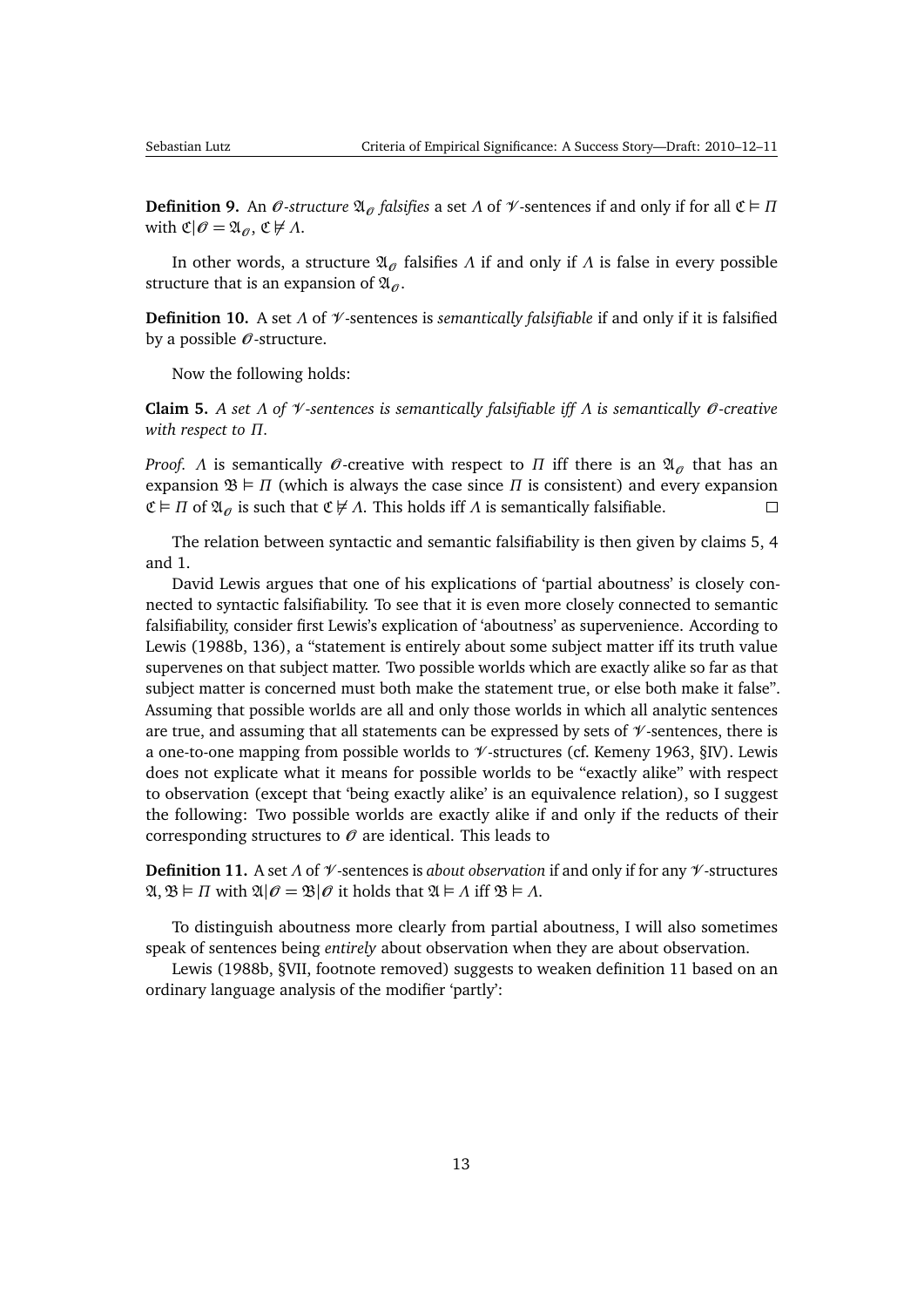<span id="page-13-3"></span>The recipe for modifying *X* by 'partly' is something like this. Think of the situation to which *X*, unmodified, applies. Look for an aspect of that situation that has parts, and therefore can be made partial. Make it partial—and there you have a situation to which 'partly *X*' could apply. If you find several aspects that could be made partial, you have ambiguity.

In this case, *X* stands for 'Statement *S* is about observation'. Lewis identifies four different aspects of the situation that have parts. The most obvious aspect is *S* itself, but considering parts of it leads [Lewis](#page-48-7) [\(1988b,](#page-48-7) §XI) to a criterion that distinguishes between logically equivalent sentences. Another aspect is the subject matter—in this case, the observations. In order to arrive at a non-trivial criterion, [Lewis](#page-48-7) [\(1988b,](#page-48-7) §IX) must assume that it is clear what it means for a subject matter to be "close-knit" and either "sufficiently large" or "sufficiently important". Clarifying these terms may, however, lead to an infinite regress, for instance if it turns out that a subject matter is close-knit if and only if the sufficiently large or important parts are partially about each other. Making the supervenience partial leads [Lewis](#page-48-7) [\(1988b,](#page-48-7) §X) to a probabilistic conception of empirical significance, although I will argue in [§7](#page-24-0) that this is not the only option. Only his treatment of the content of a statement stays within the boundaries of predicate logic, if the above translation from modal semantics into model theory is assumed. [Lewis](#page-48-7) [\(1988b,](#page-48-7) §VIII) defines the content of a statement as the set *E* of possible worlds that it excludes. In the model theoretic paraphrase, the content of a set *Λ* of sentences is thus given by  $E_A := \{ \mathfrak{A} \mid \mathfrak{A} \models \Pi \text{ and } \mathfrak{A} \not\models \Lambda \}.$  The content of *Λ* is about observation iff *Λ* itself is about observation, which is the case iff for any two  $\mathfrak{B}, \mathfrak{C} \models \Pi$  with  $\mathfrak{B}|\mathcal{O} = \mathfrak{C}|\mathcal{O}, \mathfrak{B} \in E_\Lambda$  iff  $\mathfrak{C} \in E_\Lambda$ . The parts of the content of Λ are then defined as the subsets of *EΛ*, which leads to

<span id="page-13-1"></span>**Definition 12.** *Part of the content* of a set *Λ* of V -sentences is *about observation* if and only if there is a non-empty set of structures  $F \subseteq E_A := \{ \mathfrak{A} \mid \mathfrak{A} \models \Pi \text{ and } \mathfrak{A} \not\models \Lambda \}$  such that for any two  $\mathfrak{B}, \mathfrak{C} \models \Pi$  with  $\mathfrak{B}|\mathcal{O} = \mathfrak{C}|\mathcal{O}, \mathfrak{B} \in F$  iff  $\mathfrak{C} \in F$ .

Lewis does not demand *F* to be non-empty, but without this restriction, part of the content of every sentence is about observation. If there is a way to capture any content (any set of possible worlds) by a sentence, [Lewis](#page-48-7) [\(1988b,](#page-48-7) §VIII) notes, part of the content of a sentence is about observation iff the sentence is syntactically falsifiable.[4](#page-13-0) This relation can be made more precise with

<span id="page-13-2"></span>**Claim 6.** *Part of the content of a set Λ of* V *-sentences is about observation iff Λ is semantically falsifiable.*

<span id="page-13-0"></span><sup>4</sup>To be more precise, since Lewis does not demand *F* to be non-empty, he can show that part of a statement's content is about observation iff the statement is incompatible with some statement entirely about observation. But according to definition [11](#page-12-1) and [Lewis](#page-48-7) [\(1988b,](#page-48-7) 141) himself, contradictions are entirely about observation, and since contradictions are incompatible with every statement, this shows that his definition is trivial. Demanding *F* to be non-empty excludes contradictions.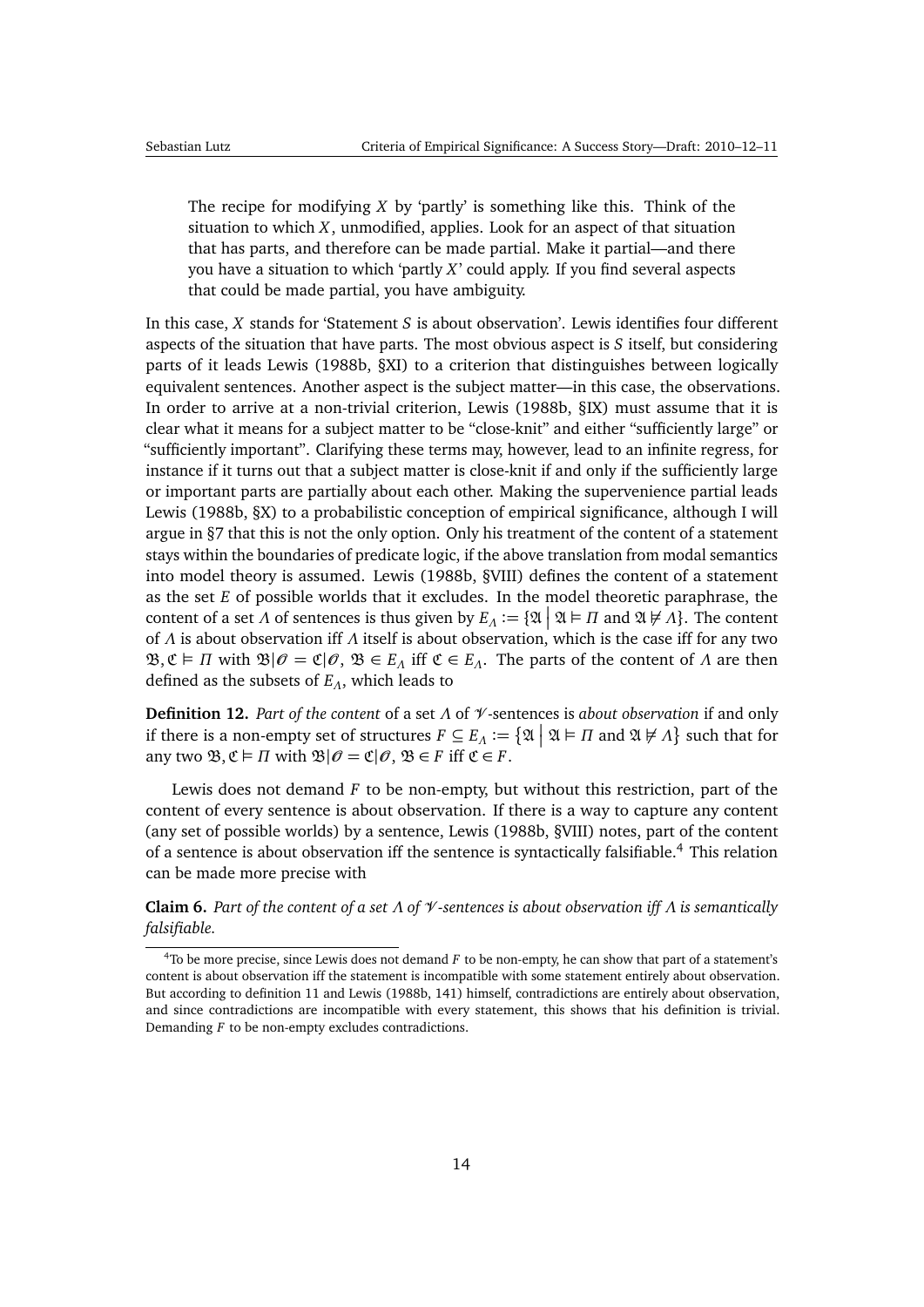<span id="page-14-1"></span>*Proof.* ' $\Rightarrow$ ': Assume part  $F \subseteq E_A$  of *Λ*'s content is about observation. Define  $\mathfrak{A}_{\mathcal{O}} := \mathfrak{A}|\mathcal{O}$  for some  $\mathfrak{A} \in F$ . Since  $\mathfrak{A} \in F$  and according to definition [12](#page-13-1) either all  $\mathfrak{B}$  with  $\mathfrak{B}|\mathcal{O} = \mathfrak{A}_{\mathcal{O}}$  are in *F* or none is, all such **B** are in *F*. Since all such **B** are also in *E<sub>Λ</sub>*, **B**  $\nvdash$  *Λ*, and the possible structure  $\mathfrak{A}_{\mathfrak{O}}$  falsifies Λ.

 $\mathcal{L}$ : Assume Λ is semantically falsified by  $\mathfrak{A}_{\theta}$ . Define  $F := \{ \mathfrak{B} \mid \mathfrak{B} \models \Pi \text{ and } \mathfrak{B} | \theta = \emptyset \}$  $\mathfrak{A}_{\mathscr{O}}$ }. Since  $\emptyset \neq F \subseteq E_A$ , part of *Λ*'s content is about observation.

Because of claims [1,](#page-8-1) [5,](#page-12-0) and [6,](#page-13-2) the relation between syntactic falsifiability and Lewis's definition for sets of sentences part of whose content is about observation is the same as that between syntactic and semantic  $\mathcal O$ -creativity, which is given in claim [3.](#page-11-2)

A sentence whose content is partly about observation could also be said to have some observational content, and indeed this is essentially how [Carnap](#page-45-7) [\(1928,](#page-45-7) 327f) described a criterion of meaningfulness at the time of the Vienna circle (see page [29\)](#page-26-0). Decades later, he argued that, absent sentences already established as analytic, the observational content of a sentence  $\alpha$  is given by its Ramsey sentence  $R(\alpha)$ , the existential quantification over all T -terms in *α* [\(Psillos](#page-49-9) [2000\)](#page-49-9). R(*α*) plausibly describes *α*'s observational content because it entails the same O -sentences as *α* itself [\(Rozeboom](#page-49-7) [1962,](#page-49-7) 291ff). Now, just as a criterion of the meaning of a set of sentences is not a criterion of empirical significance, neither is a description of the observational content of such a set. Something weaker is needed, namely a criterion to determine when the observational content is non-empty. Since anything that is already entailed by the analytic sentences is not an empirical claim, this suggests

**Definition 13.** If *Π* can be finitely axiomatized, let *Π*˜ be this axiomatization. Then a *V*-sentence *α* has *0*-content if and only if  $\tilde{\Pi} \nvDash R(\alpha \wedge \hat{\Pi})$ .

Under this definition, Carnap's later notion of  $\mathcal{O}$ -content squares well with the notion of falsifiability:

<span id="page-14-0"></span>**Claim 7.** *If Π can be finitely axiomatized, then a* V *-sentence α has* O *-content iff α is semantically* O *-creative with respect to Π.*

*Proof.* A sentence  $\alpha$  is Ramseyfied by substituting every  $\mathcal{T}$ -term  $T_i$ ,  $1 \le i \le n$  in  $\alpha$  by a variable  $X_i$  and existentially quantifying over each  $X_i$ , leading to  $\exists X_1 \dots X_n \alpha$  [ $T_1/X_1, \dots, T_n/X_n$ ]. Define *g* : { $T_i$ }<sub>1≤*i*≤*n*</sub> → { $X_i$ }<sub>1≤*i*≤*n*</sub>,  $T_i$  →  $X_i$ .

' $\Leftarrow$ ': Assume that  $\alpha$  has no  $\theta$ -content. Since R $(\alpha \wedge \hat{\Pi})$  is an  $\theta$ -sentence,  $\tilde{\Pi} \models R(\alpha \land \bigwedge \tilde{\Pi})$  if and only if  $R(\tilde{\Pi}) \models R(\alpha \land \bigwedge \tilde{\Pi})$ . Then for any  $\mathfrak{A}_{\theta}, \mathfrak{A}_{\theta} \models R(\bigwedge \tilde{\Pi})$ only if  $\mathfrak{A}_{\mathscr{O}} \models R(\alpha \wedge \hat{\Pi})$ . Thus for any  $\mathfrak{A}_{\mathscr{O}}$ , if there is a satisfaction function *v* mapping each variable  $X_i, 1 \leq i \leq n$  to an extension of the same type over  $|\mathfrak{A}_{\mathcal{O}}|$ such that  $\mathfrak{A}_{\theta}$ ,  $v \in \bigwedge \tilde{\Pi}[\tilde{T}_1/X_1,\ldots,\tilde{T}_n/X_n]$ , there is a satisfaction function  $v'$  such that  $\mathfrak{A}_{\theta}, v' \models (\alpha \wedge \hat{\Pi})[\top_1/X_1, \ldots, \top_n/X_n].$  Now assume that  $\mathfrak{A}_{\theta}$  can be expanded to a model  $\mathfrak{B} \models \tilde{\Pi}$ .  $\mathfrak{B} = \langle |\mathfrak{B}|, f \rangle$  with domain  $|\mathfrak{B}|$  and a function f that maps every  $\nu$ -term to an extension of the same type in  $|\mathfrak{B}|$ . Since  $|\mathfrak{B}| = |\mathfrak{A}_{\mathscr{O}}|$ , any extension  $\nu$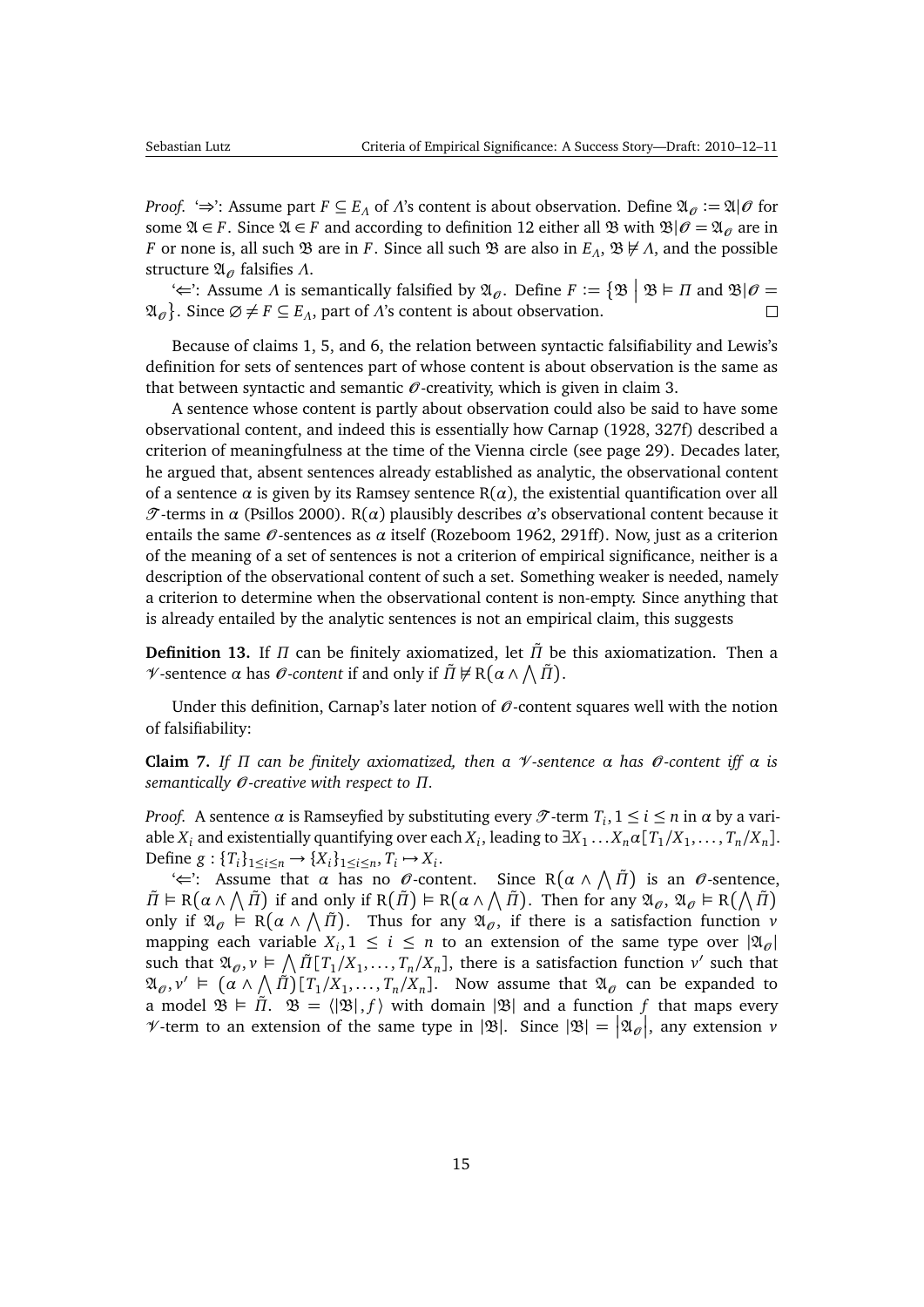$\Box$ 

<span id="page-15-7"></span>of  $f | {T_1, ..., T_n} \circ g^{-1}$  to all variables of the language is a satisfaction function such that  $\mathfrak{A}_{\theta}$ ,  $v \in \bigwedge \tilde{\Pi} [T_1/X_1, \ldots, T_n/X_n]$ . By assumption, there is then a satisfaction function *v*<sup>*'*</sup> such that  $\mathfrak{A}_{\theta}, v' \models (\alpha \land \bigwedge \overline{n})[\nabla_1/X_1, \ldots, T_n/X_n]$ . Then any extension *f* of  $v' | {X_1, ..., X_n} \circ g$  to all  $\mathcal{T}$ -terms can be used to expand  $\mathfrak{A}_\theta$  to a model of  $\bigwedge \tilde{\Pi} \wedge \alpha$ , and therefore *α* is semantically  $\mathcal{O}$ -conservative with respect to  $\tilde{\Pi}$ .

'⇒': Similar.

# <span id="page-15-0"></span>**4 Verifiability**

Another criterion of empirical significance that has been proposed very early on is that of syntactic verifiability [\(Hempel](#page-47-4) [1965b,](#page-47-4) 104). Modifying Hempel's formulation in an analogous way to his formulation of falsifiability leads to

**Definition 14.** A *set Ω of*  $\mathcal{V}$ -*sentences verifies* a set *Λ* of  $\mathcal{V}$ -sentences if and only if  $Ω∪$ *Π*  $\vdash$  *Λ*.

<span id="page-15-4"></span>**Definition 15.** A set *Λ* of V -sentences is *syntactically verifiable* if and only if there is a possible set *Ω* of O -sentences that verifies *Λ*.

A set of sentences is then empirically significant if and only if it is analytically contingent and syntactically verifiable.

[Hempel](#page-47-4) [\(1965b,](#page-47-4) 106) points out the following straightforward

<span id="page-15-3"></span>**Claim 8.** *A* V *-sentence α is syntactically verifiable iff* ¬*α is syntactically falsifiable.*

The restriction to single sentences is essential, since there is no straightforward generalization of negation to arbitrary sets of sentences.

It seems appropriate to also give a semantic version of verifiability.

<span id="page-15-5"></span>**Definition 16.** An  $\mathcal{O}$ -structure  $\mathfrak{A}_{\mathcal{O}}$  verifies a set  $\Lambda$  of  $\mathcal{V}$ -sentences if and only if for all  $\mathfrak{C} \models \Pi$ with  $\mathfrak{C}|\mathcal{O} = \mathfrak{A}_{\mathcal{O}}$ ,  $\mathfrak{C} \models \Lambda$ .

<span id="page-15-6"></span>**Definition 17.** A set *Λ* of V -sentences is *semantically verifiable* if and only if there is a possible O -structure that verifies *Λ*.

And again, the following can easily be shown to hold:

<span id="page-15-1"></span>**Claim 9.** *A* V *-sentence α is semantically verifiable iff* ¬*α is semantically falsifiable.*

The relations between syntactic and semantic falsifiability described in claims [3](#page-11-2) and [4](#page-11-3) therefore transfer to the verifiability of sentences. Furthermore, claims [9](#page-15-1) and [7](#page-14-0) entail the following:

<span id="page-15-2"></span>**Claim 10.** *If Π can be finitely axiomatized, let Π*˜ *be this axiomatization. Then a* V *-sentence*  $\alpha$  *is semantically verifiable iff*  $\tilde{\Pi} \nvDash \mathrm{R}(\neg \alpha \wedge \bigwedge \tilde{\Pi}).$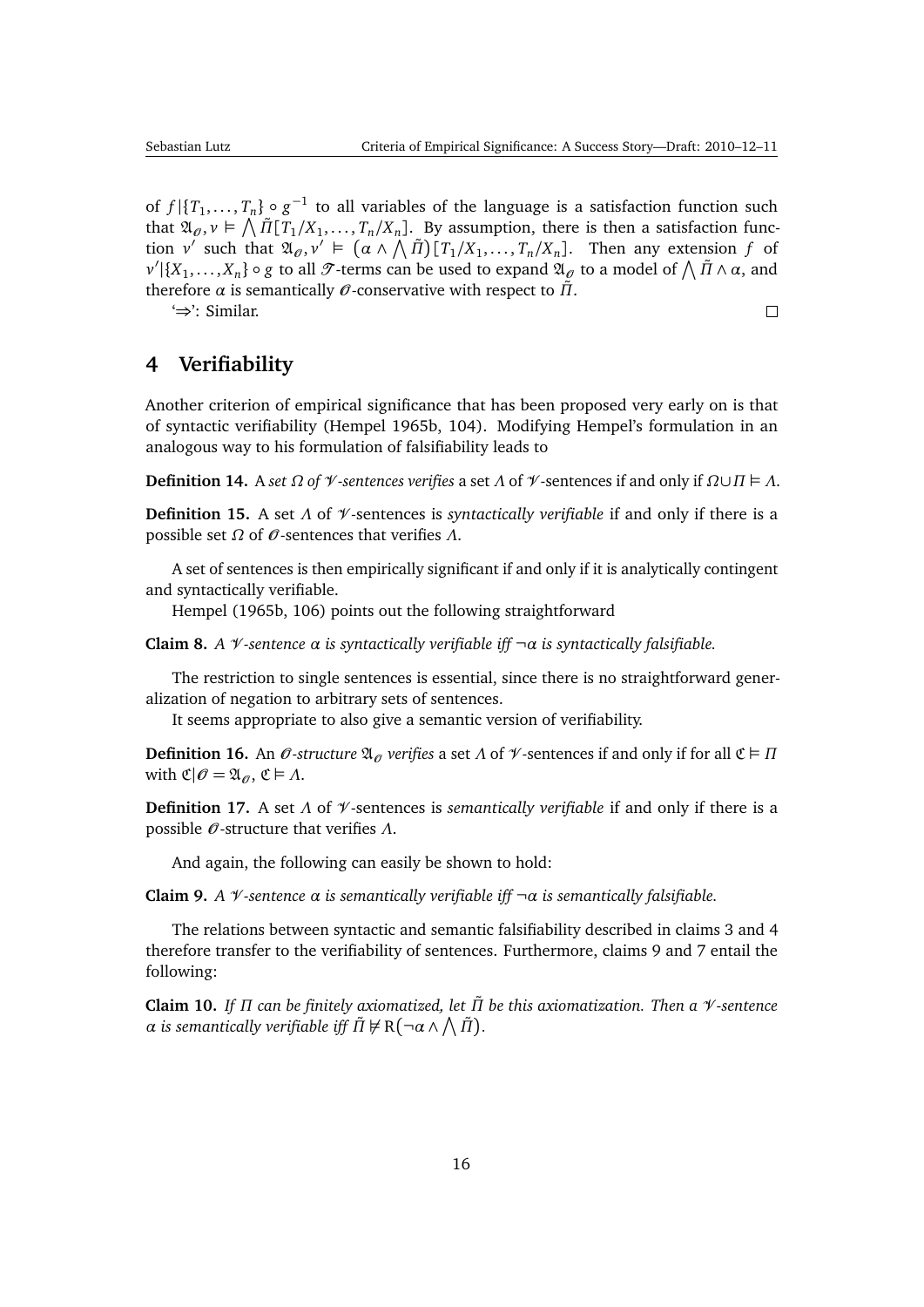<span id="page-16-3"></span>Even if the observational content of  $\alpha$  is considered to be the set of possible  $\mathcal{O}$ -sentences or  $\theta$ -structures that *verify*  $\alpha$ , however, R( $\neg \alpha \land \tilde{\Pi}$ ) is not the observational content of  $\alpha$ . Rather, it can be shown similarly to the proof of claim [7](#page-14-0) that the possible  $\theta$ -structures that verify *α* are the models of  $\neg R(\neg \alpha \land \overline{n})$ . And this sentence is also analytically entailed by the same  $\theta$ -sentences as  $\alpha$ , since  $\omega \wedge \bigwedge \tilde{\Pi} \models \alpha$  if and only if  $\neg \alpha \wedge \bigwedge \tilde{\Pi} \models \neg \omega$ , which holds if and only if  $R(\neg\alpha\wedge\bigwedge\tilde{\Pi})\vDash \neg\omega$ , and thus if and only if  $\omega\vDash \neg R(\neg\alpha\wedge\bigwedge\tilde{\Pi})$ . The connection to claim [10](#page-15-2) is rather that  $\alpha$  is verifiable if and only if its observational content is not empty, which it is if  $\Pi$  entails that  $\neg R(\neg\alpha\wedge\tilde{\Pi})$  has no models, that is,  $\tilde{\Pi}\vDash R(\neg\alpha\wedge\tilde{\Pi})$ .<sup>[5](#page-16-1)</sup>

For sets of sentences, a relation analogous to claim [3](#page-11-2) holds as well:

<span id="page-16-2"></span>**Claim 11.** *A set Λ of* V *-sentences is syntactically verifiable iff there is a possible* O *-structure*  $\mathfrak{A}_{\mathcal{O}}$  *such that*  $\Lambda$  *is verified by each possible*  $\mathcal{O}$ -*structure syntactically equivalent to*  $\mathfrak{A}_{\mathcal{O}}$ .

*Proof.* '⇒': Assume that the possible set of  $\theta$ -sentences  $\Omega$  verifies  $\Lambda$ . Then for every  $\mathfrak{B} \models \Omega \cup \Pi$ ,  $\mathfrak{B} \models \Lambda$ . Since  $\Omega$  is possible, there is some such  $\mathfrak{B}$ . Choose  $\mathfrak{A}_{\mathcal{O}} = \mathfrak{B} | \mathcal{O}$ . Then every C with  $\mathfrak{C}|\mathcal{O} \equiv \mathfrak{A}_\mathcal{O}$  is such that  $\mathfrak{C} \models \Omega$ . Since for every possible  $\mathcal{O}$ -structure syntactically equivalent to  $\mathfrak{A}_{\mathcal{O}}$ , there is such a  $\mathfrak{C}$ , every possible  $\mathcal{O}$ -structure syntactically equivalent to AO verifies *Λ*.

 $\div$ : Assume that every possible  $\theta$ -structure syntactically equivalent to  $\mathfrak{A}_{\theta}$  verifies  $\Lambda$ . Choose *Ω*  $\forall$  Th( $\mathfrak{A}_\theta$ ). Since  $\mathfrak{A}_\theta$  is possible, *Ω* ∪ *Π* has a model, and thus *Ω* is possible. By assumption,  $\mathfrak{B} \models \Omega \cup \Pi$  only if  $\mathfrak{B} \models \Lambda$ , and thus  $\Omega$  verifies  $\Lambda$ .  $\Box$ 

As in the case of falsifiability, semantic verifiability is like syntactic verifiability, except that the observational information is given by structures, not sets of sentences. Substituting in claim [11](#page-16-2) 'verifiable' by 'falsifiable' and 'verified' by 'falsified' results in a simple paraphrase of claim [3](#page-11-2) that makes this analogy obvious.

## <span id="page-16-0"></span>**5 Falsifiability and verifiability**

Calling a sentence empirically significant if and only if it is both falsifiable and verifiable ensures that the negation of any empirically significant sentence is also empirically significant. For this reason, [Hempel](#page-47-6) [\(1965c,](#page-47-6) 122) considers a version of this criterion that allows only finite sets of molecular observational sentences, but rejects it as too strong. [Rynin](#page-50-8) [\(1957,](#page-50-8) 51) also rejects such a finite version of this criterion. Furthermore, [Sober](#page-50-0) [\(2008,](#page-50-0) 149f) has argued that the negations of empirically significant sentences do not have to be themselves empirically significant—unlike, arguably, the negations of meaningful sentences. In that case, Hempel's motivation cannot be used for criteria of empirical significance.

<span id="page-16-1"></span><sup>&</sup>lt;sup>5</sup>If R( $\alpha \wedge \tilde{\Pi}$ ) is akin to the "canonical commitment of the content that"  $\alpha$  as described by [Peacocke](#page-49-10) [\(1986,](#page-49-10) 47), then  $\neg R(\neg \alpha \land \tilde{\Pi})$  is akin to the "canonical ground for the content that" *α*.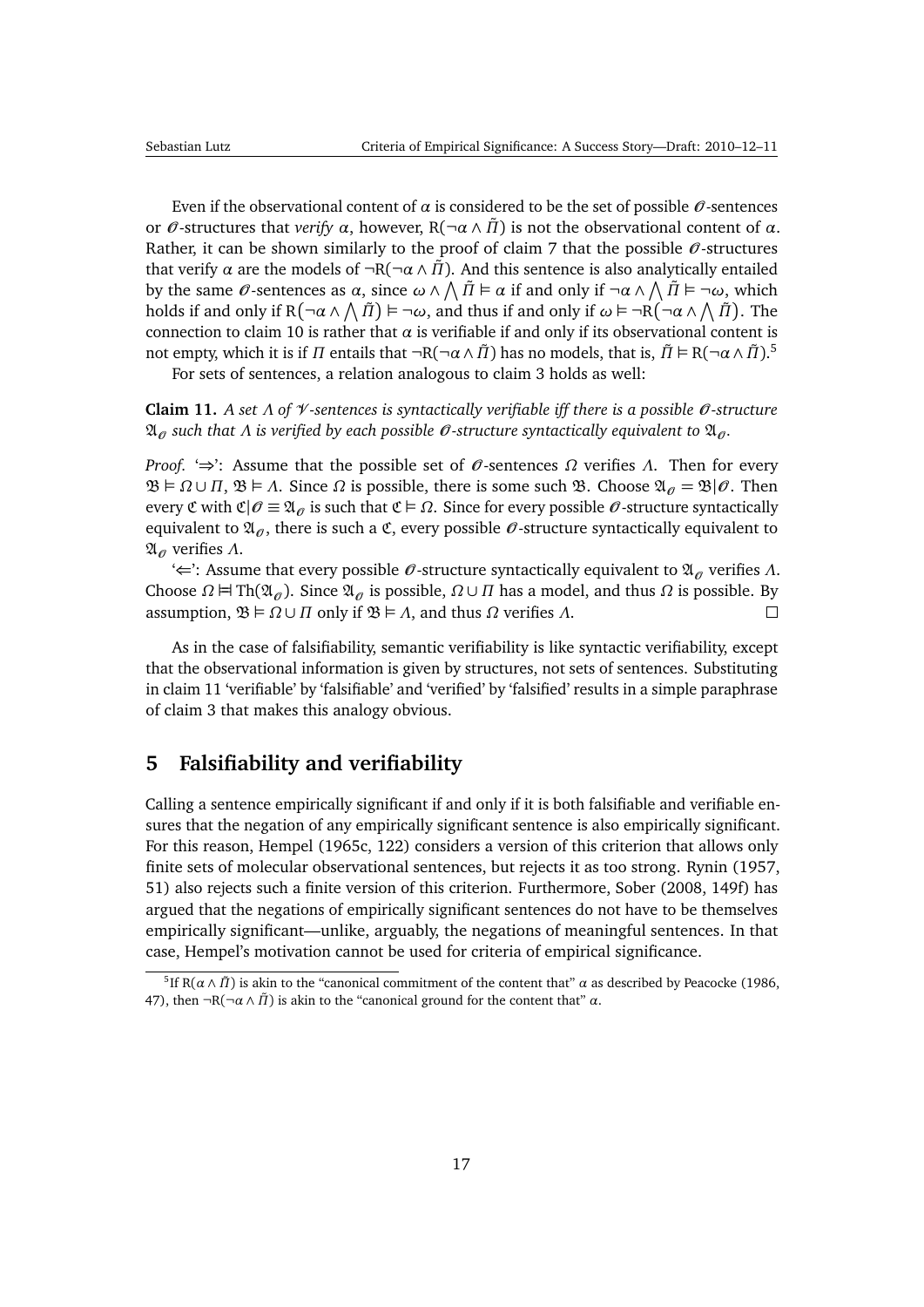<span id="page-17-5"></span>A real, though small, advantage of the criterion is that a sentence that is both verifiable and falsifiable is automatically analytically contingent, and therefore the criterion can be formulated without demanding analytic contingency explicitly. Probably the main reason for using this criterion is that it is a sufficient condition for empirical significance for both proponents of falsifiability and proponents of verifiability (see [Kitts](#page-47-9) [\(1977\)](#page-47-9) for an example of this kind of argument). This dialectical advantage and the slight convenience in formulation cannot, however, outweigh the criterion's lack of other justifications.

## <span id="page-17-0"></span>**6 Strong** O **-determinacy**

Given that the conjunction of falsifiability and verifiability had already been considered too strong a criterion of empirical significance by Hempel and Rynin, it may seem surprising that even stronger criteria have been suggested since. But, first, Hempel and Rynin explicitly only reject criteria that rely on finite sets of observational sentences. Second, the stronger criteria have advantages not found in the conjunction of falsifiability and verifiability.

Przełęcki [\(1974a,](#page-49-4) §I) suggests a criterion of empirical significance for sentences that can easily be generalized to sets thereof:<sup>[6](#page-17-1)</sup>

<span id="page-17-4"></span>**Definition 18.** An  $\mathcal{O}$ -structure  $\mathfrak{A}_{\mathcal{O}}$  determines a set  $\Lambda$  of  $\mathcal{V}$ -sentences if and only if for all  $\mathcal V$ -structures  $\mathfrak{B}, \mathfrak{C} \models \Pi$  with  $\mathfrak{B}|\mathcal{O} = \mathfrak{C}|\mathcal{O} = \mathfrak{A}_{\mathcal{O}}$  it holds that  $\mathfrak{B} \models \Lambda$  iff  $\mathfrak{C} \models \Lambda$ .

<span id="page-17-2"></span>**Definition 19.** A set *Λ* of V -sentences is *strongly semantically* O *-determined* if and only if it is determined by every possible  $\mathcal O$ -structure.

Since this definition includes analytically determined sentences, a set of sentences should be called empirically significant if and only if it is strongly semantically  $\mathcal{O}$ determined and analytically contingent.

The truth value of a strongly semantically O -determined set *Λ* of sentences is fixed by any interpretation of the observational terms in any domain, because *Λ* is either true in all possible models that expand such an  $\mathcal O$ -structure, or it is false in all such models. Hence

**Claim 12.** *A set Λ of* V *-sentences is strongly semantically* O *-determined if and only if every possible* O *-structure either falsifies or verifies Λ.*

As Przełęcki [\(1974a,](#page-49-4) 346f) already notes, this definition is very exclusive. If, for example, the theoretical term  $T_1$  is conditionally defined by  $\{\forall x [O_1 x \rightarrow (O_2 x \leftrightarrow T_1 x)]\}$  =: *Π*, and '*O*<sub>1</sub>', '*O*<sub>2</sub>', and '*o*' are observational terms, then the possible structure  $\mathfrak{A}_{\mathcal{O}} =$  $\langle \{1,2\}, \{\langle O_1, \{1\}\rangle, \langle O_2, \{1\}\rangle, \langle o, 2\rangle\} \rangle$  does not determine  $T_1(o)$ . Therefore,  $T_1(o)$  is not strongly semantically  $\mathcal O$ -determined. This is unsurprising, because, in Lewis's terminology, the definition includes only sentences that are entirely about observation:

<span id="page-17-3"></span><span id="page-17-1"></span> $6$ Przełęcki [\(1969,](#page-49-5) 93) calls sentences that fulfill a special case of this criterion "strongly determined" (cf. Przełęcki [1974a,](#page-49-4) n. 2). Whence my choice of terminology.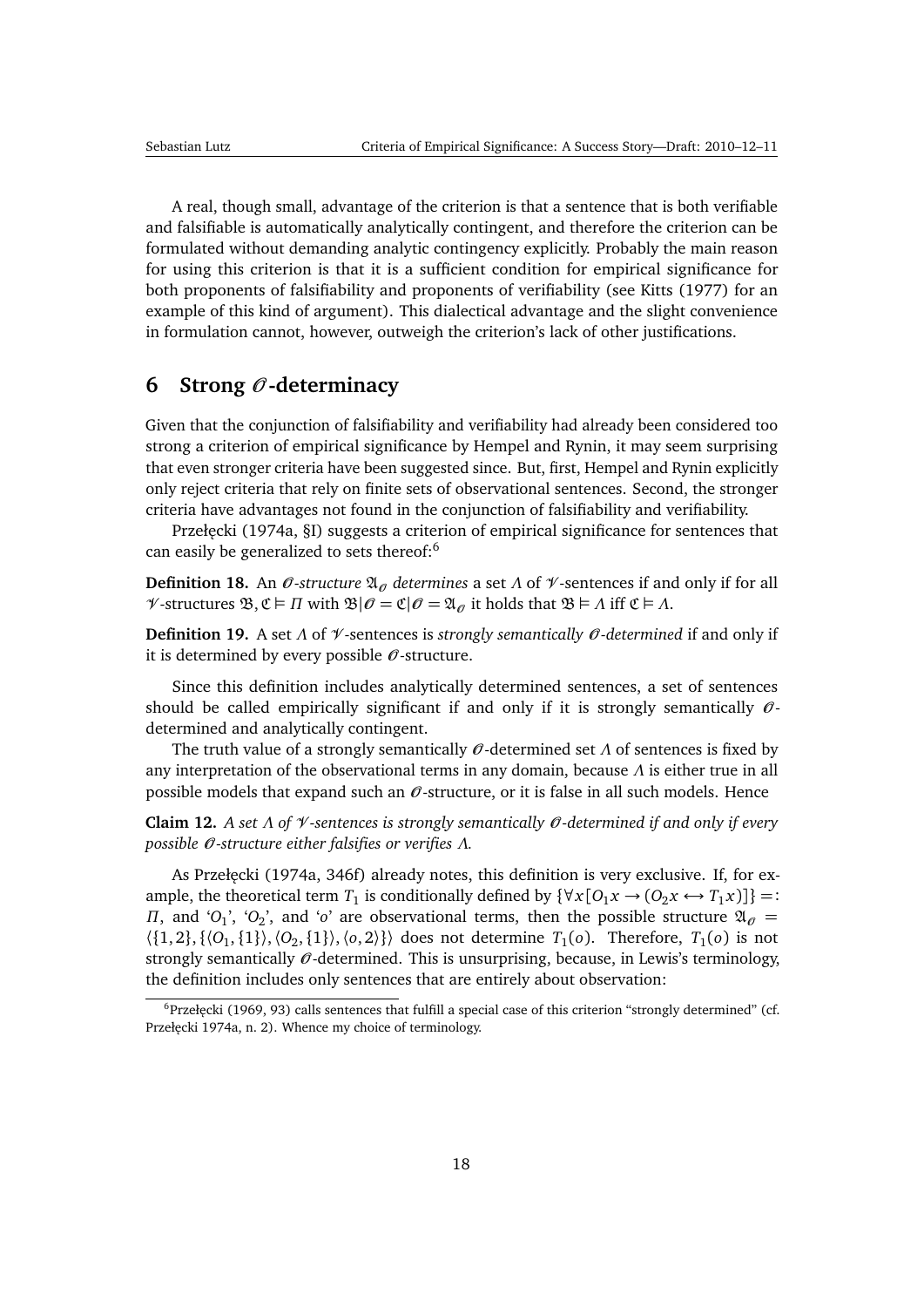<span id="page-18-2"></span>**Claim 13.** *A set Λ of* V *-sentences is strongly semantically* O *-determined iff Λ is about observation.*

*Proof.* ' $\Rightarrow$ ': Assume  $\mathfrak{B}, \mathfrak{C} \models \Pi$ ,  $\mathfrak{B}|\mathcal{O} = \mathfrak{C}|\mathcal{O}$ . Then  $\mathfrak{B}|\mathcal{O}$  is a possible  $\mathcal{O}$ -structure, and by assumption,  $\mathfrak{B} \models \Lambda$  iff  $\mathfrak{C} \models \Lambda$ .

'∈': Assume  $\mathfrak{A}_{\mathcal{O}}$  is a possible  $\mathcal{O}$ -structure. For any two possible  $\mathcal{V}$ -structures  $\mathfrak{B}, \mathfrak{C}$  with  $\mathfrak{B}|\mathcal{O} = \mathfrak{A}_{\mathcal{O}}$  and  $\mathfrak{C}|\mathcal{O} = \mathfrak{A}_{\mathcal{O}}$ ,  $\mathfrak{B}|\mathcal{O} = \mathfrak{C}|\mathcal{O}$  and thus, by assumption,  $\mathfrak{B} \models \Lambda$  iff  $\mathfrak{C} \models \Lambda$ .  $\Box$ 

That the criterion is relevant despite being exclusive is shown by a justification very attuned to the needs of the measuring scientist and questions of symmetry. [Suppes](#page-51-7) [\(1959,](#page-51-7) 131) begins his justification with the idea that

[a]n empirical hypothesis, or any statement in fact, which uses numerical quantities is empirically meaningful only if its truth value is invariant under the appropriate transformations of the numerical quantities involved.

The numerical quantities are functions, and transformations that lead only from one adequate function to another are appropriate [\(Suppes](#page-51-7) [1959,](#page-51-7) 132). To be adequate, a function has to fulfill the conditions of adequacy for the measurement it represents. [Suppes](#page-51-7) [\(1959,](#page-51-7) 135) states the conditions for functions *m* representing mass measurement as

$$
\Pi_{\text{mass}} := \{ \forall x \forall y (x \preceq y \leftrightarrow mx \leq my), \n\forall x \forall y (m(x * y) = mx + my) \},
$$
\n(1)

where  $\sharp \preceq'$  stands for 'is at most as heavy as', '\*' stands for physical combination, and *x* and *y* are silently understood to range over physical objects. [Suppes](#page-51-7) [\(1959,](#page-51-7) 135) notes that "the functional composition of any similarity transformation  $\varphi$  with the function  $m$ yields a function  $\varphi \circ m$  which also satisfies"  $\Pi_{\text{mass}}$ , where a similarity transformation in Suppes's sense is also called a positive linear transformation. Therefore, [Suppes](#page-51-7) [\(1959,](#page-51-7) 138) suggests that

a formula *S* [ . . . ] is empirically meaningful [ . . . ] if and only if *S* is satisfied in a model  $\mathfrak{M}$  [...] when and only when it is satisfied in every model [...] related to  $\mathfrak M$  by a similarity transformation.

To connect Suppes's criterion to Lewis's and thereby to Przełęcki's, note first that  $\precsim$ and  $*$  play the role of observational terms with some set of axioms  $\Pi_{\theta}$  [\(Suppes](#page-51-7) [1959,](#page-51-7) 135, n. 7), and *m* is the sole theoretical term. Now let  $\mathfrak{B}[m/\varphi \circ m^{\mathfrak{B}}]$  be the structure that  $\mathfrak B$ becomes when *m* is interpreted by  $\varphi \circ m^{\mathfrak{B}}$  instead of  $m^{\mathfrak{B}}$ . Suppes's criterion of adequacy can then be paraphrased like this:<sup>[7](#page-18-0)</sup>

<span id="page-18-1"></span><span id="page-18-0"></span> $<sup>7</sup>$ Przełęcki's paraphrase is slightly different, for one because he aims to prove its equivalence with defini-</sup> tion [19,](#page-17-2) not definition [11,](#page-12-1) but also because his definition of  $\theta$ -conservativeness is slightly less general (see appendix [A\)](#page-43-0).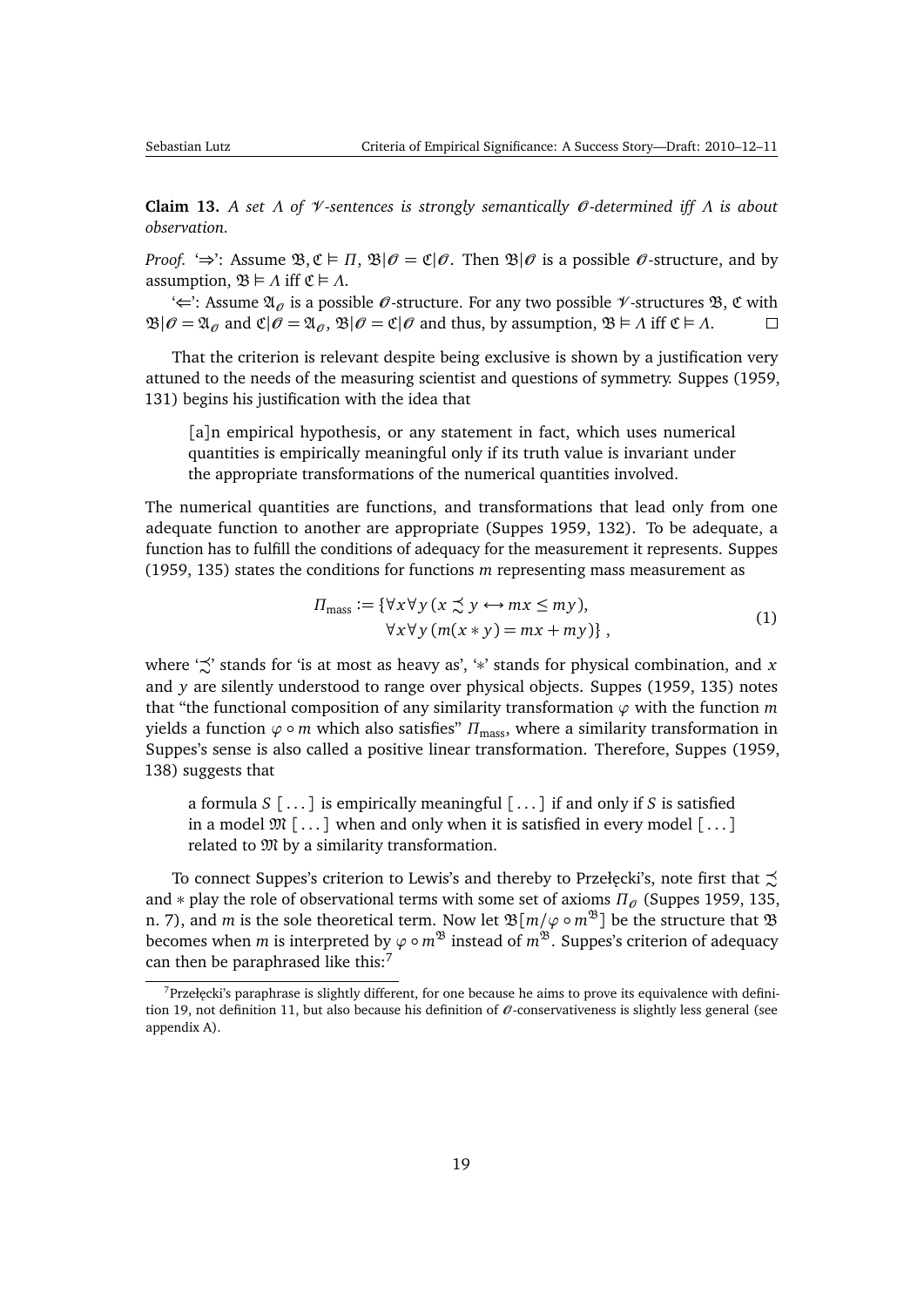$\Box$ 

<span id="page-19-2"></span>**Definition 20** (Empirically meaningful statements about mass)**.** Assume the standard interpretation for arithmetical terms. Then a V -sentence *α* is *empirically meaningful* if and only if for any  $\mathfrak{B} \models \Pi_{\mathcal{O}} \cup \Pi_{\text{mass}}$  and any  $\mathfrak{C}$ , if  $\mathfrak{C} = \mathfrak{B}[m/\varphi \circ m^{\mathfrak{B}}]$  and  $\varphi$  is a positive linear transformation, then  $\mathfrak{B} \models \alpha$  if and only if  $\mathfrak{C} \models \alpha$ .

Suppes justifies the demand that truth values have to be invariant under positive linear transformations on the grounds that all and only such transformations lead from one function *m* that fulfills *Π*mass to another. This is basically what motivates strong  $\mathcal O$ -determinacy as well.

<span id="page-19-0"></span>**Claim 14.** *Assume*  $\mathcal{T} = \{m\}$ *,*  $\Pi_{\mathcal{T}} = \Pi_{\text{mass}}$  and the standard interpretation for arithmetical *terms. Then a* V *-sentence α is empirically meaningful according to definition [20](#page-18-1) iff α is about observation.*

#### *Proof.* [Przeł˛ecki](#page-49-4) [\(1974a,](#page-49-4) 349).

In claim [14,](#page-19-0) the interpretations of  $+$  and  $\leq$  are assumed to be fixed. Przełęcki [\(1974a,](#page-49-4) 347f) assumes that this is ensured by a semantic restriction on the possible structures. One could also ensure the standard interpretation with the usual axioms in second order logic.

Suppes's conditions of adequacy determine admissible transformations for mass measurements, which in turn determine meaningful sentences about mass. Przełęcki's result shows that for these sentences, empirical meaningfulness can be defined equivalently without using admissible transformations. I now want to show that this is also possible for general sentences about measurements.

Essentially following [Suppes and Zinnes](#page-51-8) [\(1963\)](#page-51-8), [Roberts and Franke](#page-49-11) [\(1976\)](#page-49-11) define the general notion of meaningfulness just illustrated using the concepts of relational systems, measures, and scales. A relational system is a structure with  $p$   $k_i$ -ary relations  $(1 \leq i \leq p)$ and  $q$  binary functions. A measure  $\mu$  is defined as a homomorphism from one relational system  $\mathfrak{E} = \langle |\mathfrak{E}|, \{ \langle R_1, R_1^{\mathfrak{E}} \rangle, \ldots, \langle R_p, R_p^{\mathfrak{E}} \rangle \}, \{ \langle \circ_1, \circ_1^{\mathfrak{E}} \rangle, \ldots, \langle \circ_q, \circ_q^{\mathfrak{E}} \rangle \} \rangle$ , sometimes called 'empirical', to another relational system  $\mathfrak{F} = \langle |\mathfrak{F}|, \{ \langle Q_1, Q_1^{\mathfrak{F}} \rangle \} \rangle$  $\{\langle \mathcal{P}_1, \mathcal{P}_2, \mathcal{P}_3^{\mathfrak{F}} \rangle \}, \{\langle \ast_1, \ast_1^{\mathfrak{F}} \rangle \}$  $\{\hat{\check{\gamma}}_1, \ldots, \langle *_{q}, *_{q}^{\mathfrak{F}} \rangle\}\rangle,$ sometimes called 'formal'. A homomorphism (an element of  $\hom(\mathfrak{E},\mathfrak{F}))$  is a function  $\mu: | \mathfrak{E} | \rightarrow | \mathfrak{F} |$  such that for all  $a_1^\mathfrak{E}, \ldots, a_{k,1}^\mathfrak{E}$  $\mathcal{E}_{k_i}$ ,  $a^{\mathfrak{E}}, b^{\mathfrak{E}} \in |\mathfrak{E}|$  with  $i = 1, \ldots, p$  and for all  $j = 1, \ldots, q$ it holds that

$$
R_i^{\mathfrak{E}}(a_1^{\mathfrak{E}}, \dots, a_{k_i}^{\mathfrak{E}}) \text{ iff } Q_i^{\mathfrak{F}}(\mu(a_1^{\mathfrak{E}}), \dots, \mu(a_{k_i}^{\mathfrak{E}})) ,\mu(a^{\mathfrak{E}} \circ_j^{\mathfrak{E}} b^{\mathfrak{E}}) = \mu(a^{\mathfrak{E}}) *_{j}^{\mathfrak{F}} \mu(b^{\mathfrak{E}}).
$$
\n(2)

<span id="page-19-1"></span>The triple of an empirical relational system, a formal system, and a measure is then called a scale. [Roberts and Franke](#page-49-11) [\(1976\)](#page-49-11) argue that for questions of meaningfulness, the notion of an admissible transformation is (in my notation) best captured as follows: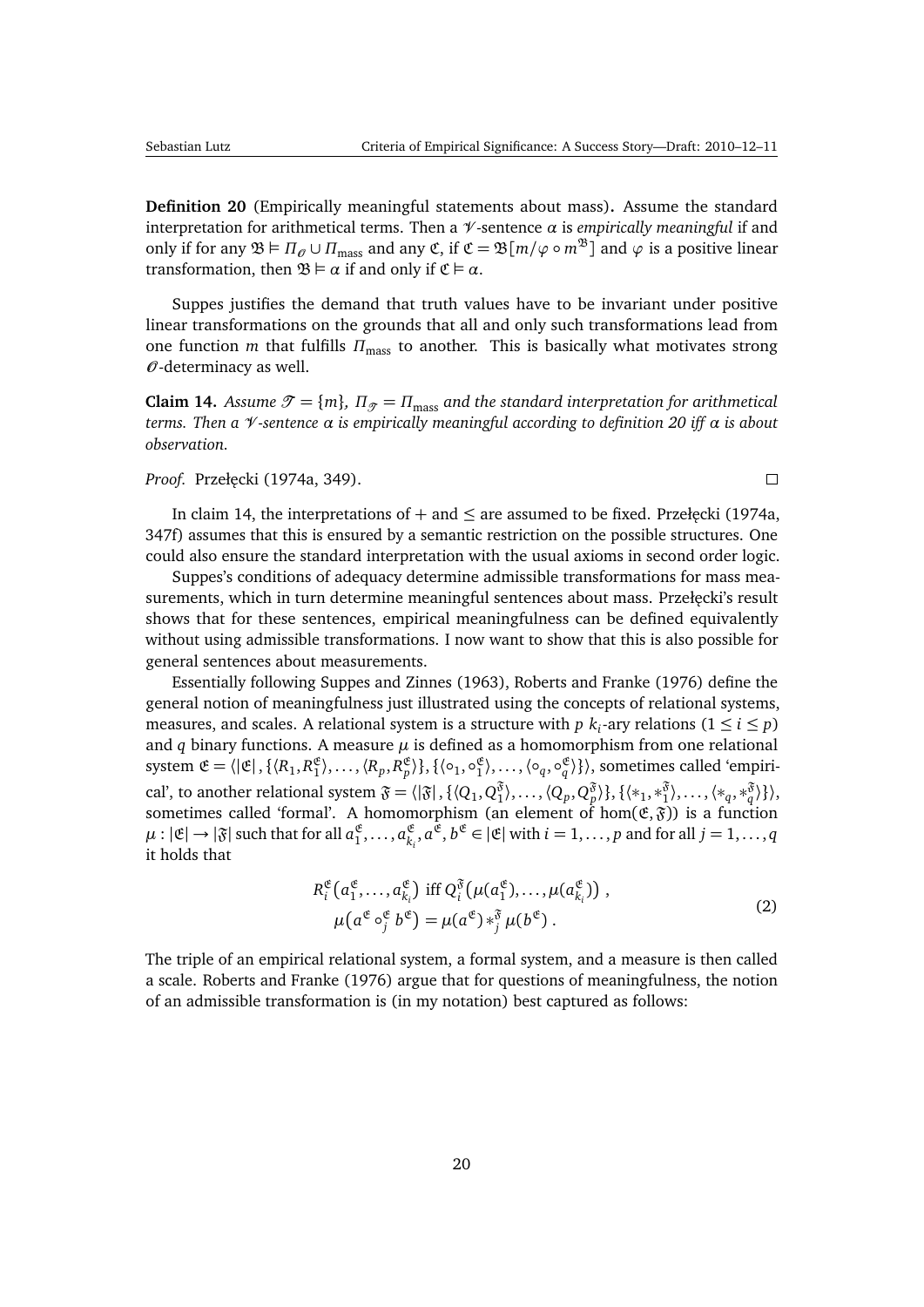<span id="page-20-2"></span>If  $\langle \mathfrak{E}, \mathfrak{F}, \mu \rangle$  is a scale, then an *admissible transformation*  $\psi$  relative to  $\mathfrak{E}, \mathfrak{F},$  and *µ* is any mapping of *µ* into a function  $\psi(\mu): |\mathfrak{E}| \to |\mathfrak{F}|$  such that  $\psi(\mu)$  is also in hom $(\mathfrak{E}, \mathfrak{F})$ .

Their argument for this definition rests on the explication of 'meaningfulness' by [Suppes](#page-51-8) [and Zinnes](#page-51-8) [\(1963,](#page-51-8) 66), who suggest that a

numerical statement is meaningful if and only if its truth (or falsity) is constant under admissible scale transformations of any of its numerical assignments[,]

where numerical assignments are measures.

The concept of a scale is defined by the relation between two structures. To capture it, like [Suppes](#page-51-7) [\(1959\)](#page-51-7) does, in a single structure  $\mathfrak A$ , one can define  $\mathfrak A$  as having the structures  $E$  and  $\tilde{g}$  as relativized reducts [\(Hodges](#page-47-3) [1993,](#page-47-3) §5.1). In this case, let  $\mathfrak A$  have some domain | $\mathfrak{A}$ | ⊇  $|\mathfrak{E}| \cup |\mathfrak{F}|$  and a vocabulary  $\mathscr A$  containing the vocabularies  $\mathscr E$  of  $\mathfrak F$  and  $\mathscr F$  of  $\mathfrak F$ , a function symbol *f* interpreted by the measurement  $\mu$ , and two unary predicates *E* and *F* interpreted by  $|\mathfrak{E}|$  and  $|\mathfrak{F}|$ , respectively. The relativized reduct  $\mathfrak{A}|\mathscr{E}_E$  is the substructure of  $\mathfrak{A}|\mathscr{E}$  whose domain is  $E^{\mathfrak{A}} = |\mathfrak{E}|$ . <sup>[8](#page-20-0)</sup> The relativization theorem then says that for every formula  $\varphi$  of  $\mathscr E$  ( $\mathscr F$ ) and its relativization  $\varphi^{(E)}$  ( $\varphi^{(F)}$ ) of  $\mathscr A$ , it holds that that  $\mathfrak E \vDash \varphi$  ( $\mathfrak F \vDash \varphi$ ) if and only if  $\mathfrak{A} \vDash \varphi^{(E)}$  ( $\mathfrak{A} \vDash \varphi^{(F)}$ ) [\(Hodges](#page-47-3) [1993,](#page-47-3) Theorem 5.1.1). In a relativization  $\varphi^{(P)},$ all quantifications in the formula *ϕ* are restricted by the predicate *P*. For any set *Λ* of formulas, define *Λ* (*P*) as the set of the relativization of the elements of *Λ*.

Now, let  $\Pi_{\text{scale}}$  determine the possible measurement scales, that is, the relativized reduct to *F* and  $\mathscr F$  of every model of  $\Pi_{\text{scale}}$  is isomorphic to the formal structure  $\mathfrak F$ , and the class of relativized reducts to *E* and *&* of all models of *Π*<sub>scale</sub> is the class of possible empirical structures. Since I am not assuming partial functions, but will need a substructure of A with the domain  $|\mathfrak{E}| \cup |\mathfrak{F}|$ , define the extensions of the functions in  $\mathfrak{E}$  to  $|\mathfrak{A}|$  so that their restrictions to  $|\mathfrak{F}|$  are full functions, and analogously for the functions in  $\mathfrak{F}$ . This is nothing but a technically convenient convention. Restricting the domain of  $\mu = f^\mathfrak{A}$  to  $|\mathfrak{E}| = E^\mathfrak{A}$ results in a measure from  $\mathfrak E$  to  $\mathfrak F$  if and only if, first, the range of  $\mu$  is  $|\mathfrak F| = F^\mathfrak A,$  and second, *μ* fulfills the conditions of adequacy [\(2\)](#page-19-1). This is the case if and only if  $\mathfrak{A} \models \Pi_{\text{adeg}}$  with

<span id="page-20-1"></span>
$$
\Pi_{\text{adeq}} := \{ \forall a (Ea \rightarrow Ffa) \} \cup
$$
\n
$$
\bigcup_{i=1}^{p} \{ \forall a_1 \dots \forall a_{k_i} \left[ Ea_1 \land \dots \land Ea_{k_i} \rightarrow \left( R_i a_1 \dots a_{k_i} \leftrightarrow Q_i f a_1 \dots f a_{k_i} \right) \right] \} \cup
$$
\n
$$
\bigcup_{j=1}^{q} \{ \forall a \forall b \left( Ea \land Eb \rightarrow f(a \circ_j b) = fa *_{j} fb \right) \}.
$$
\n(3)

<span id="page-20-0"></span><sup>8</sup>A substructure of a structure  $\mathfrak A$  is a structure  $\mathfrak B$  for the same terms and with  $|\mathfrak B| \subseteq |\mathfrak A|$  that agrees with  $\mathfrak A$ on all interpretations of the terms over  $|\mathfrak{B}|$  [\(Hodges](#page-47-3) [1993,](#page-47-3) 6f).  $\mathfrak A$  is called an extension of  $\mathfrak B$ .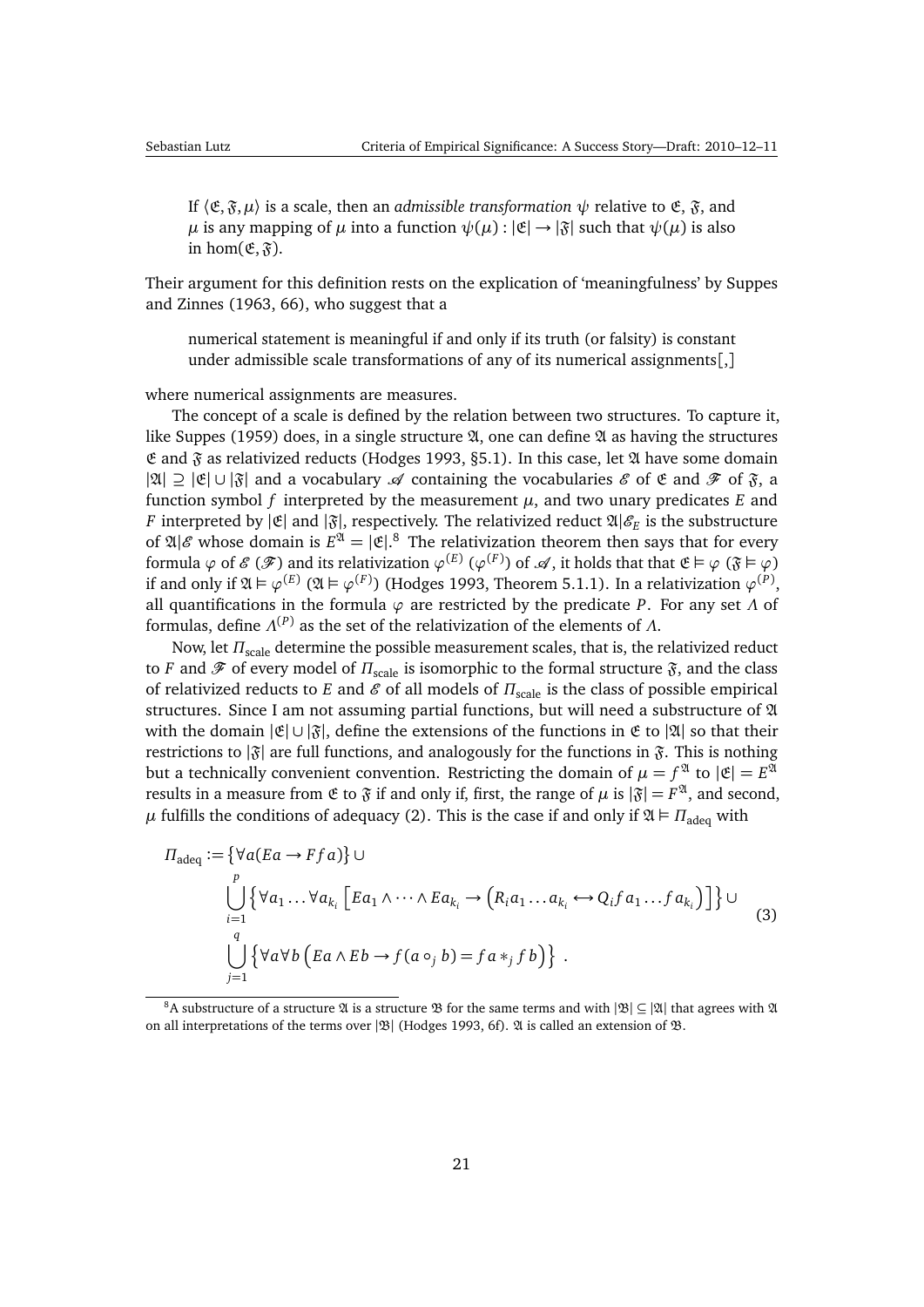<span id="page-21-2"></span> $\Pi_{\text{adea}}$  is a generalization of the conditions of adequacy  $\Pi_{\text{mass}}$  for mass measurements, with the relativization of the quantifiers to physical objects made explicit. Again only to avoid partial functions, let *f* furthermore map any elements of  $|\mathfrak{F}|$  to  $|\mathfrak{E}| \cup |\mathfrak{F}|$ . All in all,  $\mathfrak{A}$  is determined by a set *Π*<sub>scale</sub> that entails *Π*<sub>adeq</sub>, the restrictions on  $\mathfrak F$  and possible empirical structures, and the additional restriction on the extensions of the functions in  $\mathfrak{E}$  and  $\mathfrak{F}$ discussed above. Note that | $\mathfrak{A}$ | can be a proper superset of  $|\mathfrak{E}| \cup |\mathfrak{F}|$ , and  $\mathcal{A}$  can be a proper superset of  $\mathcal{E} \cup \mathcal{F}$ . This can ease the formalization of the relations and functions in  $\mathfrak{E}$  and  $\mathfrak F$  by allowing, for example, the language and objects of set theory.

By construction of  $\Pi_{\text{scale}}$ , any  $\mathfrak{A} \models \Pi_{\text{scale}}$  fulfills the admissibility conditions for the relativized reduction to  $\mathcal{E} \cup \mathcal{F} \cup \{f\} =: \mathcal{E} \mathcal{F} f$  and  $\langle \lambda x \cdot E x \vee F x \rangle =: E F$  [\(Hodges](#page-47-3) [1993,](#page-47-3) 203), so that  $\mathfrak{A}|\mathcal{E}\mathcal{F}f_{EF}$  exists. Because of the relativization theorem,  $\mathfrak{A}|\mathcal{E}\mathcal{F}f_{EF} \models \Lambda$  if and only if  $\mathfrak{A} \vDash \Lambda^{(EF)}$  for any  $\mathscr{EF}$  -sentence  $\Lambda$ . Defining  $\Lambda^{\mathfrak{A}}$  to be the set theoretic conditions on the extensions of the terms in  $\Lambda$  that have to hold for  $\Lambda$  to be true in  $\mathfrak{A}$ , it therefore holds for any set *Λ* of EF *f* -sentences that A *Λ* (*E F*) if and only if *Λ* <sup>A</sup>|EF *<sup>f</sup> E F* is true for the scale  $\langle \mathfrak{E}, \mathfrak{F}, \mu \rangle$ , where  $\mathfrak{A}|\mathscr{E}_F = \mathfrak{E}$  and  $\mathfrak{A}|\mathscr{F}_F = \mathfrak{F}$ .

The definition of admissible transformation argued for by [Roberts and Franke](#page-49-11) [\(1976\)](#page-49-11) can now be paraphrased as such:

<span id="page-21-0"></span>**Definition 21.** If  $\mathfrak{A} \models \Pi_{scale}$ , then an *admissible transformation*  $\varphi$  *relative to*  $\mathfrak{A}$  is any mapping of  $f^{\mathfrak{A}}$  into a function  $\varphi(f^{\mathfrak{A}})$  such that  $\mathfrak{A}[f/\varphi(f^{\mathfrak{A}})] \vDash \Pi_{\text{adeq}}$ .

The explication of 'meaningfulness' by [Suppes and Zinnes](#page-51-8) [\(1963\)](#page-51-8) assumes the two concepts of a scale and an admissible transformation, and like the definition of meaningful-ness for mass measurements by [Suppes](#page-51-7) [\(1959\)](#page-51-7), demands that a statement about  $\langle \mathfrak{E}, \mathfrak{F}, \mu \rangle$ be invariant under the admissible transformations of any adequate measure. This can be generalized to all  $\mathcal{GF}$  *f* -sentences (rather than only their relativizations to  $EF$ ):

**Definition 22.** A set *Λ* of  $\mathcal{EF}$  *f* -sentences is *strongly invariant* if and only if for any  $\mathfrak{A} \models \Pi_{\text{scale}}$  and any admissible transformation  $\varphi$  relative to  $\mathfrak{A}$ , it holds that  $\mathfrak{A} \models \Lambda$  iff  $\mathfrak{A}[f/\varphi(f^{\mathfrak{A}})] \models \Lambda.$ 

This is indeed a generalization of the original definition by [Suppes and Zinnes](#page-51-8) [\(1963\)](#page-51-8):

<span id="page-21-1"></span>**Claim 15.** *A set*  $\Lambda^{(EF)}$  of  $\mathscr{GF}$  *f* -sentences is strongly invariant if and only if  $\Lambda^{2l|\mathscr{GF}_{EF}}$  is *meaningful for any scale* 〈E,F,*µ*〉 *according to [Suppes and Zinnes](#page-51-8) [\(1963\)](#page-51-8).*

*Proof. '⇒'*: Assume that *Λ*<sup>(EF)</sup> is strongly invariant. For scale  $\langle \mathfrak{E}, \mathfrak{F}, \mu \rangle$ , construct  $\mathfrak A$  so that  $\mathfrak{A} \models \Pi_{\text{scale}}$  and  $\mathfrak{A} | \mathscr{E}_E = \mathfrak{E}$  and  $\mathfrak{A} | \mathscr{F}_F = \mathfrak{F}$ . Now assume that  $\Lambda^{\mathfrak{A} | \mathscr{E} \mathscr{F} f_{EF}}$  is true for  $\langle \mathfrak{E}, \mathfrak{F}, \mu \rangle$ and  $\psi$  is an admissible transformation for  $\langle \mathfrak{E}, \mathfrak{F}, \mu \rangle$ . Then  $\mathfrak{A} \vDash \Lambda^{(EF)}$  and by assumption, for any admissible  $\varphi$  relative to  $\mathfrak{A}, \mathfrak{A}[f/\varphi(f^\mathfrak{A})]\vDash \Lambda^{(EF)},$  and thus  $\Lambda^{\mathfrak{A}[f/\varphi(f^\mathfrak{A})]]\mathscr{E}\mathscr{F} f_{EF}}$  is true for the scale  $\langle \mathfrak{E}, \mathfrak{F}, \mu \rangle$ . Now,  $\psi$  is admissible relative to  $\mathfrak{E}, \mathfrak{F},$  and  $\mu$  only if  $\psi\left(f^{\mathfrak{A}}||\mathfrak{E}|\right)$ fulfills equations [3.](#page-20-1) And then some extension  $\varphi$  of  $\psi$  with  $\varphi(f^\mathfrak{A})||\mathfrak{E}|=\psi\left(f^\mathfrak{A}||\mathfrak{E}|\right)$  is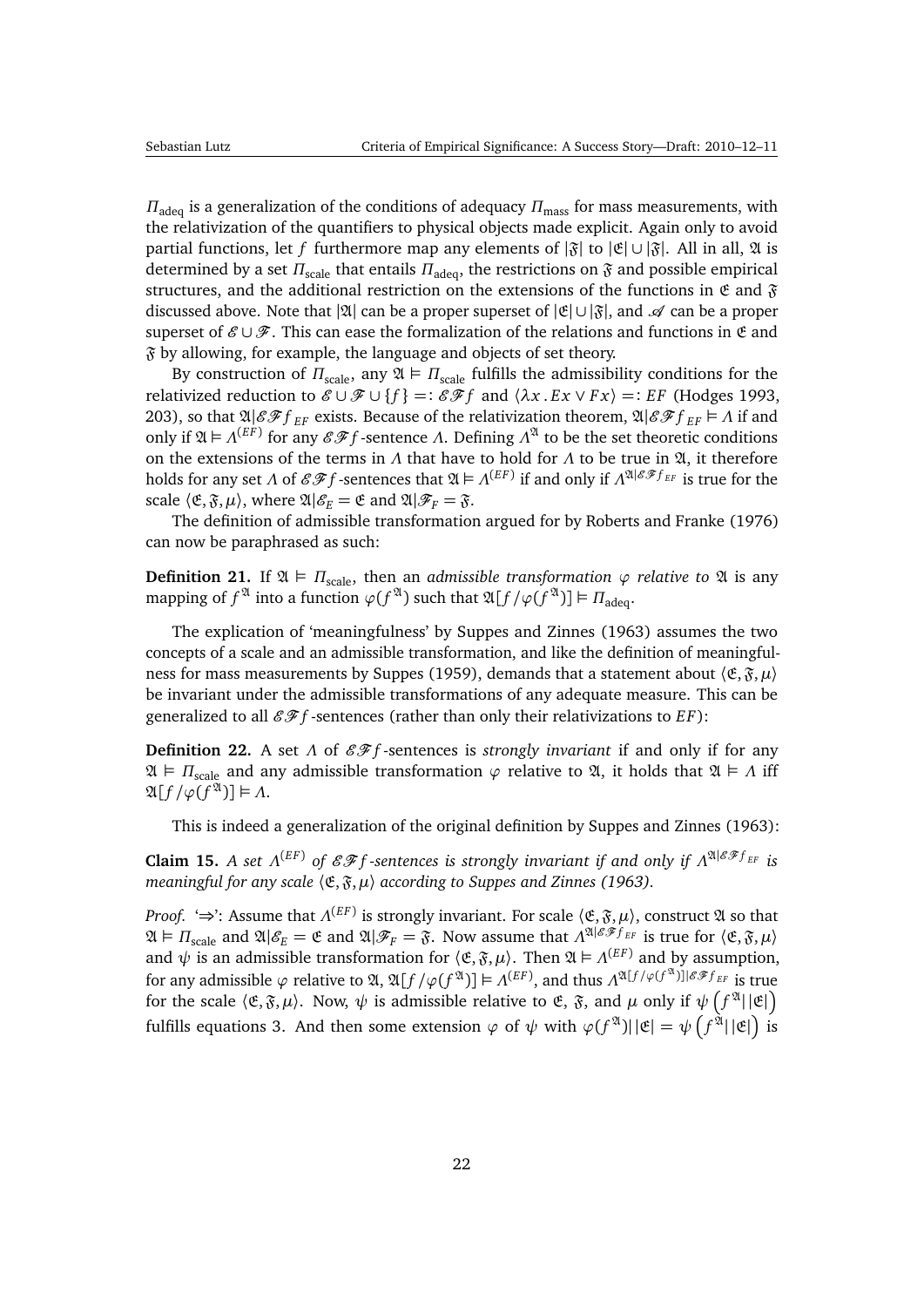admissible relative to  $\mathfrak{A}$ , for which  $\Lambda^{(\mathfrak{A}|\mathcal{E}\mathcal{F}f_{EF})[f/\psi(\mu)]} = \Lambda^{\mathfrak{A}[f/\varphi(f^{\mathfrak{A}})]|\mathcal{E}\mathcal{F}f_{EF}}$ . Therefore, *Λ*( $\mathfrak{A}^{(\mathfrak{A}|\mathcal{E}\mathscr{F}f_{EF})[f/\psi(\mu)]}$  is true for any admissible transformation  $\psi$  relative to  $\mathfrak{E}, \mathfrak{F},$  and  $\mu$ . By an analogous proof,  $\Lambda^{\mathfrak{A}|\mathscr{E}\mathscr{F}f_{EF}}$  is false for  $\langle \mathfrak{E}, \mathfrak{F}, \mu \rangle$  only if  $\Lambda^{ \mathfrak{A}|\mathscr{E}\mathscr{F}f_{EF}})$ [ $f/\psi(\mu)$ ] is false for any admissible transformation *ψ*.

' $\Leftarrow$ ': Assume that  $Λ^{x|{\mathscr E}\tilde{\mathscr F}f_{EF}}$  is meaningful. Now assume that  $\mathfrak{A} \vDash \Pi_{scale}, \mathfrak{A} \vDash \Lambda^{(EF)}$ and  $\varphi$  is an admissible transformation relative to  $\mathfrak{A}$ . Then  $\Lambda^{\mathfrak{A}|\mathcal{E}\mathscr{F}f_{EF}}$  is true for scale  $\langle \mathfrak{E}, \mathfrak{F}, \mu \rangle$  with  $\mathfrak{E} = \mathfrak{A} | \mathscr{E}_E$  and  $\mathfrak{F} = \mathfrak{A} | \mathscr{F}_F$ , and by assumption, so is  $\Lambda^{\mathfrak{A} | \mathscr{E} \mathscr{F} f_{EF}}[f/\psi(\mu)]$  for any admissible transformation  $\psi$  relative to  $\mathfrak{E}$ ,  $\mathfrak{F}$ , and  $\mu$ . Now,  $\varphi$  is admissible relative to  $\mathfrak A$ only if  $\varphi(f^{\mathfrak{A}})|$  [C fulfills equations [3](#page-20-1) and thus is admissible relative to E,  $\mathfrak{F}$ , and  $\mu$ . Thus  $\Lambda^{\mathfrak{A}|\mathcal{EF}} f_{EF}[f/\varphi(f^\mathfrak{A})] = \Lambda^{\mathfrak{A}[f/\varphi(f^\mathfrak{A})]| \mathcal{EF}} f_{EF}$  is true in  $\langle \mathfrak{E}, \mathfrak{F}, \mu \rangle$ , and hence  $\mathfrak{A}[f/\varphi(f^\mathfrak{A})] \models \Lambda^{(EF)}$ for any admissible transformation *ϕ* relative to A. By an analogous proof, A 6 *Λ* (*E F*) only if  $\mathfrak{A}[f/\varphi(f^\mathfrak{A})] \not \models \Lambda^{(EF)}$  for any admissible transformation  $\varphi$ .  $\Box$ 

Admissible transformations are defined relative to the observations and the analytic sentences *Π*. Strong invariance avoids the dependence on specific observations by a universal quantification over all possible observations, and is therefore defined relative to the set of admissible transformations and thus relative to the analytic sentences. Strong invariance is thus a symmetry relative to the analytic sentences.

Now Przełęcki's result can be generalized:

<span id="page-22-0"></span>**Claim 16.** *Assume*  $\mathcal{V} = \mathcal{A}$ ,  $\mathcal{O} = \mathcal{E}$  and  $\Pi = \Pi_{scale}$ . Then a set  $\Lambda$  of  $\mathcal{E}\mathcal{F}f$ -sentences is strongly *invariant iff Λ is about observation.*

*Proof.* ' $\Leftarrow$ ': First, note that for any  $\mathfrak{A} \models \Pi_{\text{scale}}$  and any admissible transformation  $\varphi$  relative to  $\mathfrak{A}$ , there is some  $\mathfrak{B} \models \Pi_{\text{scale}}$  with  $\mathfrak{B}|\mathscr{O} = \mathfrak{A}|\mathscr{O}$  such that  $\mathfrak{B}|\mathscr{O} \cup \{f\} = \mathfrak{A}[f/\varphi(f^{\mathfrak{A}})]|\mathscr{O} \cup \{f\}$ (\*), which can be shown as follows: By definition [21,](#page-21-0)  $\mathfrak{A}[f/\varphi(f^{\mathfrak{A}})] \models \Pi_{\text{scale}}$ , and since  $f \notin \mathcal{O}, \mathfrak{A}[f/\varphi(f^{\mathfrak{A}})]|\mathcal{O} = \mathfrak{A}|\mathcal{O}.$  Then choose  $\mathfrak{B} := \mathfrak{A}[f/\varphi(f^{\mathfrak{A}})].$ 

Now assume that for any  $\mathfrak{A},\mathfrak{B} \models \Pi_{\text{scale}}$  with  $\mathfrak{B}|\mathcal{O} = \mathfrak{A}|\mathcal{O}, \mathfrak{A} \models \Lambda$  iff  $\mathfrak{B} \models \Lambda$ . Let  $\mathfrak{C} \models \Pi_{\text{scale}}$ and  $\varphi$  be admissible relative to  $\mathfrak{C}$ . Then, because of (\*), there is some  $\mathfrak{D} \models \Pi_{scale}$  with  $\mathfrak{D}|\mathscr{O} = \mathfrak{C}|\mathscr{O} \text{ and } \mathfrak{D} = \mathfrak{C}[f/\varphi(f^{\mathfrak{C}})].$  Therefore, by assumption,  $\mathfrak{C}[f/\varphi(f^{\mathfrak{C}})] \models \Lambda \text{ iff } \mathfrak{C} \models \Lambda.$ 

 $\Rightarrow$ : First, note that for any  $\mathfrak{A}, \mathfrak{B} \models \Pi_{\text{scale}}$  with  $\mathfrak{B}|\mathcal{O} = \mathfrak{A}|\mathcal{O}$ , there is some transformation *ϕ* admissible relative to A such that B|O ∪ { *f* } is isomorphic to A[ *f /ϕ*(*f* A )]|O ∪ { *f* } (∗∗), which can be shown as follows: Since  $\mathfrak{A}|\mathscr{F}$  is isomorphic to  $\mathfrak{B}|\mathscr{F}$ , assume without loss of generality that  $\mathfrak{A}|\mathscr{F}=\mathfrak{B}|\mathscr{F}$ . Now choose  $\varphi(\mu)=f^{\mathfrak{B}}$  for any function  $\mu$ . Then  $\varphi$  is admissible relative to  $\mathfrak A$  because  $\mathfrak A[f/\varphi(f^\mathfrak A)] = \mathfrak B \vDash \varPi_{\text{adeg}}.$ 

Now assume that  $\mathfrak{B}|\mathcal{O} = \mathfrak{A}|\mathcal{O}$  and  $\mathfrak{B} \models \Pi_{\text{scale}}$ . By (\*\*), there is some admissible  $\varphi$ such that  $\mathfrak{B}|\mathscr{E} \mathscr{F} f = \mathfrak{A}[f/\varphi(f^{\mathfrak{A}})]|\mathscr{E} \mathscr{F} f$ . Therefore, if  $\Lambda$  is strongly invariant,  $\mathfrak{B} \models \Lambda$  iff  $\mathfrak{A} \models \Lambda$ .  $\Box$ 

Like strong invariance, strong  $\theta$ -determinacy is thus a symmetry relative to the analytic sentences *Π*.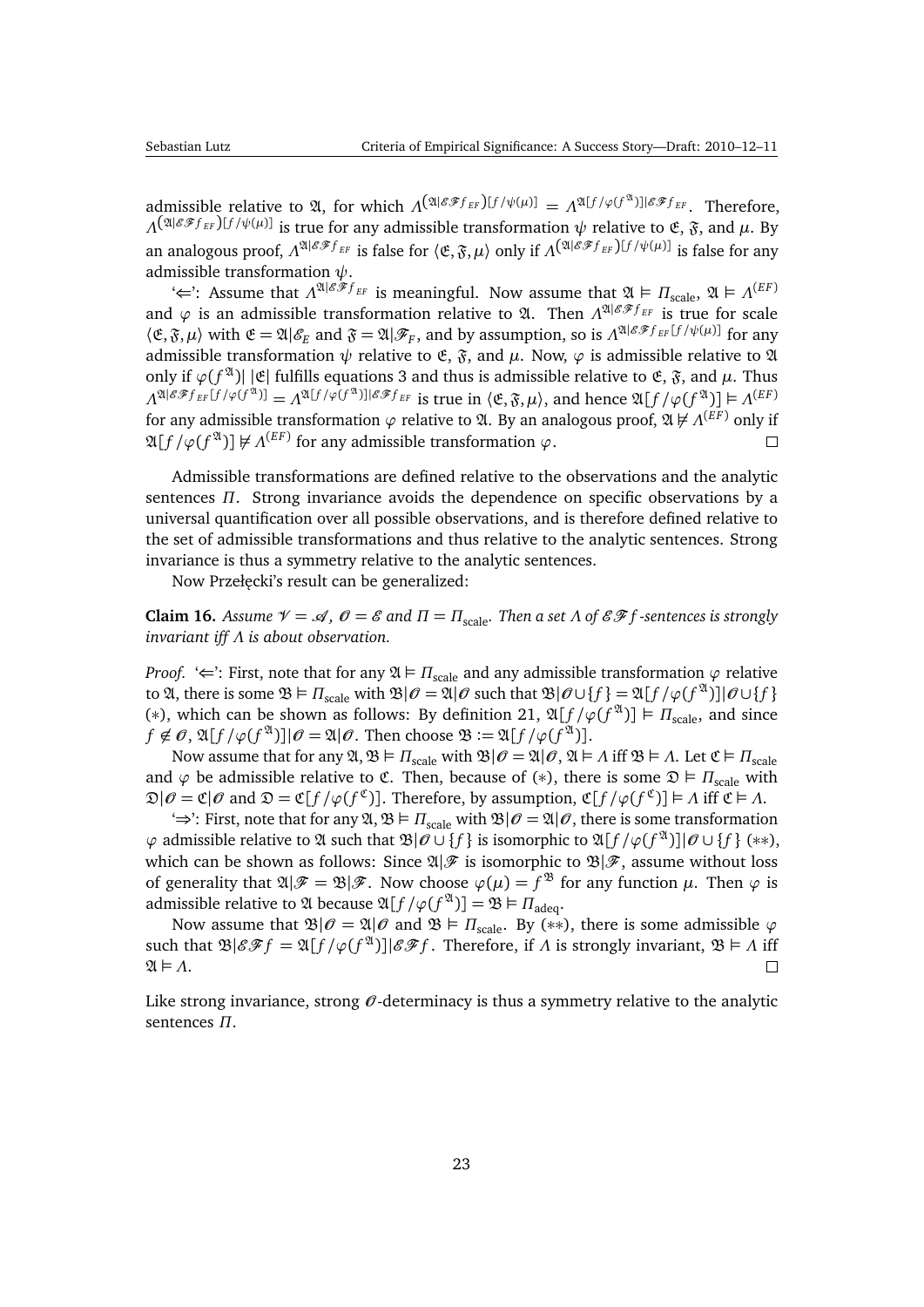To arrive at a syntactic version of strong  $\mathcal O$ -determinacy, it is helpful to look at the line of reasoning that led to definition [11.](#page-12-1) There, a set of sentences is taken to be about observation if and only if its truth value is identical in any two worlds that are exactly alike so far as observation is concerned. In connection with definitions [1](#page-5-1) and [2,](#page-5-0) I described the difference between semantic and syntactic criteria as that between isomorphism and syntactic equivalence of observational structures, which is borne out by claim [3](#page-11-2) for falsifiability and claim [11](#page-16-2) for verifiability. To arrive at an analogous relation for strong  $\theta$ -determinacy, I thus suggest

**Definition 23.** A *set Γ of* V *-sentences determines* a set *Λ* of V -sentences if and only if *Γ* ∪ *Π*  $\vdash$  *Λ* or *Γ* ∪ *Λ* ∪ *Π*  $\vdash$  ⊥.

<span id="page-23-3"></span>**Definition 24.** A set Ω of  $\theta$ -sentences is *maximal* if and only if for every  $\theta$ -sentence ω,  $Ω ∪ Π ⊕ ω$  or  $Ω ∪ Π ⊨ ¬ω$ .

Then one can formulate

<span id="page-23-2"></span>**Definition 25.** A set Ω of *V*-sentences is *strongly syntactically O*-determined if and only if it is determined by every possible and maximal set of  $\mathcal O$ -sentences.

As in the case of falsifiability and verifiability, the difference between syntactic and semantic strong  $\mathcal O$ -determinacy is that between isomorphy and syntactical equivalence:

<span id="page-23-0"></span>**Claim 17.** *A set Λ of V*-sentences is strongly syntactically *O*-determined iff for any *Vstructures*  $\mathfrak{A}, \mathfrak{B} \models \Pi$  *with*  $\mathfrak{A}|\mathcal{O} \equiv \mathfrak{B}|\mathcal{O}$ *, it holds that*  $\mathfrak{A} \models \Lambda$  *iff*  $\mathfrak{B} \models \Lambda$ *.* 

*Proof.* ' $\Rightarrow$ ': Let  $\mathfrak{A}, \mathfrak{B} \models \Pi$  and  $\mathfrak{A} \mid \mathcal{O} \equiv \mathfrak{B} \mid \mathcal{O}$ . Then  $\mathfrak{A}, \mathfrak{B} \models \text{Th}(\mathfrak{B} \mid \mathcal{O}) =: \Omega$ .  $\Omega$  is maximal and possible, thus, by assumption,  $\Omega \cup \Pi \models \Lambda$  or  $\Omega \cup \Lambda \cup \Pi \models \bot$ . Thus  $\mathfrak{A} \models \Lambda$  if and only if  $\mathfrak{B} \models \Lambda$ .

 $\leftarrow$ : Assume Ω is possible and maximal. Then for any  $\mathfrak{A}, \mathfrak{B} \models \Omega \cup \Pi$ ,  $\mathfrak{A}|\mathcal{O} \equiv \mathfrak{B}|\mathcal{O}$ . Therefore, by assumption,  $\mathfrak{A} \models \Lambda$  iff  $\mathfrak{B} \models \Lambda$  and thus either all  $\mathfrak{A} \models \Omega \cup \Pi$  are models of  $\Lambda$ or none is. Thus  $\Omega \cup \Pi \models \Lambda$  or  $\Omega \cup \Lambda \cup \Pi \models \bot$ .  $\Box$ 

This entails

**Claim 18.** *If a set Λ of* V *-sentences is strongly syntactically* O *-determined, then Λ is strongly semantically* O *-determined.*

*Proof.* From claims [13](#page-17-3) and [17](#page-23-0) because  $\mathcal{B}|\mathcal{O} = \mathcal{B}|\mathcal{O}$  only if  $\mathcal{A}|\mathcal{O} \equiv \mathcal{B}|\mathcal{O}$ .  $\Box$ 

<span id="page-23-1"></span>The relation of strong  $\mathcal O$ -determinacy to falsifiability and verifiability is given by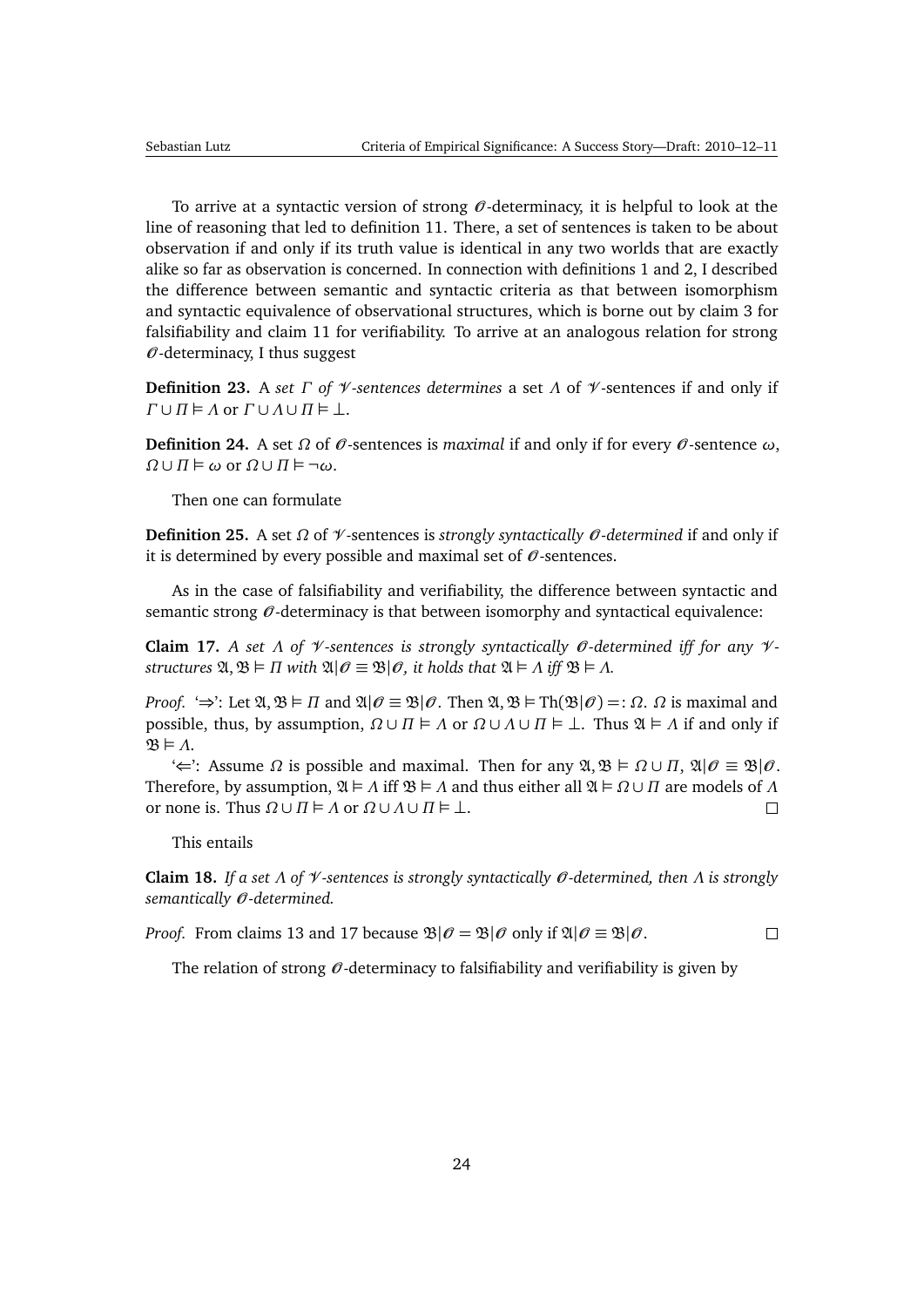<span id="page-24-3"></span>**Claim 19.** *Let Λ be a set of strongly syntactically (semantically)* O *-determined* V *-sentences. Then Λ is syntactically (semantically) falsifiable/verifiable iff Λ is not analytically true/false.*[9](#page-24-1)

*Proof.* '⇒': Immediate.

 $\iff$ : Assume  $\Pi \not\in \Lambda$ . Then for some  $\mathfrak{A}, \mathfrak{A} \models \Pi$  and  $\mathfrak{A} \not\in \Lambda$ . If  $\Lambda$  is syntactically  $\mathcal{O}$ determined, then  $\text{Th}(\mathfrak{A}|\mathcal{O}) \cup \Lambda \cup \Pi \models \bot$  because  $\text{Th}(\mathfrak{A}|\mathcal{O}) \cup \Pi \not\models \Lambda$ . Thus  $\text{Th}(\mathfrak{A}|\mathcal{O})$  falsifies *Λ*. If *Λ* is semantically  $\mathcal{O}$ -determined, then for all  $\mathfrak{B} \models \Pi$  with  $\mathfrak{B}|\mathcal{O} = \mathfrak{A}|\mathcal{O}, \mathfrak{B} \not\models \Lambda$ . Thus A|O falsifies *Λ*.

The proofs for verifiability are analogous.

 $\Box$ 

## <span id="page-24-0"></span>**7 Weak** O **-determinacy**

Since Przełęcki considers strong semantic  $\theta$ -determinacy too exclusive, he suggests a straightforward weakening of definition [19:](#page-17-2)

<span id="page-24-2"></span>**Definition 26.** A set *Λ* of V -sentence is *weakly semantically* O *-determined* if and only if it is determined by a possible  $\mathcal{O}$ -structure.

The motivation for the criterion is clear: The truth value of a strongly semantically  $\mathcal O$ -determined sentence is fixed for any  $\mathcal O$ -structure, but there are many sentences whose truth values are fixed only for some structures. Przełęcki considers this enough to be empirically significant.

A connection to ordinary language can be found again starting from Lewis's notion of sentences about observation. The idea to take a sentence to be partially about observation if it partially supervenes on observation leads [Lewis](#page-48-7) [\(1988b,](#page-48-7) §X) to a probabilistic notion of empirical significance, but I want to argue that his justification more plausibly leads to weak semantic  $\mathcal{O}$ -determinacy. [Lewis](#page-48-7) [\(1988b,](#page-48-7) 149) argues that

a statement is partly about a subject matter iff its truth value partially supervenes, in a suitably non-trivial way, on that subject matter. Let us say that the truth value of a statement *supervenes* on subject matter *M within* class *X* of worlds iff, whenever two worlds in *X* are *M*-equivalent, they give the statement the same truth value. [ . . . ] Supervenience within a [subclass *X* of all] worlds is partial supervenience.

Lewis needs the restriction to "suitable partial supervenience" to avoid trivialization, because if, say, it is possible for *X* to contain only one world, then any sentence  $\alpha$  partially

<span id="page-24-1"></span><sup>9</sup>Here and in the following definitions and claims, choosing uniformly the first, second, etc. of the *n* phrases connected by slashes '/' leads to one of *n* conjuncts of the definition or claim. In this claim, for example, *Λ* is falsifiable iff it is not analytically true, and *Λ* is verifiable iff it is not analytically false. Analogously, uniformly substituting a phrase by the parenthetical one following it leads to another conjunct of the definition or claim. Claim [19](#page-23-1) therefore has four conjuncts.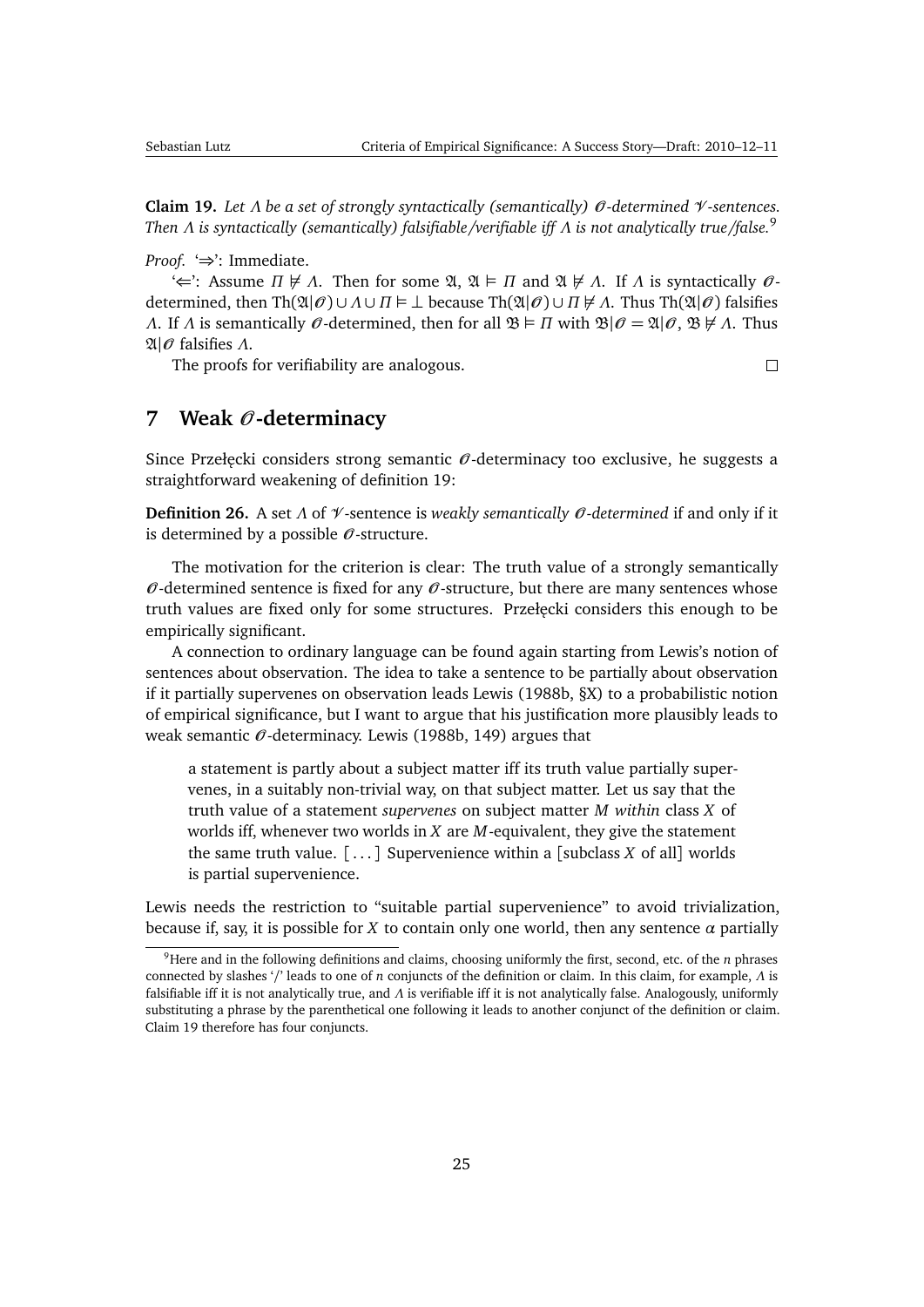<span id="page-25-0"></span>supervenes on any *M*. To exclude such classes, Lewis demands that *X* contain a majority of the worlds in which  $\alpha$  is true and a majority of the worlds in which  $\alpha$  is false. To explicate the notion of 'majority' for worlds, he assumes that there is a suitable probability distribution over possible worlds and states that the condition is satisfied iff P(*X*| $\alpha$ )  $>$   $\frac{1}{2}$  $rac{1}{2}$  and  $P(X|\neg \alpha) > \frac{1}{2}$  $\frac{1}{2}$ . Under some additional assumptions, the notion of partial supervenience that results is equivalent to the standard probabilistic criterion that  $\alpha$  is empirically significant iff  $P(\alpha|\omega) \neq P(\alpha)$  for some observational sentence  $\omega$ .

Lewis's notion of partial supervenience need not lead to a probabilistic criterion of empirical significance. He introduces the majority condition to avoid trivialization, but there is nothing in the concept of 'partial supervenience' itself that suggests the supervenience has to hold for the majority of  $\alpha$  worlds and  $\neg \alpha$  worlds. It is much more in keeping with the goal of explicating *empirical* significance to place only observational restrictions on *X*. The minimal requirement is thus that *X* be closed under observational equivalence, such that for any world that is in *X*, every  $\mathcal O$ -equivalent world is also in *X*. This condition already avoids trivialization, and furthermore does not lead to complications when statements are taken to be expressed by *sets* of sentences, which are not easily negated. To partially supervene on observation, *Λ* thus has to be assigned the same truth value by all members of a set *X* closed under observational equivalence.

**Definition 27.** A set *Λ* of V -sentences *partly supervenes on observation* if and only if there is some non-empty set *X* of possible  $\mathcal V$ -structures such that for any  $\mathfrak A \in X$ , all  $\mathfrak B \models \Pi$  with  $\mathfrak{B}|\mathcal{O} = \mathfrak{A}|\mathcal{O}$  are in *X*, and for any  $\mathfrak{A}, \mathfrak{B} \in X$  with  $\mathfrak{A}|\mathcal{O} = \mathfrak{B}|\mathcal{O}, \mathfrak{B} \models \Lambda$  iff  $\mathfrak{A} \models \Lambda$ .

As announced, this is the same as weak semantic  $\mathcal O$ -determinacy:

**Claim 20.** *A set Λ of* V *-sentences is weakly semantically* O *-determined iff Λ partly supervenes on observation.*

*Proof.* If  $\mathfrak{A}_{\theta}$  is possible and determines *Λ*, choose *X* as the set of possible expansions of  $\mathfrak{A}_{\theta}$ . If *Λ* partly supervenes on observation, then any  $\mathfrak{A}|\mathcal{O}$  with  $\mathfrak{A} \in X$  is possible and determines *Λ*.  $\Box$ 

Przełęcki [\(1974a,](#page-49-4) 347) points out that under his assumption that  $\Pi_{\mathcal{T}}$  is  $\mathcal{O}$ -conservative with respect to  $\Pi_{\theta}$ , definition [26](#page-24-2) has a very conspicuous formulation: A  $\mathcal V$ -sentence  $\alpha$  is weakly semantically  $\theta$ -determined iff { $\alpha$ }  $\cup$  *Π* $_{\mathcal{T}}$  or { $\neg \alpha$ }  $\cup$  *Π* $_{\mathcal{T}}$  is semantically  $\theta$ -creative with respect to  $\Pi_{\theta}$ . Because sets of sentences are not easily negated, this formulation is neither as general nor as conspicuous as

**Claim 21.** *A set Λ of* V *-sentences is weakly semantically* O *-determined iff Λ is semantically verifiable or semantically falsifiable.*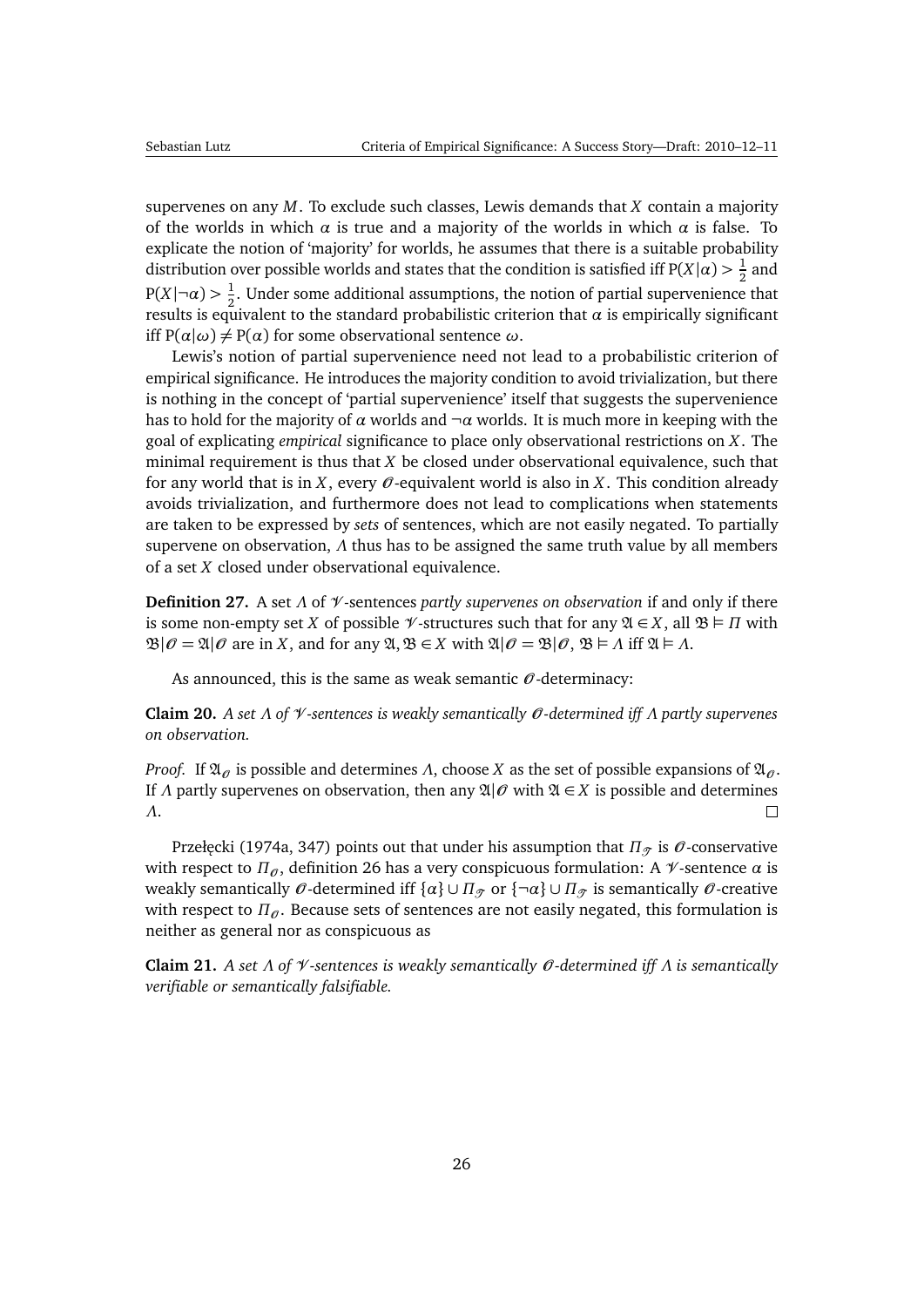<span id="page-26-1"></span>*Proof.* Assume *Λ* is semantically verifiable or semantically falsifiable. This holds iff there is a possible  $\mathfrak{A}_{\sigma}$  such that *Λ* is true in all structures  $\mathfrak{B} \models \Pi$  with  $\mathfrak{B}|\mathcal{O} = \mathfrak{A}_{\sigma}$  or false in all of them, that is, *Λ* has the same truth value in all of these structures. This is equivalent to *Λ* being weakly semantically  $\mathcal{O}$ -determined.  $\Box$ 

With claims [5](#page-12-0) and [8,](#page-15-3) this means that a sentence  $\alpha$  is weakly semantically  $\mathcal{O}$ -determined iff *α* or  $\neg \alpha$  is semantically *θ*-creative with respect to *Π*. This is Przełęcki's claim, reformulated using the generalized definition of  $\mathcal O$ -conservativeness (see appendix [A\)](#page-43-0).

Considerations analogous to those leading to the definition of strong syntactic  $\theta$ determinacy lead to

**Definition 28.** A set *Λ* of *Ψ*-sentences is *weakly syntactically O*-determined if and only if it is determined by some possible and maximal set of  $\theta$ -sentences.

This definition relates to that of weak semantic  $\mathcal O$ -determinacy in the usual way:

**Claim 22.** *A set Λ of* V *-sentences is weakly syntactically* O *-determined iff there is some*  $\theta$ -structure  $\mathfrak{A}_{\theta}$  such that for all structures  $\mathfrak{B}, \mathfrak{C} \models \Pi$  with  $\mathfrak{B}|\theta \equiv \mathfrak{C}|\theta \equiv \mathfrak{A}_{\theta}$ , it holds that  $\mathfrak{B} \models \Lambda$  *iff*  $\mathfrak{C} \models \Lambda$ .

*Proof.* ' $\Rightarrow$ ': Choose  $\Omega$  := Th( $\mathfrak{A}_{\theta}$ ) and proceed as in the proof of claim [17.](#page-23-0)  $\leftarrow$ : Choose some  $\mathfrak{A}_{\theta} \models \Omega$  and proceed as in the proof of claim [17](#page-23-0)

 $\Box$ 

And analogously to the semantic case, the following holds:

<span id="page-26-0"></span>**Claim 23.** *A set Λ of* V *-sentences is weakly syntactically* O *-determined iff Λ is syntactically verifiable or syntactically falsifiable.*

*Proof.* '⇒': Immediate.

'⇐': If *Ω* verifies or falsifies *Λ*, *Ω* is possible. Thus *Ω* ∪ *Π* can be extended to a possible and maximal set of  $\mathcal O$ -sentences.  $\Box$ 

As the disjunction of falsifiability and verifiability, weak syntactic  $\theta$ -determinacy has occurred often in the history of philosophy, albeit repeatedly sailing under false colors. The illicit reflagging often occurred with the help of the prediction criterion of confirmation. For example, [Carnap](#page-45-8) [\(1936,](#page-45-8) 435) calls the confirmation of a sentence *S* "directly reducible to a class *C* of sentences" if "*S* is a consequence of a finite subclass of *C*" (complete reducibility of confirmation) or "if the confirmation of *S* is not completely reducible to that of *C* but if there is an infinite subclass *C'* of *C* such that the sentences of *C'* are mutually independent and are consequences of *S*" (direct incomplete reducibility of confirmation). This definition is the first in a long chain that eventually leads to the requirement of confirmability, which "suffices as a formulation of the principle of empiricism" [\(Carnap](#page-45-9)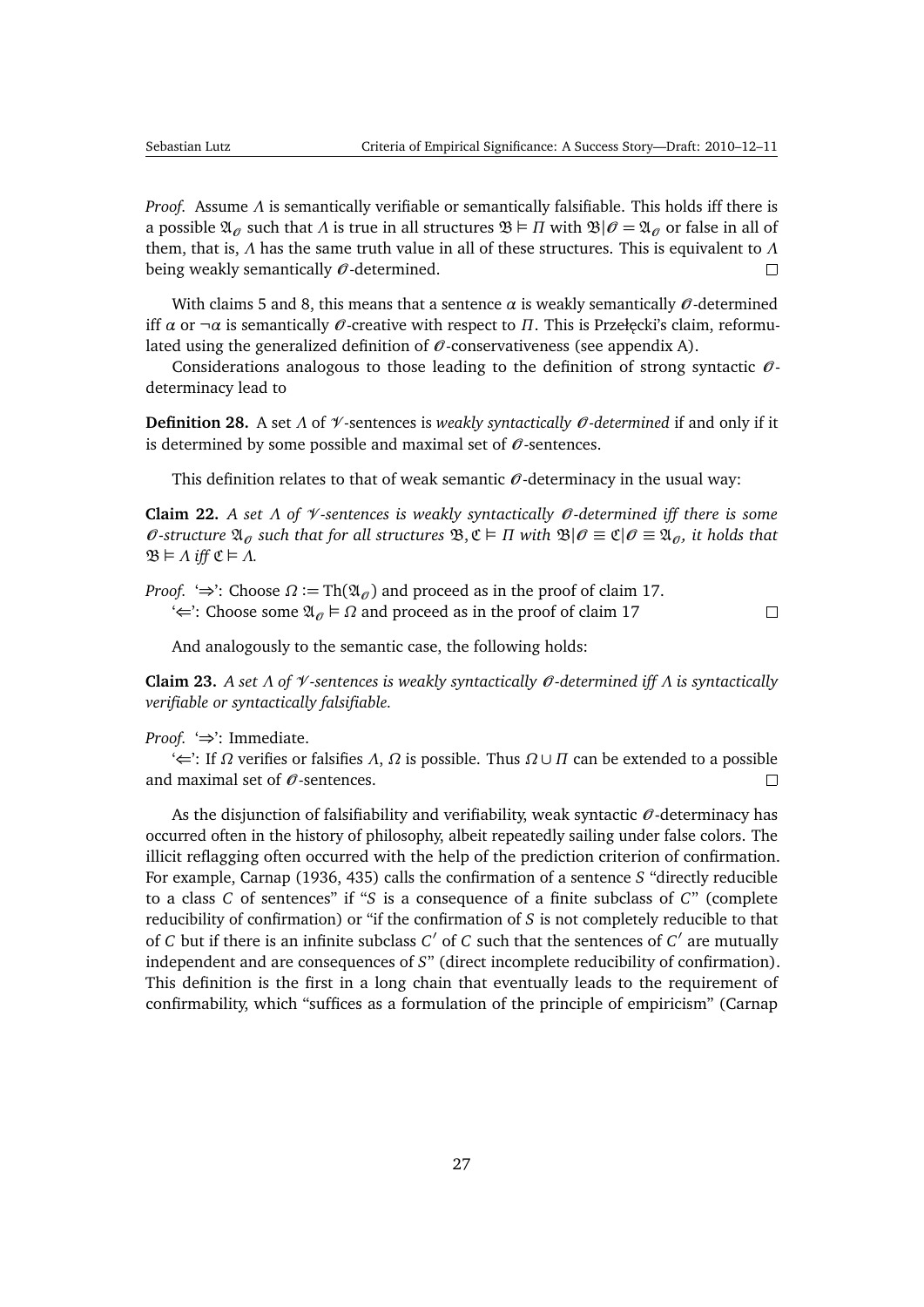<span id="page-27-2"></span>[1937,](#page-45-9) 35). Carnap's terminology makes it clear that, like Ayer, he assumes the prediction criterion of confirmation (see also [Gemes](#page-47-5) [1998,](#page-47-5) §1.4).

Following the chain of definitions is tedious,  $10$  but significantly simplified when taking into account that it becomes trivial with the next link: [Carnap](#page-45-8) [\(1936,](#page-45-8) 435) calls the confirmation of *S*

*reducible* to that of [a class of sentences] *C*, if there is a finite series of classes  $C_1, C_2, \ldots, C_n$  such that the relation of directly reducible confirmation subsists 1) between *S* and *C*<sub>1</sub>, 2) between every sentence of *C*<sup>*i*</sup> and *C*<sup>*i*+1</sup> (*i* = 1 to *n* − 1), and 3) between every sentence of *C<sup>n</sup>* and *C*.

For the trivialization proof, assume that *C* allows the direct incomplete reducibility of at least one sentence *γ*. For any sentence *α*, if *γ* is directly incompletely reducible to *Ω*, so is *γ*  $\land$  *α*, which can therefore be in *C*<sub>1</sub>. Then *α* can be completely reduced to *C*<sub>1</sub> := {*γ*  $\land$  *α*} because  $\{\gamma \wedge \alpha\} \vDash \alpha$  and  $\{\gamma \wedge \alpha\}$  is a finite subset of itself. Thus the confirmation of  $\alpha$  is directly reducible to *C*<sup>1</sup> , whose confirmation is directly reducible to *C*, and therefore the confirmation of *α* is reducible to *C*.

Now, the confirmation of *S* is reducible to a class of  $\mathcal{O}$ -predicates if the confirmation of *S* "is reducible [ . . . ] to a not contravalid sub-class of the class which contains the full sentences of the predicates of  $[0]$  and the negations of these sentences" [\(Carnap](#page-45-8) [1936,](#page-45-8) 435f); call such a sub-class a *confirmation class*. Full sentences are atomic sentences, and a contravalid sentence is incompatible with the laws of nature [\(Carnap](#page-45-8) [1936,](#page-45-8) 432–434).<sup>[11](#page-27-1)</sup> Thus if some confirmation class *Ω* allows the direct incomplete reducibility of at least one sentence  $\gamma$ , the confirmation of  $\alpha$  is reducible to  $\theta$ . In that case  $\alpha$  is also confirmable, because a "sentence *S* is called *confirmable* [ . . . ] if the confirmation of *S* is reducible [ . . . ] to that of a class of observable predicates" [\(Carnap](#page-45-8) [1936,](#page-45-8) 456). Since nothing was assumed about  $\alpha$ , the principle of empiricism is then met by any sentence whatsoever.

The triviality of Carnap's general notion of reducibility leaves the direct reducibility of *S* to full sentences of  $\mathcal O$  as the concept of confirmability, and this is just the disjunction of falsifiability and verifiability restricted to a special class of  $\mathcal O$ -sentences.

As shown above, Ayer's only non-trivial criterion of empirical significance is essentially equivalent to falsifiability. But in his first informal description of empirical significance, falsifiability and verifiability are on a par. [Ayer](#page-45-0) [\(1936,](#page-45-0) 35) writes:

We say that a sentence is factually significant to any given person, if, and only if, he knows how to verify the proposition which it purports to express—that is, if he knows what observations would lead him, under certain conditions, to accept the proposition as being true, or reject it as being false.

<span id="page-27-0"></span> $10$ That this holds for most definitions in the article may explain why, as far as I know, no concept introduced in "Testability and Meaning" besides that of reduction sentences has been used since.

<span id="page-27-1"></span> $^{11}$ I will discuss the relevance of contravalidity in [§9.2.](#page-37-0)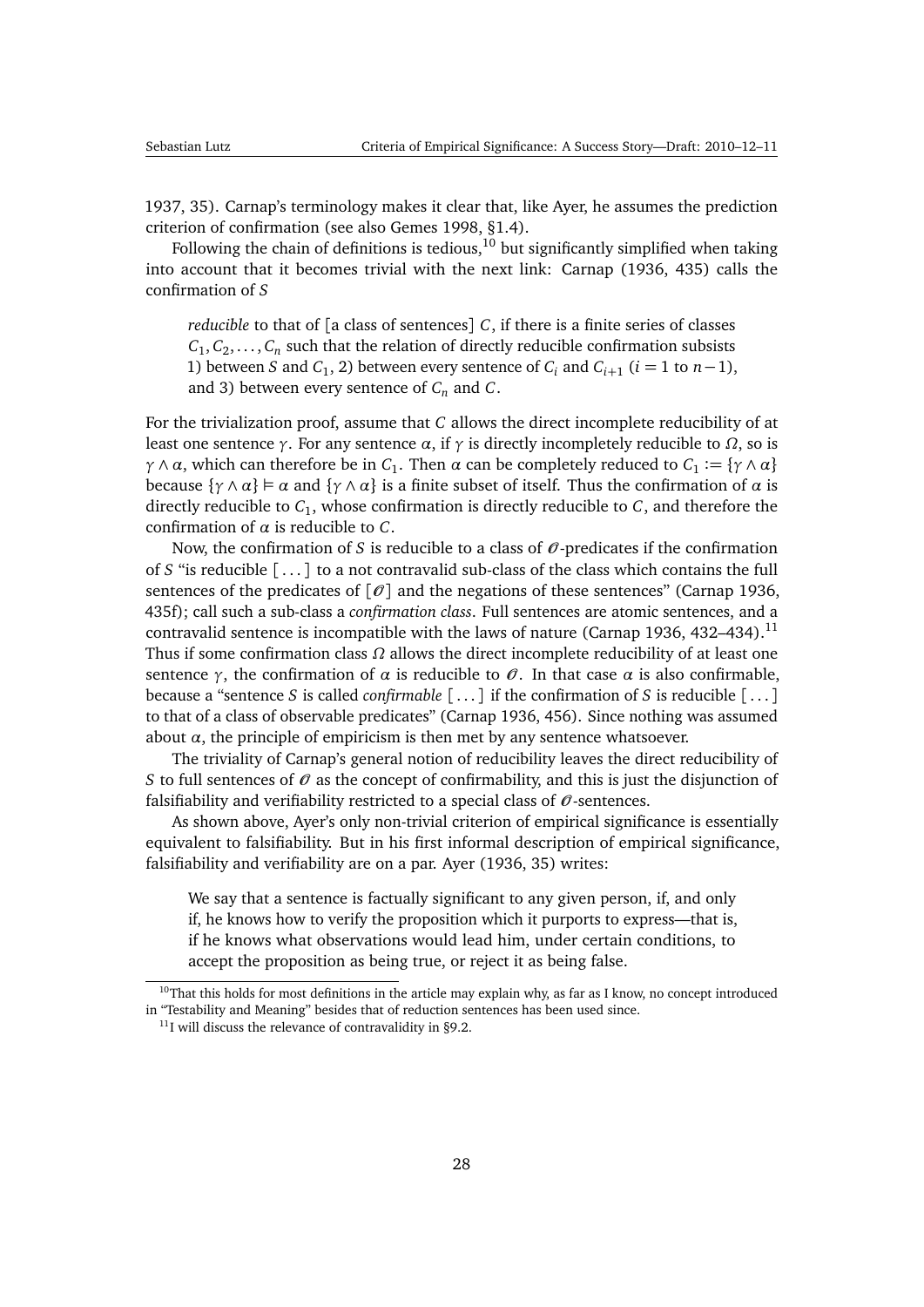<span id="page-28-0"></span>Since [Ayer](#page-45-0) [\(1936,](#page-45-0) 37f) rejects the idea that a sentence can be conclusively verified or falsified, he suggests his first definition of verifiability as a "weaker sense of verification", thereby implicitly assuming the prediction criterion of confirmation.

In an early work, [Carnap](#page-45-7) [\(1928,](#page-45-7) 327f) avoids the prediction criterion by leaving the concept of confirmation undefined. He writes:

If a statement *p* expresses the content of an experience E, and if the statement *q* is either the same as *p* or can be derived from *p* and prior experiences, either through deductive or inductive arguments, then we say that *q* is "supported by" the experience E. [...] A statement *p* is said to have "factual content", if experiences which would support *p* or the contradictory of *p* are at least conceivable, and if their characteristics can be indicated.

Carnap's examples indicate that quantified  $\mathcal O$ -sentences describe conceivable experiences, so that in my terminology, Carnap considers a sentence to have factual content if and only if it is verifiable, falsifiable, confirmable or disconfirmable. Questions of confirmation are outside the scope of this article, so that, as far as this article is concerned, Carnap suggests to consider a sentence empirically significant if and only if it is weakly  $\mathcal{O}\text{-determined}$ .

In a defense of criteria of empirical significance against the critique by [Hempel](#page-47-10) [\(1950\)](#page-47-10), [Rynin](#page-50-8) [\(1957,](#page-50-8) 53) also suggests that a sentence be taken as significant if and only if it is either verifiable or falsifiable. For [Rynin](#page-50-8) [\(1957,](#page-50-8) 51), this

might constitute a kind of axiom of semantics, or at any rate some sort of adequacy requirement for a definition of "meaningful statement"; I at any rate should consider it as self-evident that for a statement to be cognitively meaningful it must be possible for it to be true or false, that it have conditions of truth or falsity, hence necessary or sufficient truth conditions.

Of course, much in the quote hinges on these "conditions of truth or falsity". In his criterion, Rynin speaks of "ascertainable" truth conditions, and when discussing Hempel's critique of criteria of empirical significance, he notes that

instead of talking of truth conditions [Hempel] prefers to formulate the verifiability principle in terms of relationships holding between the statements whose meaning is in question and what he calls "observation sentences", which I think it fair to treat as true statements affirming the occurrence of ascertainable states of affairs.—This difference in manner of formulation seems to me to be non-essential.

Apart from its restriction to molecular observational sentences, Rynin's criterion is therefore equivalent to weak syntactic  $\mathcal{O}$ -determinacy.

Let me conclude this section with a puzzling observation that suggests that Hempel was not overly diligent in his dismissal of the search for a criterion of empirical significance.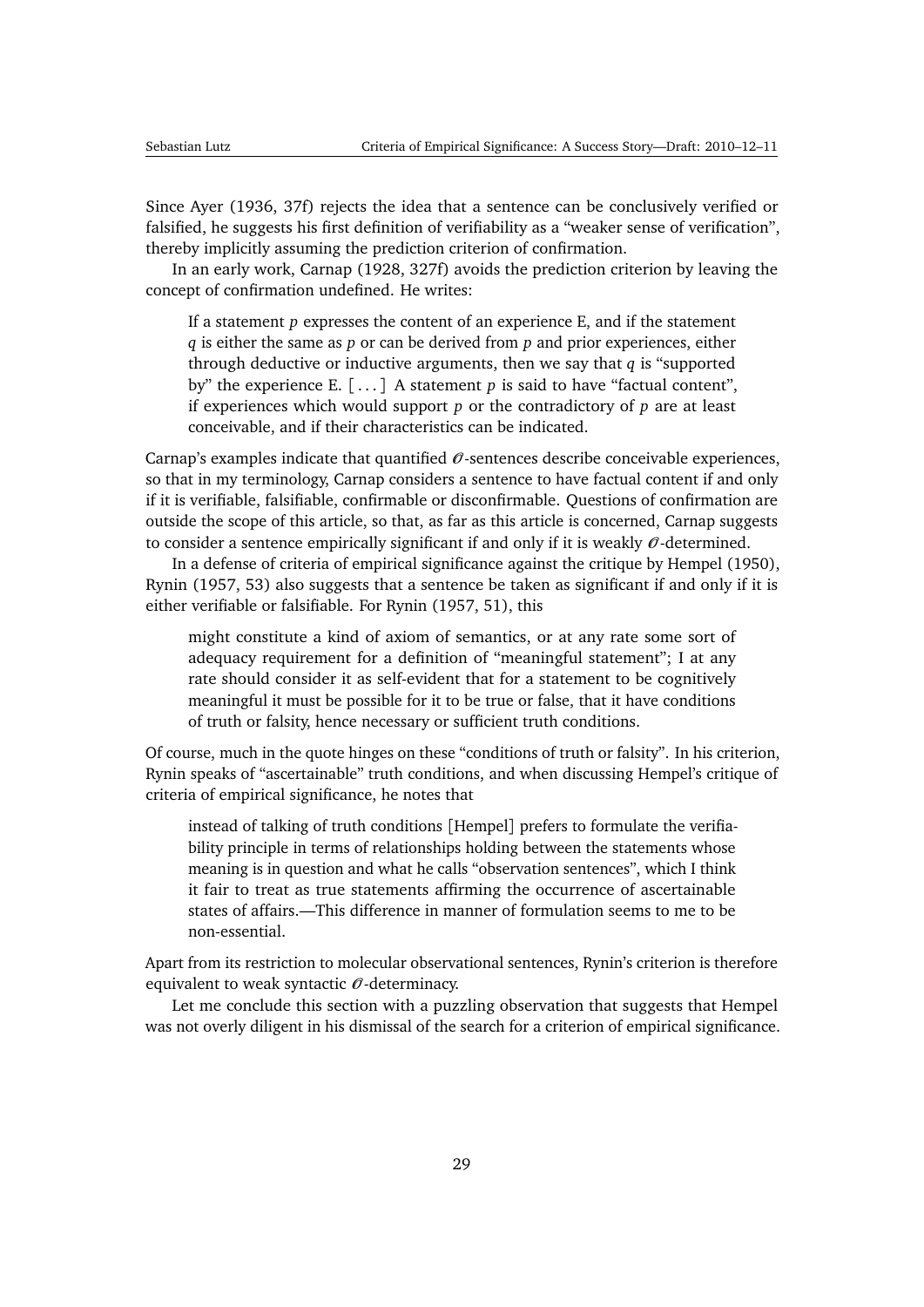<span id="page-29-3"></span>

<span id="page-29-2"></span>Figure 1: Relations between the syntactic definitions. The equivalence holds for direct verifiability and the negation of sets of sentences whenever the concepts are defined. A strongly  $\mathcal{O}$ -determined set of sentences is also weakly  $\mathcal O$ -determined even if not analytically contingent. Criteria of empirical significance typically also require that a set of sentences be analytically contingent.

As mentioned above, [Hempel](#page-47-6) [\(1965c,](#page-47-6) 122) considers the conjunction of falsifiability and verifiability as a criterion of empirical significance because it is symmetric under negation, but dismisses it as being too exclusive. Surprisingly, he discusses Rynin's article without mentioning Rynin's criterion, which is symmetric under negation and more inclusive than both falsifiability and verifiability.

### <span id="page-29-0"></span>**8 Import of the relations**

Using the definitions above, one arrives at the notable number of equivalences and entail-ment relations shown in figures [1](#page-29-2) and [2,](#page-30-0) with strong and weak  $\theta$ -determinacy, falsifiability, and verifiability as the four major criteria of empirical significance. With this overview, it is now easy to consider the implications of the entailment relations and equivalences.

#### <span id="page-29-1"></span>**8.1 Six comparative concepts of empirical significance**

The entailment relations between the criteria show that there can be stronger and weaker criteria of empirical significance, and suggest that there may be criteria of comparative empirical significance. [Hempel](#page-47-4) [\(1965b,](#page-47-4) 117) similarly states that "cognitive significance in a system is a matter of degree". He sees this as a reason to dispose of the concept altogether, and "instead of dichotomizing this array [of systems] into significant and non-significant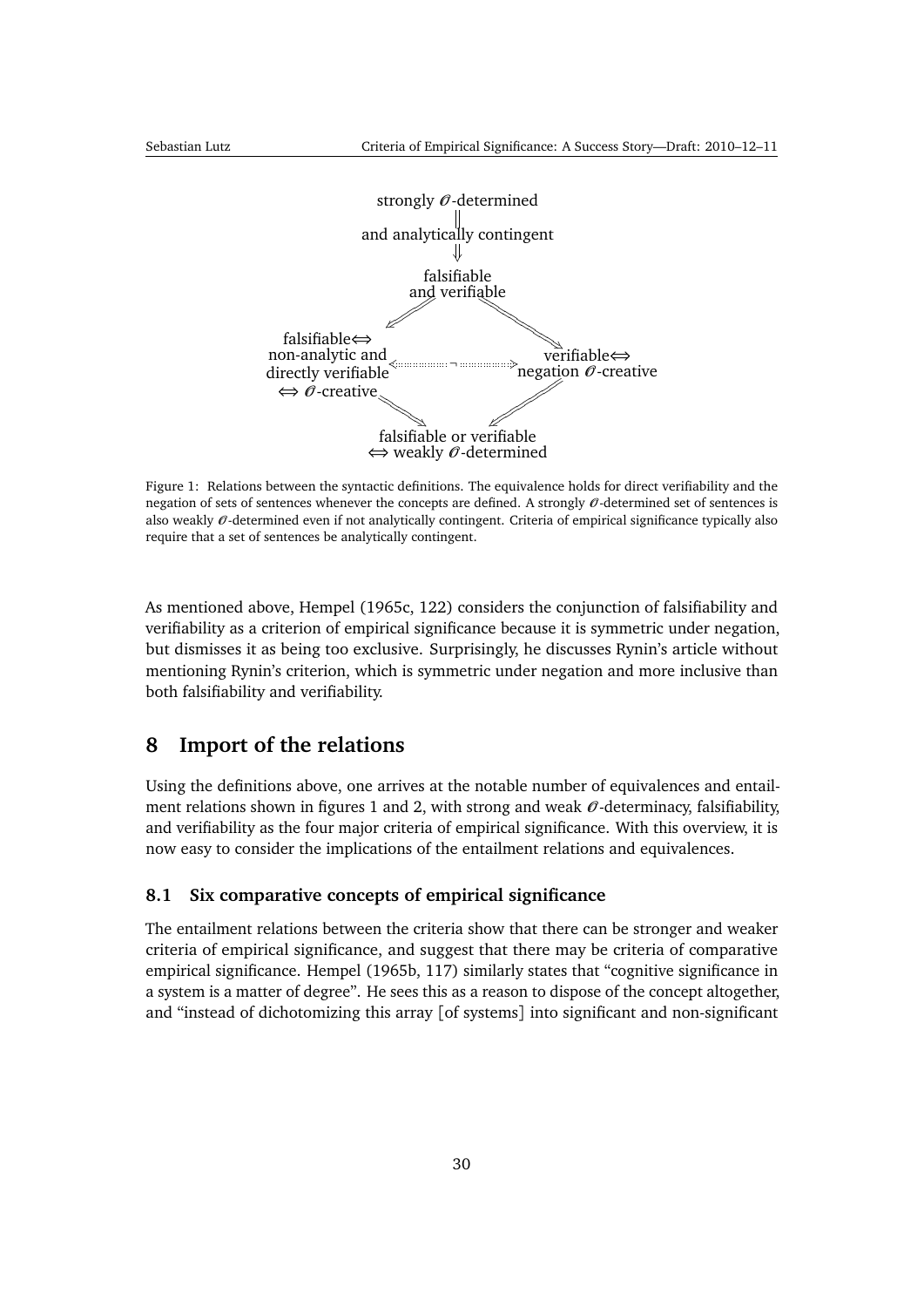<span id="page-30-1"></span>

<span id="page-30-0"></span>Figure 2: Relations between the semantic definitions. The equivalence holds for strong invariance, empirical content, and the negation of sets of sentences whenever the concepts are defined. A strongly  $\theta$ -determined set of sentences is also weakly  $\mathcal O$ -determined even if not analytically contingent. Each of the nodes is entailed by its syntactic counterpart from figure [1.](#page-29-2) Criteria of empirical significance typically also demand that set of sentences be analytically contingent.

systems" to compare systems of sentences by their precision, systematicity, simplicity, and level of confirmation. But this conclusion is unwarranted. For one, it is not clear what Hempel means when he states that cognitive significance "*is* a matter of degree". If cognitive significance is an explicatum, then it is whatever one decides it to be. If it is an explicandum, then deviating from it is not problematic. Perhaps Hempel intends to say that the best explicatum is one in which cognitive significance is a matter of degree, presumably because any dichotomy must be arbitrary. But this means that there is an explicatum, only it is not a classificatory one. This is nothing to be ashamed of, for [Hempel](#page-47-1) [\(1952,](#page-47-1) §10) himself has argued that the move from a classificatory to a comparative concept is often a sign of an investigation's maturity (see also [Hempel and Oppenheim](#page-47-11) [1936\)](#page-47-11), as the explication of 'warm' by 'higher temperature than' illustrates [\(Carnap](#page-45-1) [1950,](#page-45-1) §4, [Hempel](#page-47-1) [1952,](#page-47-1) §10).

As the split of strong and weak  $\theta$ -determinacy into falsifiability and verifiability shows, a comparative explicatum for empirical significance will probably have to be partial, in that not all criteria can be compared with respect to their inclusiveness without further assumptions. Therefore I suggest

**Definition 29.** A set *Λ* of V -sentences is *at least as syntactically (semantically) falsifiable/ verifiable/*O *-determined* as a set *Γ* of V -sentences if and only if every possible set of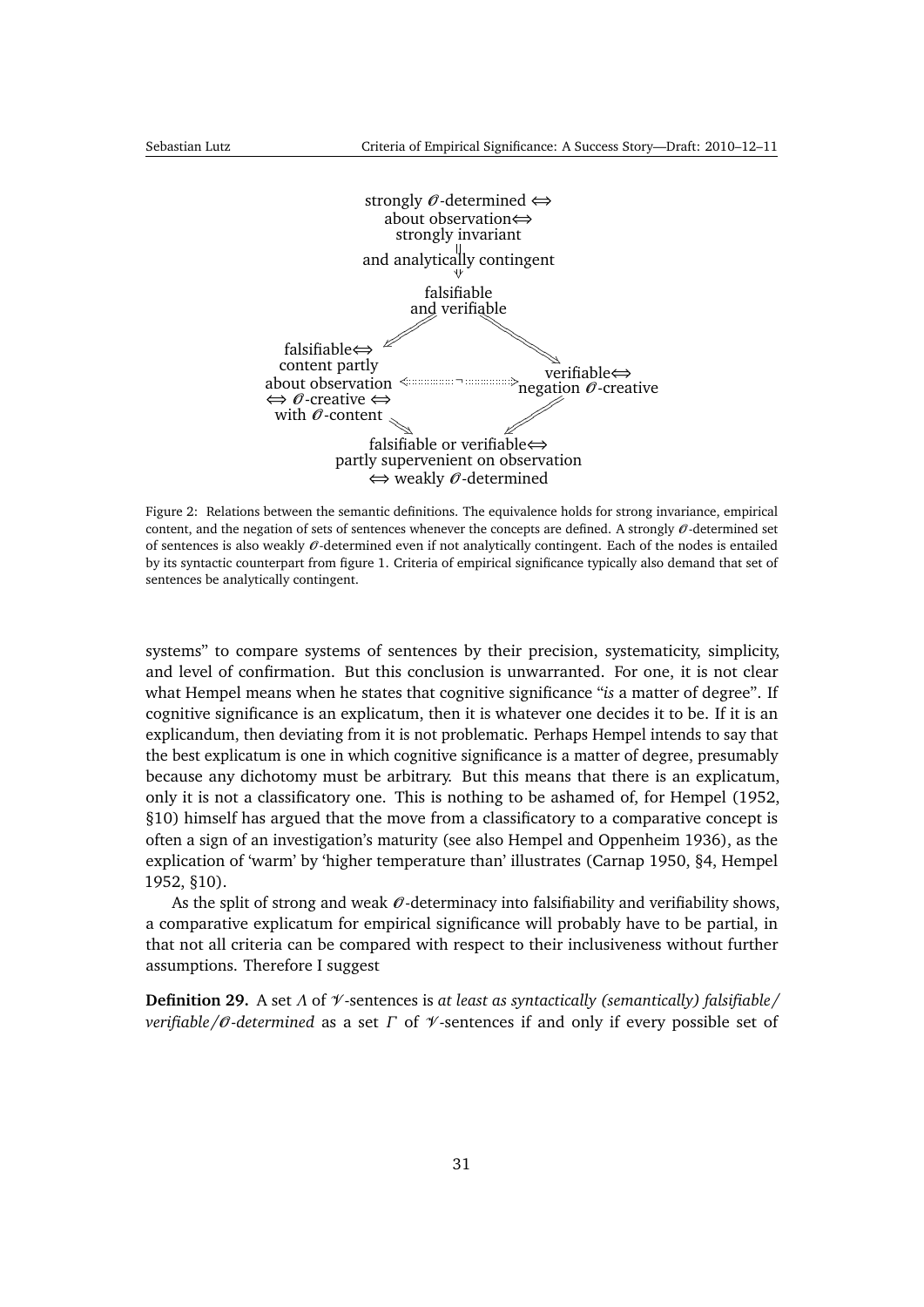<span id="page-31-2"></span>O -sentences (possible O -structure) that falsifies/verifies/O -determines *Γ* also falsifies/ verifies/O -determines *Λ*.

The partial order of the subset relation transfers to 'being at least as falsifiable/ verifiable/O -determined', in both its syntactic and its semantic guise, for each set *Π* of analytic sentences. 'At least as syntactically falsifiable' is called 'falsifiability of at least as high a degree' by [Popper](#page-49-2) [\(1935,](#page-49-2) §33), who also notes that this order is partial [\(Popper](#page-49-2) [1935,](#page-49-2) §34).

There is a second reason why Hempel should not have dismissed the search for criteria of empirical significance so easily. For each set *Π*, each relation in definition [8.1](#page-29-1) has natural greatest and, more importantly, least elements.

<span id="page-31-0"></span>**Claim 24.** *A set Λ of* V *-sentences is analytically false/analytically true/analytically false or analytically true if and only if Λ is at least as syntactically (semantically) falsifiable/ syntactically (semantically) verifiable/syntactically* O *-determined as any other set of* V  *sentences.*

*Proof.* '⇒': Immediate.

'⇐': If *Λ* is not analytically false, it is not syntactically (semantically) at least as falsifiable as  $\perp$ . Analogously for verifiability and  $\top$ .

If *Λ* is neither analytically false nor analytically true, there are a structure  $\mathfrak{A} \models \Pi \cup \Lambda$ and a structure  $\mathfrak{B} \models \Pi$  with  $\mathfrak{B} \not\models \Lambda$ . Choose  $\Gamma := \Omega := \text{Th}(\mathfrak{A}|\mathscr{O}) \cap \text{Th}(\mathfrak{B}|\mathscr{O})$ . Then  $\Omega$ determines *Γ* but not *Λ*.  $\Box$ 

This shows that the comparative notions connect fruitfully to analyticity.

Strong semantic  $\mathcal O$ -determinacy connects very straightforwardly to 'semantically more determinate than', because all and only sets of sentences semantically determined by every  $\theta$ -structure are at least as semantically  $\theta$ -determined as any other:

**Claim 25.** *A set Λ of* V *-sentences is strongly semantically* O *-determined if and only if Λ is at least as semantically* O *-determined as any other set of* V *-sentences.*

Falsifiability, verifiability, and weak  $\mathcal O$ -determinacy are immediately connected to their comparative counterparts:

<span id="page-31-1"></span>**Claim 26.** *A set Λ of* V *-sentences is not syntactically (semantically) falsifiable/verifiable/ weakly 0-determined if and only if Λ is at most as syntactically (semantically) falsifiable/ verifiable/*O *-determined as any other* V *-sentence.*

*Proof.* The claim holds for all criteria because only the empty set is a subset of every set.  $\Box$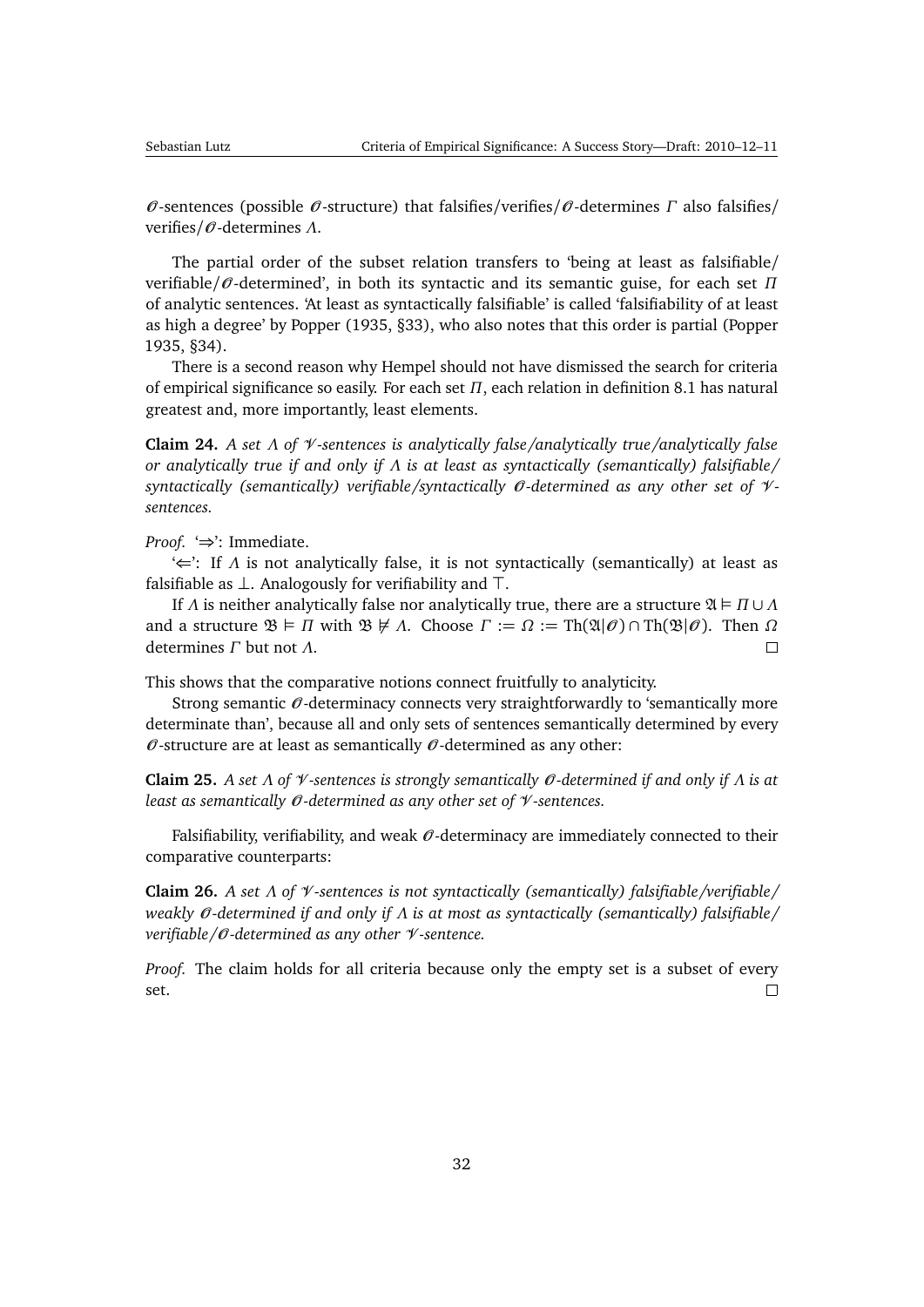<span id="page-32-1"></span>So the sentences that are not empirically significant according to the classical, classificatory criteria are the least elements of the criteria's comparative analogues.

Therefore, even if Hempel is correct that empirical significance is a matter of degree, his conclusion that there cannot be an explicatum at all fails in two respects. First, empirical significance can be explicated by comparative concepts. Second, these comparative concepts have non-arbitrary least elements, so there is a natural way to dichotomize the array of sets of sentences into empirically significant and not empirically significant.

#### <span id="page-32-0"></span>**8.2 The justifications of the criteria**

Many of the circumscriptions of the explicandum and methodological presumptions discussed in the preliminaries provide arguments for the feasibility of a criterion of empirical significance. The relations between the criteria suggest that the criteria are already to a certain extent adequate.

For one, the equivalences of many of the criteria to falsifiability, verifiability, or  $\mathcal{O}$ determinacy help to counter the charge of arbitrariness that [Lewis](#page-48-7) [\(1988b,](#page-48-7) 127) and, presumably, [Hempel](#page-47-4) [\(1965b,](#page-47-4) §4) have put forth. They suggest that the explicated notions are robust under a change of formalism from predicate logic to model theory to set theory, and a change of formulation within each formalism. This provides an argument analogous to (though less spectacular than) that for the successful explication of 'computability', in which the equivalence of different definitions is cited as evidence for their adequacy [\(Barker-Plummer](#page-45-10) [2009,](#page-45-10) [Copeland](#page-46-8) [2008\)](#page-46-8).

The equivalences also show that especially Lewis's charge, that many criteria of empirical significance have strayed too far from the intuitive explicandum, does not apply to the criteria discussed here: Strong semantic  $\mathcal O$ -determinacy is equivalent to aboutness, semantic falsifiability is equivalent to partial aboutness of content, and weak semantic  $\mathcal O$ -determinacy is arguable equivalent to partial supervenience, all of which are meant to capture the ordinary language notion. And although verifiability is not equivalent to any of Lewis's criteria, it occurs with falsifiability in the disjunction that makes up weak  $\theta$ -determinacy (claim [23\)](#page-26-0). It is thus at least the link connecting two different notions of partial aboutness.

The close connection of the criteria to ordinary language may prompt another criticism: that the criteria are of little use in the sciences, the way the ordinary language notion of 'fish', which includes the likes of whales and dolphins, is of little use in biology [\(Carnap](#page-45-1) [1950,](#page-45-1) §3). If the sciences are taken to include mathematics, then the equivalence of falsifiability to  $\mathcal O$ -conservativeness already provide a rebuttal, for the notion of definition is essential in mathematics, and  $\theta$ -conservativeness is essential for the notion of definition [\(Belnap](#page-45-5) [1993\)](#page-45-5). At least for sentences, claim [9](#page-15-1) shows the relevance of verifiability by its connection to falsifiability through the negation of sentences, and claim [23](#page-26-0) shows the relevance of weak  $\theta$ -determinacy by its connection to both criteria through their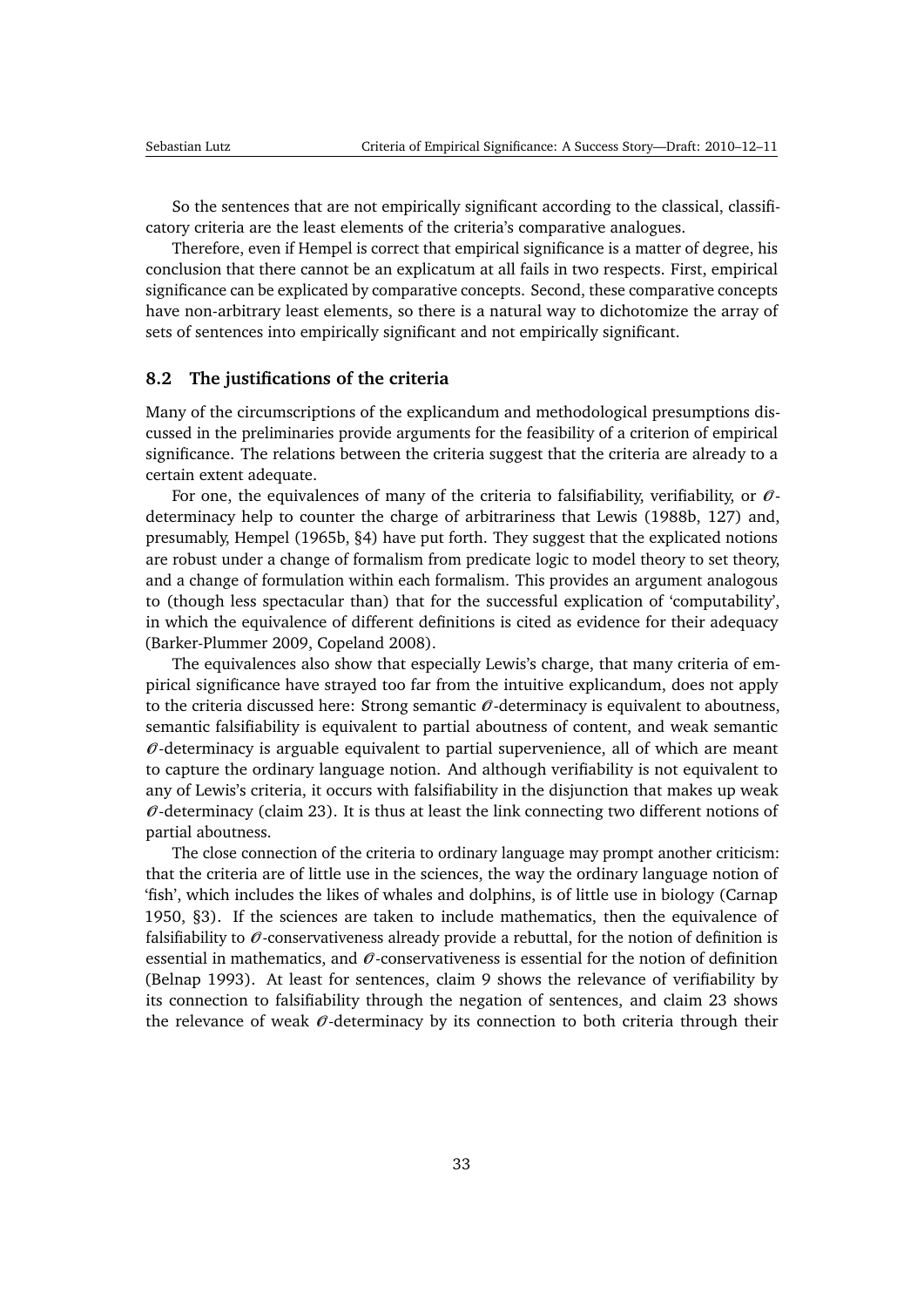<span id="page-33-0"></span>disjunction. Lest one argue that it is only falsifiability that is really needed, I provide the following appeal to authority: [Church](#page-46-7) [\(1949\)](#page-46-7) only proofs that every sentence *or its negation* is empirically significant according to Ayer's criterion of indirect verifiability, and this result was considered important in the philosophical community. If such a proof were possible for falsifiability, it would, because of claims [9](#page-15-1) and [23,](#page-26-0) show that every sentence is weakly  $\mathcal O$ -determinate. Thus  $\mathcal O$ -determinacy has been considered closely enough related to falsifiability that the triviality of the one suggests the triviality of the other.

Without relying on the importance of mathematics, one can argue that definitions are similarly important in the natural sciences. Additionally, claim [14](#page-19-0) and claims [15](#page-21-1) and [16](#page-22-0) show that at least strong  $\theta$ -determinacy is important for the concepts of measurement because it generalizes strong invariance. Its close relation to weak  $\mathcal{O}$ -determinacy suggests that the latter criterion is important within measurement theory as well, in effect stating that a numerical statement is weakly  $\mathcal O$ -determinate if and only if its truth value is for some observations invariant under the admissible transformations (cf. Przełęcki [1974a,](#page-49-4) 350). Similarly, one may demand that the statement be false or be true for all admissible transformations, thus arriving at a special case of falsifiability or verifiability in terms of admissible transformations and thus measurements.

Conversely, the equivalence to a special case of strong  $\theta$ -determinacy protects strong invariance against the charge that it is ad-hoc. There is always the possibility to be mislead by the special conditions of a context, in this case the features of measurements, but the equivalence shows that strong invariance is a special case of a much more generally motivated criterion.

There is also the more general charge of irrelevance. For even if a criterion is close to some intuitive notion and a generalization of some concept defined for scientific application, the intuitive notion and the scientific concept may be applicable in their domain but irrelevant. Such a charge becomes more difficult to sustain the more concepts rely on or connect to the criterion. The relations shown in figures [1](#page-29-2) and [2](#page-30-0) suggest what would be irrelevant as well if the criteria discussed here were irrelevant, and it is doubtful that the notion of meaningfulness in measurement, the notion of empirical content as explicated by the Ramsey sentence, and the notions of aboutness and partial aboutness are all of no use.

Finally, there is what [Gemes](#page-47-5) [\(1998,](#page-47-5) §1.1) has called "the problem of past failures". The failure of Ayer's first criterion and subsequent amendments, the argument goes, is a good basis to inductively conclude that future criteria will be failures, too. I have already noted that not all criteria have been shown to be trivial, and the equivalences between the criteria discussed here make it easy to show that none of them is trivial: Assume  $\mathcal{O} = \{O, o\}, \mathcal{F} = \{P, Q, b\}, \text{ and } \Pi = \{\forall x [Ox \leftrightarrow \neg Px], a = o\}.$  Then *Pa* is empirically significant according to all the criteria, and *Qb* is not. It is also notable that none of the criteria are amendments of Ayer's criteria (direct verifiability being only the first half of Ayer's second criterion). The induction on past failures therefore does not obviously apply.

The equivalences also provide a positive justification rather than a defense, because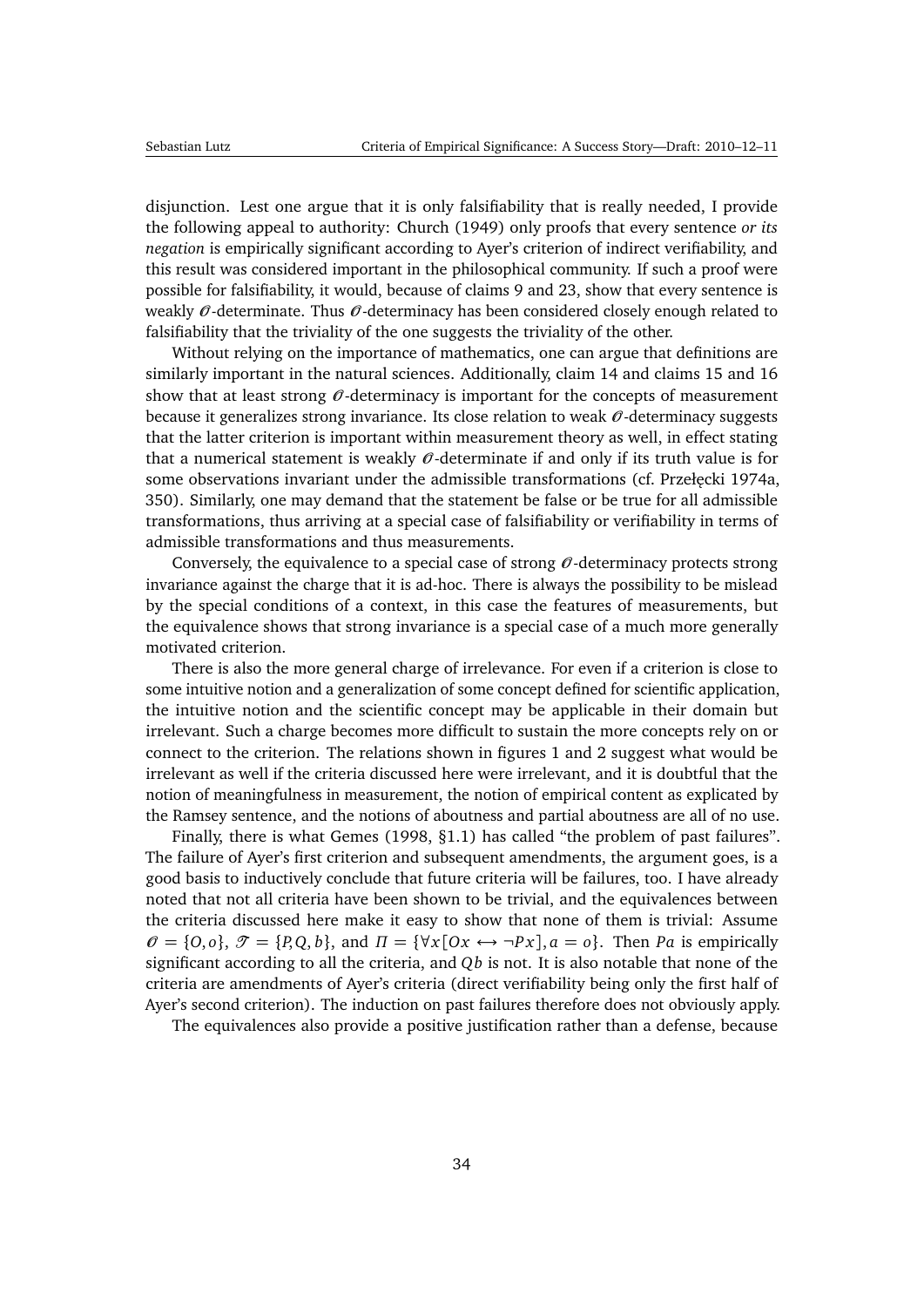<span id="page-34-2"></span>now the arguments in favor of each individual formulation turn out to be arguments for the same criterion. Thus Przełęcki's general argument and Suppes's measure theory-specific argument already lead to strong  $\mathcal O$ -determinacy, and Lewis's argument for aboutness adds additional support. Lewis's analysis of the term 'partly' also provides a justification for the differences between the major criteria: The underlying explicandum is ambiguous because 'partly about observation' is ambiguous. Falsifiability is accordingly supported by one specific disambiguation of 'partly about observation', but also by Ayer's and Popper's arguments, and finally by the arguments in favor of the Ramsey sentence as explication of 'empirical content'. My modification of Lewis's analysis of partial supervenience and Przełęcki's argument for weak  $\mathcal{O}$ -determinacy also support the same criterion. Verifiability, while historically not often defended by itself, again receives some justification through its role in weak  $\mathcal O$ -determinacy.

Furthermore, the relations between the criteria suggest that the criteria fulfill Carnap's desiderata for explications ([§2.1\)](#page-3-1). They are certainly more precise than the phrase 'empirically meaningful', and some of the formulations are fairly simple—at least, they are not "page-long", as [Lewis](#page-48-0) [\(1988a,](#page-48-0) 127) feared. In fact, the equivalences allow the application of different formulations according to expedience. The equivalences to Lewis's ordinary language notions suggest that the criteria are similar to their explicandum "in such a way that, in most cases in which the explicandum has been used, the explicatum can be used".<sup>[12](#page-34-1)</sup> I have also suggested to use conditions of adequacy instead of Carnap's demand for fruitfulness, or, lacking conditions of adequacy, use as a proxy Hempel's demand that the desideratum allow developing a comprehensive and sound theoretical system. The relations between the comparative and classificatory notions of empirical significance (claims [24](#page-31-0) and [26\)](#page-31-1) and the relations listed above to counter the charge of irrelevance are steps in that direction. The following section provides more evidence that the criteria allow the development of a comprehensive theoretical system, for it shows how they can be generalized with comparative ease.

# <span id="page-34-0"></span>**9 Generalizations**

The presumptions of the semantic criteria of empirical significance are comparably strong: They assume predicate logic, a bipartition of the vocabulary and a set *Π* containing only analytic sentences. As already noted, the syntactic criteria of empirical significance can be defined with any distinguished set of observational sentences, and the equivalence proofs

<span id="page-34-1"></span> $12$ I actually think that this demand is problematic because it suggests that there is something sacred about the current usage of a term, as [Laudan](#page-48-8) [\(1986,](#page-48-8) 120) has argued: More than half of current uses must be captured. Rather, I would suggest that the current use of the term only provide some conditions of adequacy. Here, I rely on Lewis's ordinary language intuitions as a proxy, with the hope that an explicatum that fits with the ordinary language intuitions is likely to meet the conditions of adequacy that one would place on an explicatum.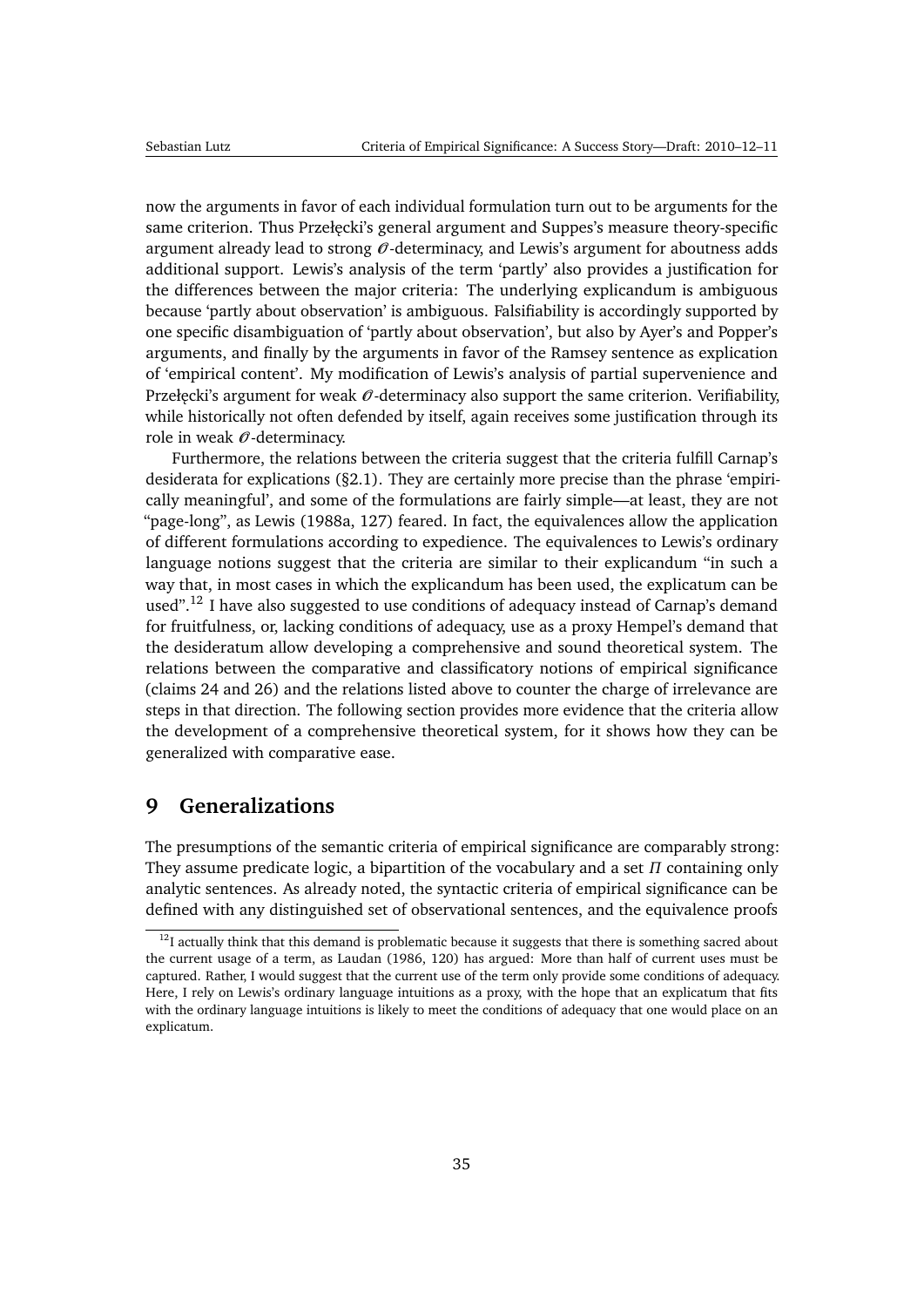<span id="page-35-3"></span>at most rely on the set being closed under truthfunctional composition. At least falsifiability is furthermore already generalized to all systems of logic in which conservativeness is defined. In the following, I will suggest two further generalizations by weakening the restrictions on the observations and the restrictions on *Π*.

#### <span id="page-35-0"></span>**9.1 General observational sentences and structures**

Many classical syntactic criteria allow only finite sets of molecular or atomic  $\mathcal O$ -sentences to falsify or verify a  $\mathcal V$ -sentence [\(Popper](#page-49-2) [1935,](#page-49-2) [Hempel](#page-47-4) [1965b,](#page-47-4) [Rynin](#page-50-8) [1957\)](#page-50-8). Since there may be infinitely many non-equivalent observation sentences, this restriction cannot be captured by restricting the set of observation sentences. To accommodate this restriction and others, I suggest to consider a set of sentences one of observation sentences if and only if it is in **Ω**, where **Ω** can be determined as needed. Any element of **Ω** will be called 'set of **Ω**-sentences'. This allows the following

<span id="page-35-1"></span>**Definition 30.** A set *Λ* of V -sentences is *syntactically falsifiable/verifiable/weakly determined in*  $\Omega$  if and only if there is a possible set of  $\Omega$ -sentences that falsifies/verifies/ determines *Λ*.

If  $\Omega$  contains all sets of  $\mathcal O$ -sentences, definition [30](#page-35-1) is equivalent to the conjunction of definitions [4,](#page-7-2) [15,](#page-15-4) and [25.](#page-23-2)

To achieve a similar versatile definition for semantic criteria of empirical significance, I suggest to use a set **Ω** of sets of structures. Elements of **Ω** will be called 'sets of **Ω**-structures'. Whether **Ω** contains sets of structures or sets of sentences will be clear from context. For sets of **Ω**-structures, the subset-relation is the analogue of the entailment relation for sets of sentences. In analogy to the compatibility of a set of sentences with  $\Pi$ , a set of  $\mathscr V$ -structures is possible if and only if its intersection with the models of *Π* is not empty. In other words, a set of  $\mathcal V$ -structures is possible if and only if one of its elements is possible according to definition [2.](#page-5-0) To define this notion also for structures of proper subsets of  $\mathcal{V}$ , I suggest

**Definition 31.** The possible subset of a set of structures *Γ* is the set of possible structures in *Γ*. *Γ* is possible if and only if its possible subset is not empty.

This leads, in analogy to definitions [9,](#page-11-4) [16,](#page-15-5) and [18](#page-17-4) to

**Definition 32.** A *set of structures determines* (*falsifies/verifies*) a set *Λ* of V -sentences in **Ω** if and only if all elements  $\mathfrak A$  and  $\mathfrak B$  ( $\mathfrak A$ ) of its possible subset are such that  $\mathfrak A \models \Lambda$  iff  $\mathfrak B \models \Lambda$  $(2\mathfrak{l} \models \Lambda / 2\mathfrak{l} \not\models \Lambda).$ 

Finally, this suggests in analogy to definitions [10,](#page-12-2) [17,](#page-15-6) and [26](#page-24-2)

<span id="page-35-2"></span>**Definition 33.** A set *Λ* of V -sentences is *semantically falsifiable/verifiable/weakly determined in*  $\Omega$  if and only if there is a possible set of  $\Omega$ -structures that falsifies/verifies/ determines *Λ*.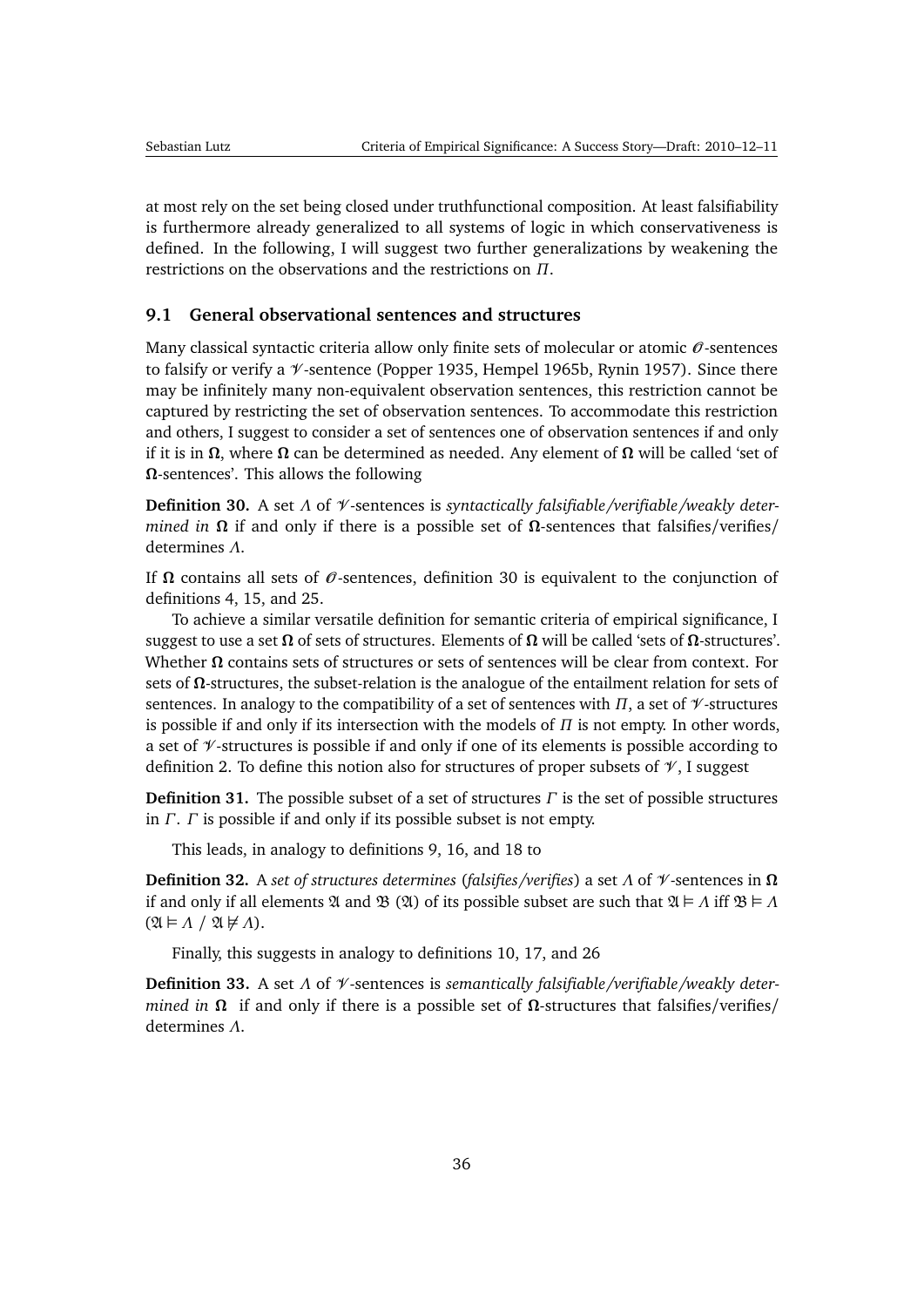If  $Ω$  contains all sets of  $\mathcal{O}$ -structures, definition [33](#page-35-2) is equivalent to the conjunction of definitions [10,](#page-12-2) [17,](#page-15-6) and [26.](#page-24-2)

It is also possible to define a generalization of strong  $\mathcal{O}$ -determinacy:

**Definition 34.** A set  $Ω$  of  $Ω$ -sentences ( $Ω$ -structures) is maximal if and only if there is no possible set *Γ* of **Ω**-sentences (**Ω**-structures) such that  $Γ ∪ Π ∈ Ω$  and  $Ω ∪ Π ∉ Γ$  (the possible subset of *Γ* is a proper subset of the possible subset of *Ω*).

If  $Ω$  contains all sets of  $θ$ -sentences, this definition is equivalent to definition [24.](#page-23-3) As a generalization of definitions [19](#page-17-2) and [25,](#page-23-2) I thus suggest

**Definition 35.** A set *Λ* of V -sentences is *strongly semantically (syntactically) determined in* **Ω** if and only if it is determined by every possible maximal set of **Ω**-sentences (**Ω**structures).

If **Ω** contains all sets of O -sentences, this definition is equivalent to definition [25.](#page-23-2) If **Ω** contains all singleton sets of  $\mathcal O$ -structures, this definition is equivalent to definition [19.](#page-17-2)

Based on these concepts, one can construct generalized notions of comparative determinacy, falsifiability, and verifiability:

**Definition 36.** A set *Λ* of V -sentences is *syntactically (semantically) at least as falsifiable/ verifiable/determined in* **Ω** as a set *Γ* of V -sentences if and only if every possible set of **Ω**-sentences (**Ω**-structures) that falsifies/verifies/determines *Γ* in **Ω** also falsifies/verifies/ determines *Λ* in **Ω**.

Since  $\Omega$  is not further determined, it is only possible to proof a simple weak analogy to claim [24:](#page-31-0)

<span id="page-36-0"></span>**Claim 27.** *If a set Λ of* V *-sentences is analytically false/analytically true/analytically false or analytically true, then Λ is at least as syntactically (semantically) falsifiable/verifiable/ determined in* **Ω** *as any other set of* V *-sentences.*

In complete analogy to claim [26,](#page-31-1) the following holds:

<span id="page-36-1"></span>**Claim 28.** *A set Λ of* V *-sentences is not syntactically (semantically) falsifiable/verifiable/ weakly determined in* **Ω** *if and only if Λ is at most as syntactically (semantically) falsifiable/ verifiable/determined in* **Ω** *as any other set of* V *-sentences.*

*Proof.* The claim holds for all criteria because only the empty set is a subset of every set.  $\Box$ 

Claims [27](#page-36-0) and [28](#page-36-1) show that the generalized comparative concepts, in partial analogy to the more specific ones, relate fruitfully to their classificatory counterparts. An exception is the notion of strong semantic determinacy in  $\Omega$ . Unlike strong semantic  $\mathcal{O}$ -determinacy, but like strong syntactic  $\theta$ -determinacy, it does not identify the greatest elements of its comparative counterpart. Thus the generalizations of strong syntactic and semantic  $\theta$ -determinacy bring the concepts closer together.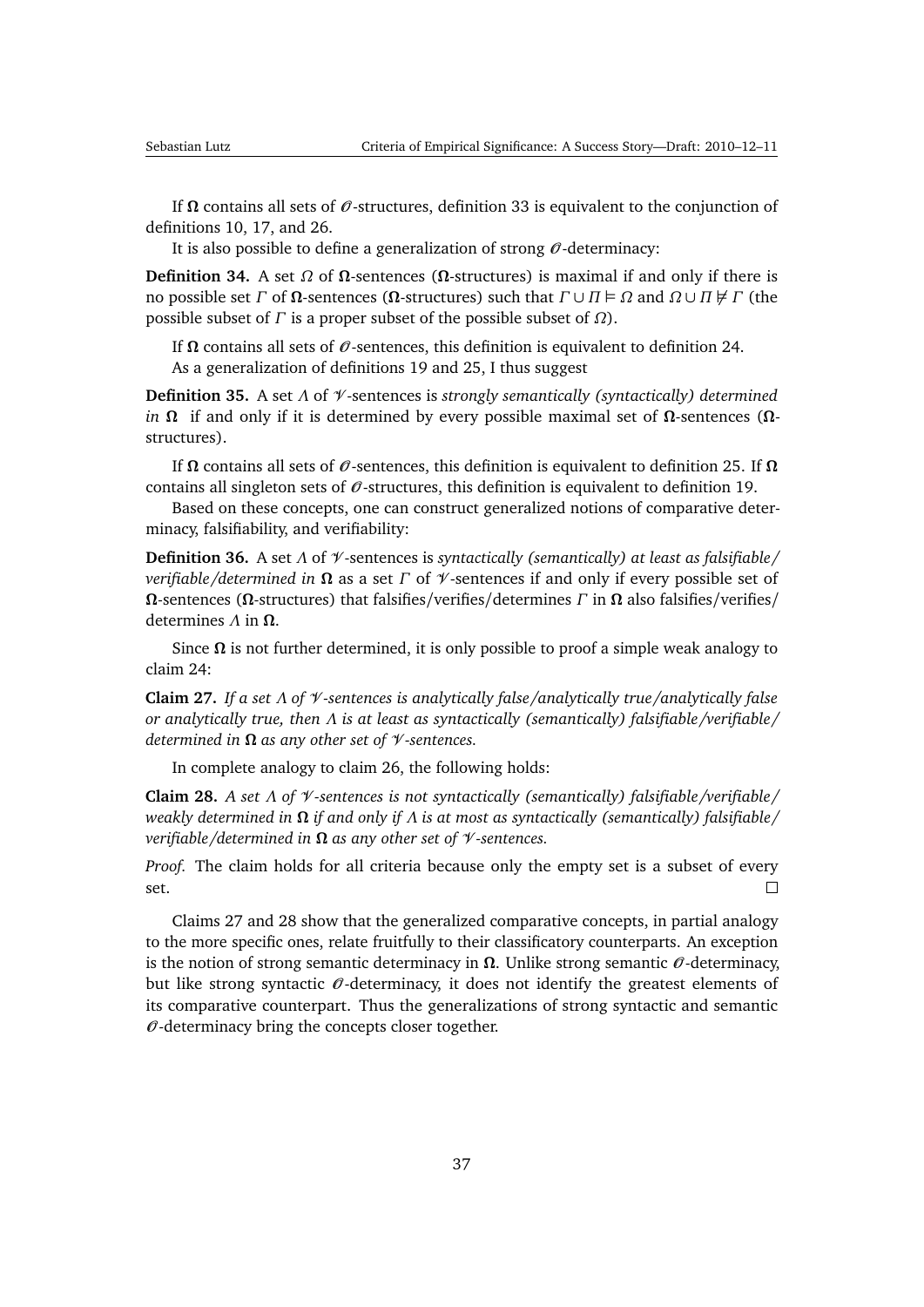#### <span id="page-37-2"></span><span id="page-37-0"></span>**9.2 General background assumptions**

With reference to [Duhem](#page-46-9) [\(1914\)](#page-46-9), [Sober](#page-50-2) [\(2007,](#page-50-2) 5) notes that scientific theories, "on their own, do not make testable predictions. One needs to add 'auxiliary propositions' to the theories one wishes to test". Typically, these auxiliary sentences are not taken to be just analytic sentences, and therefore the above definitions would still exclude almost all scientific theories even though the criteria are non-trivial. [Gemes](#page-47-5) [\(1998,](#page-47-5) §1.2) calls this "the challenge from holism" and points out that the logical empiricists were acutely aware of it.[13](#page-37-1)

One simple way to meet the challenge from holism is to consider the empirical significance of the union of the theory and the auxiliary sentences. But this approach does not always allow to infer the empirical (non-)significance of a theory from the (non-)significance of the theory and its auxiliary sentences. For a subset of a falsifiable or  $\mathcal O$ -determined set may itself not be falsifiable or  $\mathcal O$ -determined, respectively, and a subset of a non-verifiable or non- $\theta$ -determined set may itself be verifiable or  $\theta$ -determined, respectively. This is a problem because a criterion of empirical significance is meant to determine whether a specific theory is significant, while this approach determines only the empirical significance of huge sets of theories, possibly including most of science and everyday knowledge.

Ayer's definition of indirect verifiability is an attempt at meeting this challenge from holism in a different way, by defining empirical significance relative to a set *Π* containing not only analytic sentences, but also other empirically significant sentences. This kind of recursive definition is suggestive given its success in the theory of definitions, for if a term *P* is definable in  $\theta$ -terms, then any term definable in  $\theta$ -terms and *P* is also definable in  $\mathcal O$ -terms alone, and if a set  $\Lambda$  of sentences is translatable into a set of  $\mathcal O$ -sentences, then any sentence translatable into a set of sentences containing only O -terms and *Λ* is also translatable into a set of  $\mathcal O$ -sentences. For strong syntactic  $\mathcal O$ -determinacy, such a recursion works as well, because the truth value of an  $\theta$ -determined set  $\Lambda$  of sentences is a function of the truth values of observational sentences, and thus, if the truth value of any set of sentences is a function of the truth values of *Λ* and observational sentences, it is also a function of the truth values of observational sentences alone. But for any of the weaker criteria of empirical significance, this recursion breaks down.

The problem of past failures clearly does not allow the conclusion that all criteria will fail. But the puncture-and-patch industry as summarized in [§1](#page-1-0) consists exclusively of recursive criteria, most recursive criteria suggested so far are trivial, and no recursive criterion has been shown to be non-trivial. The correct inference to draw from the problem of past failures may thus be that there is no adequate *recursive* criterion of empirical significance.

<span id="page-37-1"></span>Another reason to question the search for a recursive criterion is that recursive criteria

 $13$ [Gemes](#page-47-5) [\(1998,](#page-47-5) §2) attempts to solve this problem for Ayer-type criteria with his concept of natural axiomatization.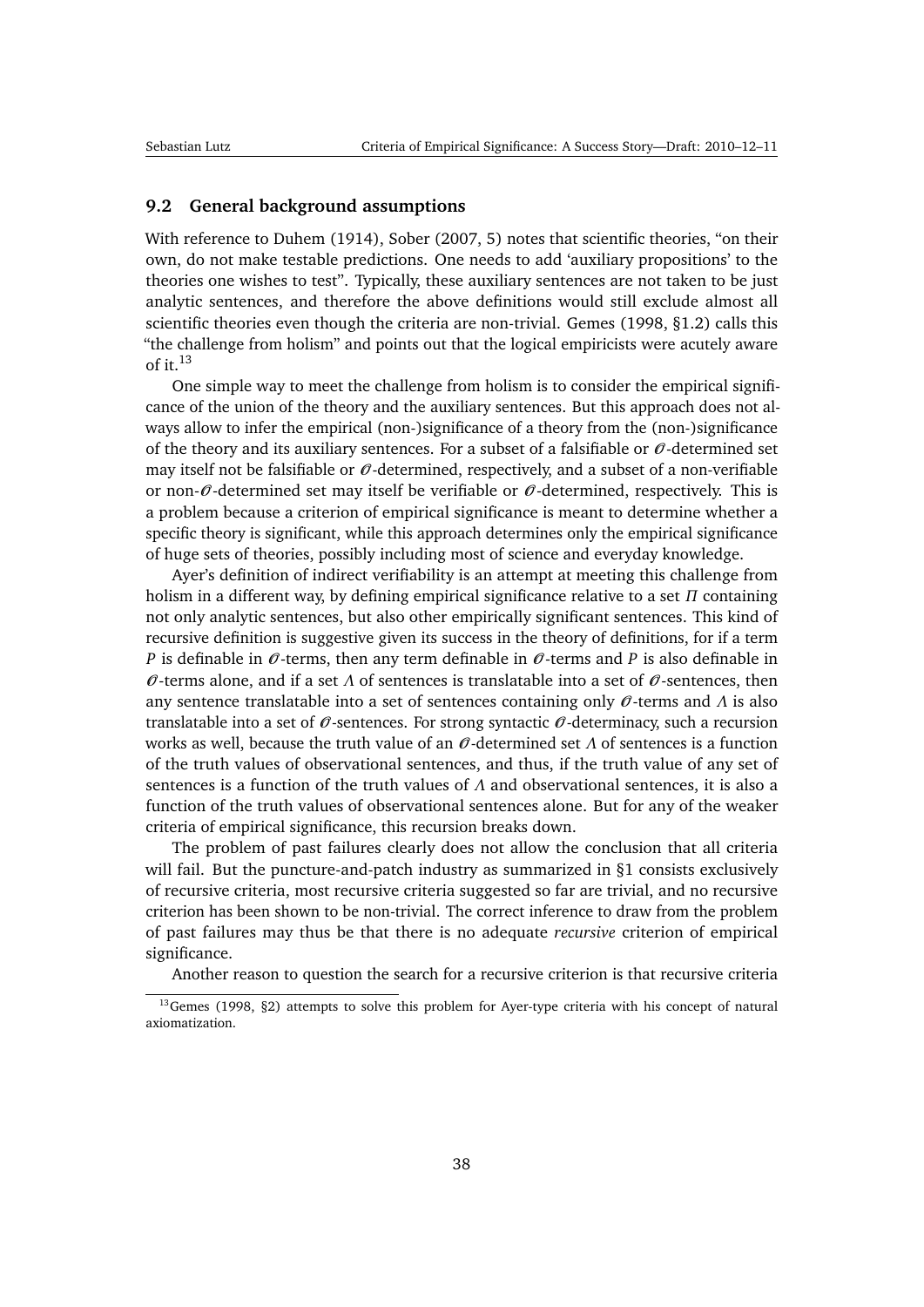<span id="page-38-1"></span>do not seem to address the challenge from holism. In a recursive criterion, the auxiliary sentences can contain any empirically significant sentence, even those that are known to be false. But the challenge from holism consists in the need for other *true* (or at least justified) sentences to evaluate a theory.

Surprisingly enough, there have been few justifications of the assumption that a criterion of empirical significance should be recursive. In defense of his second criterion of empirical significance, [Ayer](#page-45-6) [\(1946,](#page-45-6) 12) states that only by taking auxiliary sentences into account can "hypotheticals" be rendered empirically significant. But Ayer then simply chooses empirically significant auxiliary sentences without even considering justified auxiliary sentences. As far as I know, this is the only justification that has been provided for recursive criteria.

[Sober](#page-50-0) [\(2008,](#page-50-0) 151, §2.14) suggests a criterion that uses justified auxiliary sentences. He points to the triviality of Ayer's first criterion and, with "some fear [of] stumbling into the same old quagmire", suggests instead:

Proposition *P* now has observational implications if and only if there exist true auxiliary assumptions *A*, and an observation statement *O*, such that (i) *P*&*A* entails *O*, but *A* by itself does not entail *O*, (ii) we now are justified in believing *A*, and (iii) the justification we now have for believing *A* does not depend on believing that *P* is true (or that it is false), and also does not depend on believing that *O* is true (or that it is false).

Sober argues for the requirement that *A* be justified independently of *O* as follows. Let *P* be any sentence, and *O* a justified true observational sentence. Then ¬*P* ∨ *O* is true and justified, and if the choice  $A := \{\neg P \lor O\}$  were allowed by the definition, P would have observational implications. In short, the criterion is trivial without the restriction.[14](#page-38-0)

Sober's trivialization argument is incomplete because he assumes, but does not prove, that  $\neg P$  ∨ *O*  $\notin$  *O* for some *O*. [Lewis](#page-48-0) [\(1988a\)](#page-48-0) notes that if  $\neg P$  ∨ *O*  $\vdash$  *O* for all *O*, then *P* is a logical truth. Hence the restriction on *A* is justified under the assumption that not only logical truths should lack observational implications. The argument is also no strict proof as long as 'justification' and 'dependence of a justification' are not defined. Whether it is valid depends on whether, for example, *O* justifies  $\neg P \lor O$  independently of  $\neg O$ , *P*, and  $\neg P$ for any *P*.

More problematic is that the criterion itself is arguably trivial: For, assume that *P* is any sentence and *Q* a true non-observational sentence that entails *O* and is justified independently of *O*,  $\neg$ *O*, *P*, and  $\neg$ *P*. Then, in analogy to Sober's trivialization argument, *A* := {¬*P* ∨ *Q*} is allowed by his definition, and thus, unless it is logically true, *P* has observational implications. Unlike Sober's trivialization argument, this argument assumes that

<span id="page-38-0"></span><sup>14</sup>[Sober](#page-50-0) [\(2008,](#page-50-0) 144f) provides a trivialization argument for the case that *A* depends on *P* only for his explication of '*P* is testable against *Q*', so its relevance for the definition at hand is not immediately clear. Furthermore, there are reasons to assume that the argument fails [\(Lutz](#page-48-9) [2010b\)](#page-48-9).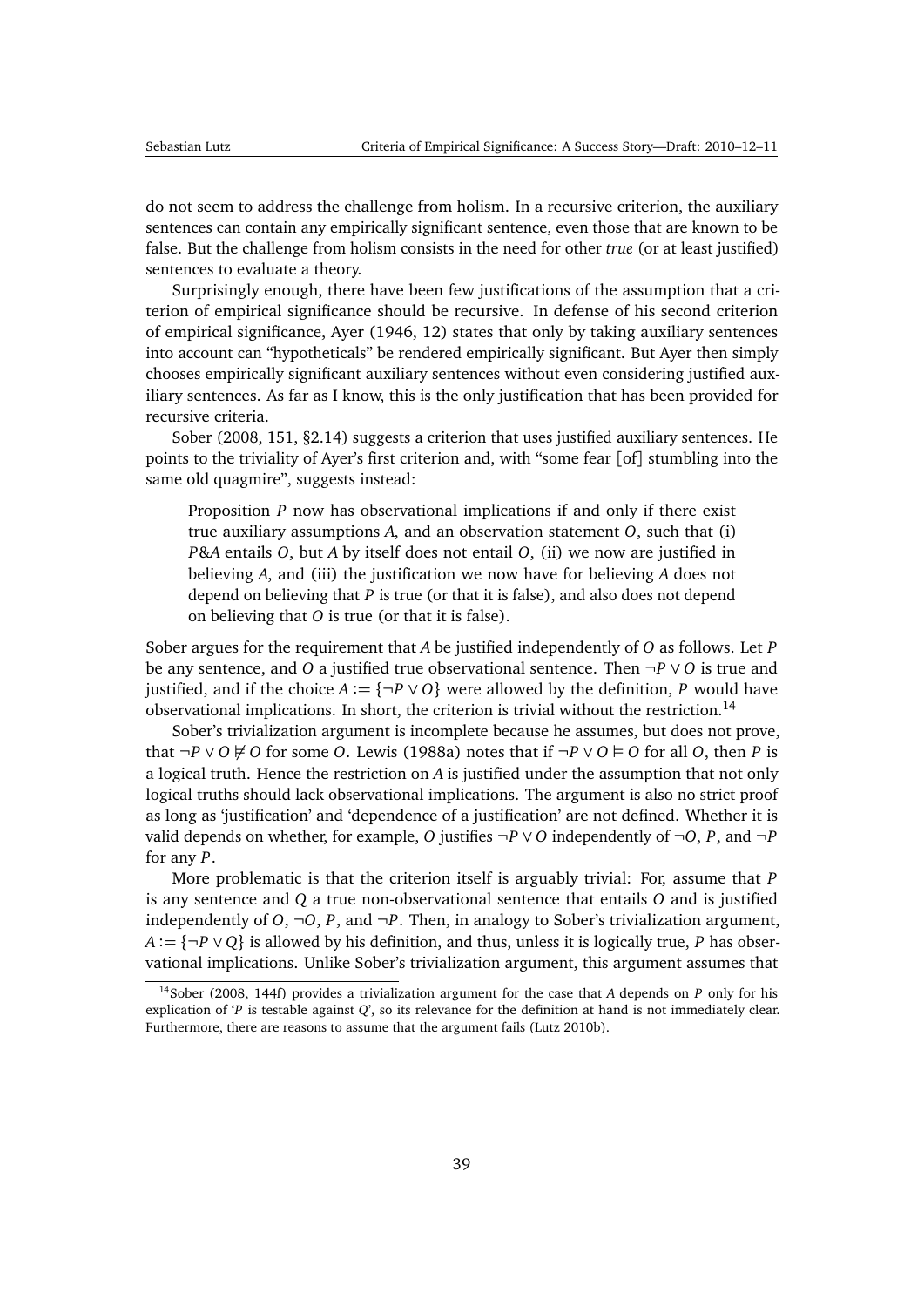<span id="page-39-2"></span>the justification for a sentence does not always have to depend on *all* of the observational sentences it entails, but this is a rather weak assumption about justification.

Sober's and my trivialization arguments rely on the same trick: Some sentence (*O* or *Q*) is used to infer another ( $\neg P \lor O$  or  $\neg P \lor O$ ) by irrelevant disjunction, but only the inferred sentence is included in *A*. One way of avoiding this specific trivialization is to disallow irrelevant disjunctions, for example by restricting justificatory inferences to relevant deductions as developed by [Schurz](#page-50-9) [\(1991\)](#page-50-9). I will suggest another way that is more suitable to the current case, starting from an observation that [Schurz](#page-50-9) [\(1991,](#page-50-9) §2.2, parenthetical remark in the original) makes in his justification of relevant deduction. He notes that if one knows that *A* and tells someone else that *A*∨ *B*, one misleads the hearer because

in practical speech situations the hearer assumes that if the speaker tells him a disjunction, say  $A \vee B$ , then the speaker's knowledge  $K_s$  about  $A$  and  $B$  is indeed *incomplete*, i.e. both  $\neg A$  and  $\neg B$  and thus also *A* and *B* are possible in *K*<sub>s</sub> [because, given  $K_s \vdash_L A \lor B$ ,  $K_s \not\vdash_L A/B$  implies  $K_s \not\vdash_L \neg B / \neg A$ , respectively]. [...] The irrelevant conclusion together with this implicit assumption causes in the hearer an expectation which is not only irrelevant but *wrong*—

namely that it is possible that  $B$ .  $\vdash_L$ ' here refers to deductive inference in predicate logic.

My suggestion is to avoid this wrong expectation by disallowing the speaker to tell the hearer that *A*∨ *B* but not *A*, if he knows that *A*. If the speaker asserts auxiliary sentences *Π*, this leads to

<span id="page-39-0"></span>**Definition 37.** *Π* is an *honest set* if and only if every  $\varphi \in \Pi$  is a justified sentence, and  $\Pi$ also contains every sentence on which the justification of  $\varphi$  depends.

Somewhat less precisely, I will also speak of "honest auxiliary sentences" rather than "honest sets of auxiliary sentences". One might paraphrase this requirement on *Π* more intuitively as the demand that *Π* contain *all* auxiliary sentences that are accepted, either actually or in some counterfactual situation that is of interest. Note that an honest set of auxiliary sentences can be finite, because analytic sentences do not need justifications, and some sentences may be justified by entities that are not sentences (e. g. observations). Coherentists may argue that the sentences in a finite set can justify each other without such primitively justified sentences.

To avoid trivialization of Sober's criterion, I therefore suggest the following modification:

<span id="page-39-1"></span>**Definition 38.** A set *Λ* of V -sentences *has observational implications* if and only if *Λ* is  $\theta$ -creative with respect to an honest set containing all analytic sentences.

This is syntactic falsifiability, with *Π* taken to be an honest set of justified or analytic sentences rather than just the set of analytic sentences. All other definitions discussed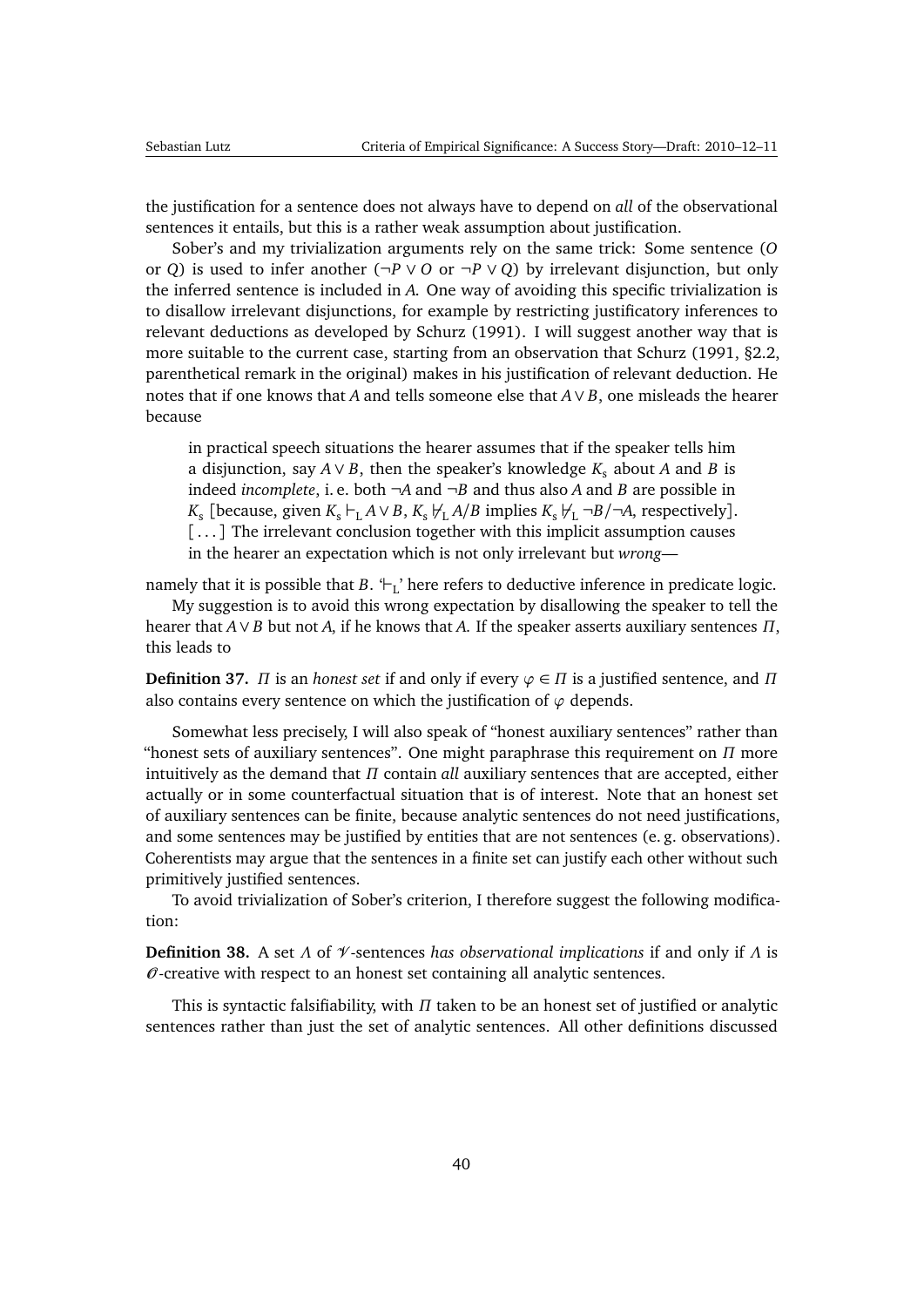above, including the generalizations in [§9.1,](#page-35-0) can be reinterpreted analogously. It is clear that in the intuitive paraphrase of definition [37,](#page-39-0) the counterfactual case is important because otherwise, an accepted theory could have no observational implications at all since anything it entails would (I assume) be accepted and therefore in *Π*.

Sober's definition and definition [38](#page-39-1) differ beyond their restrictions on the auxiliary sentences. Unlike Sober's criterion,  $\mathcal O$ -creativity is defined for set of sentences and includes sets that only allow new inferences from infinite sets of observational sentences (in the case of higher order logic). I do not think that Sober's criterion was designed with this distinction in mind, however, so this modification is only of a technical nature. Sober also does not assume that observational sentences are determined by their vocabulary. But as noted, this restriction can be accommodated in artificial languages, is not essential for syntactic criteria, and is completely avoided in the generalizations in [§9.1.](#page-35-0) Finally, the definition does not include a reference to the current point in time, because time dependence follows from the definition's dependence on justified auxiliary sentences. Since the set of justified auxiliary sentences changes over time, so does the set of sentences that are  $\mathcal O$ -creative with respect to them.

Ignoring these rather formal differences, definition [38](#page-39-1) is at least as exclusive as Sober's definition: Condition (ii) is entailed by the demand that the auxiliary sentences form an honest set. Condition (iii) for one excludes sentences  $P$  that are  $\mathcal O$ -creative relative to auxiliary sentences whose justification depends on *P*. In definition [38,](#page-39-1) those sentences lack observational implications because they are already contained in the auxiliary sentences, which therefore already entail everything that their conjunction with *P* entails. Condition (iii) furthermore excludes sentences *P* that only entail observational sentences *O* on which the justification of the auxiliary sentences depends. In definition [38,](#page-39-1) these observational sentences are also contained in the auxiliary sentences, so that they are already entailed by the auxiliary sentences alone. There is also hope that definition [38](#page-39-1) is strictly more exclusive than Sober's definition, and thus not trivial, for the use of honest auxiliary sentences blocks the trivialization arguments given above. This is because in the arguments, ¬*P* ∨ *O* and ¬*P* ∨ *Q* are justified by *O* and *Q*, respectively. If *O* or, respectively, *Q* are included in *Π*, *Π* alone entails *O*.

I have not shown that reinterpreting *Π* as an honest set of auxiliary sentences leads to non-trivial criteria of significance, and the triviality of Sober's criterion might suggest that the new criteria will suffer the same fate as Ayer's. However, there are important differences between Ayer's criterion and the new ones. First, the criteria's core ideas falsifiability, verifiability, and  $\theta$ -determinacy relative to a set  $\Pi$ —are not trivial. Therefore, in the case of a trivialization proof, one can always fall back on falsifiability, verifiability, or O -determinacy, and find a new restriction on the auxiliary sentences *Π*. (Without a criterion of justification, empirical significance can be defined in a precise way only *relative* to a set *Π*, and it has to be decided on a case-by-case basis whether *Π* is acceptable.) Second, and in keeping with my criticism of recursive definitions of empirical significance,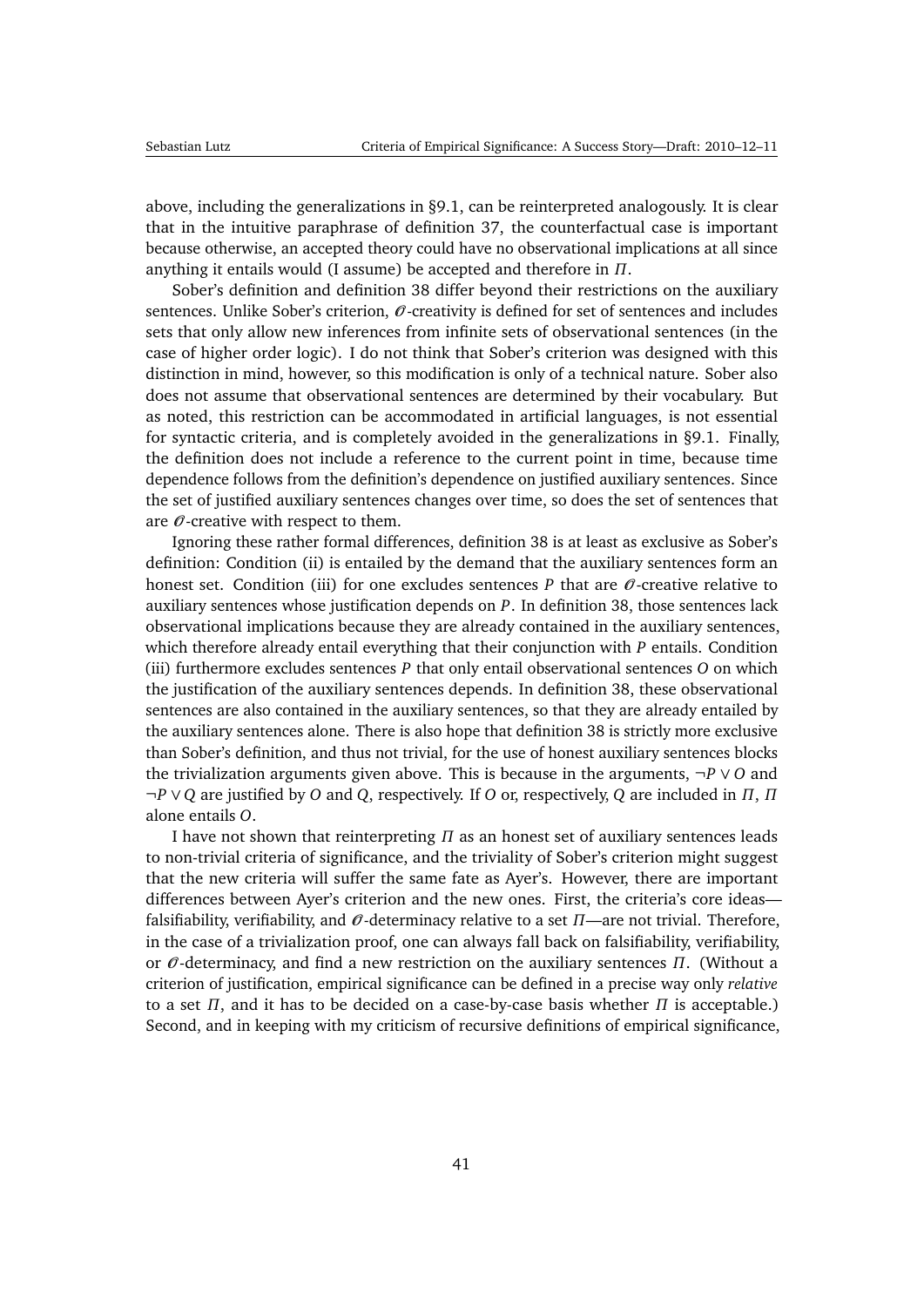<span id="page-41-2"></span>*Π* is not assumed to be determined by the criterion itself. This blocks trivialization proofs that rely on recursive definitions. From these two differences follows a third: Problems can only occur with the definition of 'honest set', and amendments of the criteria can accordingly be restricted to this definition. In this sense, falsifiability, verifiability, and  $\theta$ -determinacy are already good criteria of empirical significance. What is missing is a good criterion of justification for sets of sentences.

Historically, the interpretations of *Π* have been varied. Przełęcki's definitions explicitly assume *Π* to contain all and only analytic sentences. Rynin seems to define his criterion with analytic sentences in mind, and, as argued above, Ayer's definition of direct verifiability relies on analytic inferences, too. Lewis's definitions rely on the concept of possible worlds, and whether these are determined by analytic sentences is up for discussion. Suppes is silent on the matter. [Carnap](#page-45-8) [\(1936,](#page-45-8) 443), on the other hand, considers observation sentences possible only if they are compatible with the laws of physics, that is, only if they are not contravalid. And in another passage, [Carnap](#page-45-11) [\(1935,](#page-45-11) 11) writes:

A proposition *P* which is not directly verifiable can only be verified by direct verification of propositions deduced from *P* together with other already verified propositions.

This is almost Ayer's definition of indirect verifiability, except for one crucial difference: The "other propositions" are not only required to be verifiable, but actually verified. Unlike Ayer, Carnap does not define 'verifiability' recursively, but rather relative to a set of justified propositions.[15](#page-41-0)

[Popper](#page-49-2) [\(1935,](#page-49-2) §3, emphasis changed) is very explicit about the role of justified sentences in his conception of falsification:<sup>[16](#page-41-1)</sup>

[T]here is the testing of the theory by way of empirical applications of the conclusions which can be derived from it.

[...] With the help of other statements, *previously accepted*, certain singular statements—which we may call 'predictions'—are deduced from the theory [...]. Next we seek a decision as regards these (and other) derived statements by comparing them with the results of practical applications and experiments. [I]f the decision is negative, or in other words, if the conclusions have been falsified, then their falsification also falsifies the theory from which they were logically deduced.

<span id="page-41-0"></span><sup>15</sup>Given the prediction criterion of confirmation, however, Carnap's definition is still trivial: For any *P* and any two  $\theta$ -sentences  $\omega \not\vdash \omega'$ , where  $\omega$  is true,  $\{(P \to \omega') \land \omega\} \vdash \omega$  and is thus verified by  $\omega$ . Therefore, P is indirectly verifiable.

<span id="page-41-1"></span><sup>&</sup>lt;sup>16</sup>[Lakatos](#page-48-10) [\(1974,](#page-48-10) 106f) also stresses that for Popper, falsifiability is relative to background assumptions, and gives further references to Popper's remarks on the topic.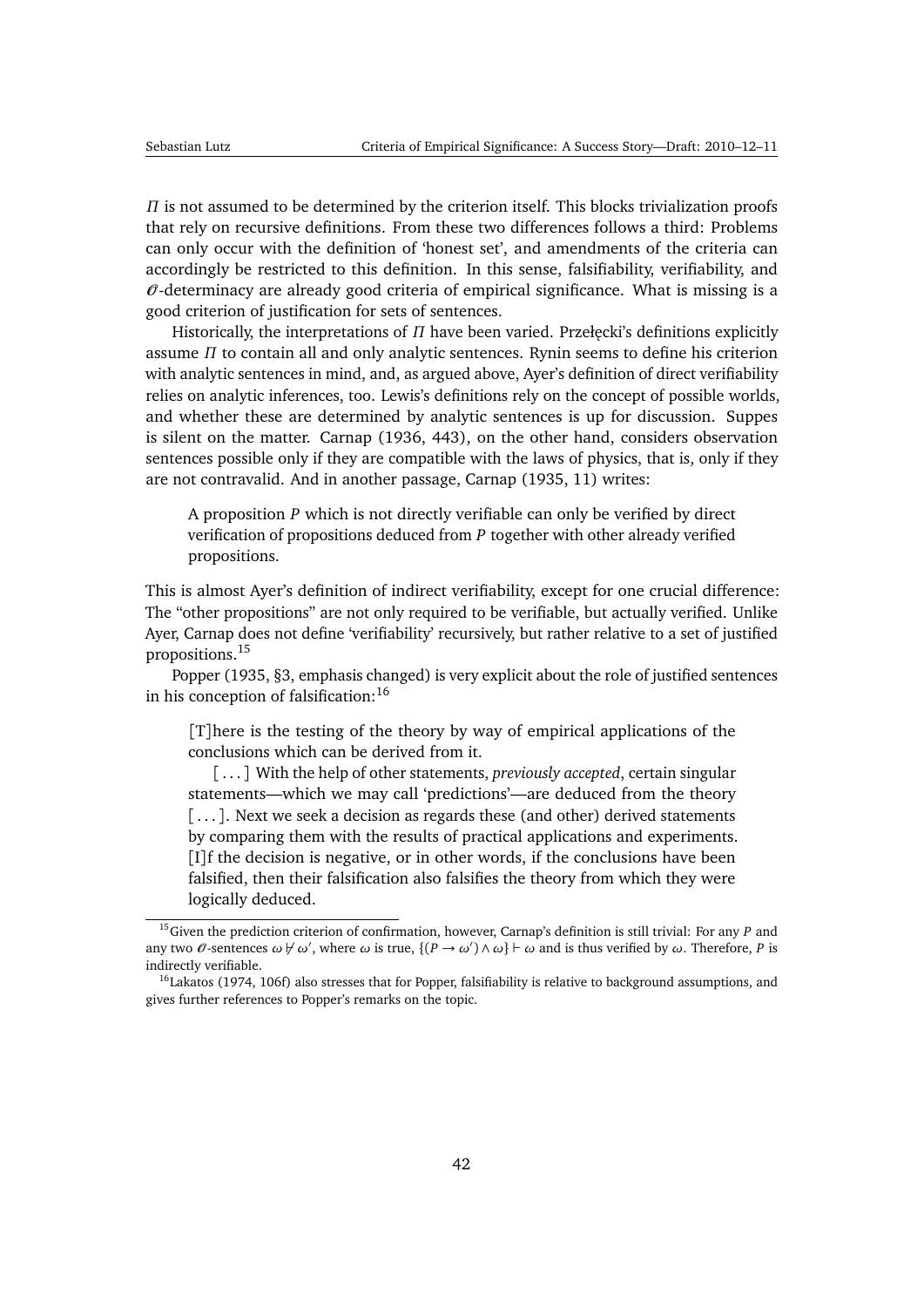<span id="page-42-1"></span>With the inclusion of previously accepted sentences in *Π*, the viability of Popper's criterion depends on the conception of acceptance, as do the viability of definition [38](#page-39-1) and Sober's criterion. Indeed, apart from the specific restriction (iii) on auxiliary sentences, Sober's criterion is essentially Popper's falsifiability criterion. But requirement (iii), if taken to be the only restriction on the set of accepted sentences, trivializes Sober's criterion. Therefore it seems fair to say that Sober's criterion, insofar as it is successful, is anticipated by Popper.

In a review, [Nott](#page-48-11) [\(1959\)](#page-48-11) concludes about Popper's dissolution of the problem of induction:

One cannot help feeling that if [*The Logic of Scientific Discovery*] had been translated as soon as it was originally published[,] philosophy in this country might have been saved some detours. Professor Popper's thesis has that quality of greatness that, once seen, it appears simple and almost obvious.

This is the right conclusion, but the wrong thesis. It is doubtful that Popper's dissolution of the problem of induction is indeed simple and obvious (cf. [Salmon](#page-50-10) [1967,](#page-50-10) §II.3). But the preceding analysis suggests that if Popper's falsifiability criterion, rather than Ayer's, had been the basis of further research into the problem of demarcation, philosophy might have been saved the "sorry history of unintuitive and ineffective patches" [\(Lewis](#page-48-7) [1988b,](#page-48-7) §I) that discredited the very idea of empirical significance.

# <span id="page-42-0"></span>**10 Conclusion**

I am now in a position to defend the title of this article. The belief that the search for a criterion of empirical significance has been a failure is usually based on the problem of past failures. I have given an alternative view on this search, mostly based on criteria that have not been shown to be trivial. I have already argued that the criteria successfully explicate their explicandum ([§8.2\)](#page-32-0), specifically with respect to their fruitful connection to each other, comparative criteria of empirical significance, Ramsey sentences, and concepts from measurement and definition theory. And because of the inferential relations between the criteria, it is easy to see when an analysis or justification of one criterion transfers to another.

The inferential relations also allow for a more informed search for generalizations of the criteria. Two such generalizations, to general observational sentences and structures and to general auxiliary sentences, have been developed in this article. My hope is that the relations will also provide guidance in the search for criteria that can be applied to probabilistic theories.

Thus a host of criteria, justified in a variety of ways, stand in strong inferential relations to each other, fulfill the desiderata for explications, and have clear generalizations. For this reason, I consider the search for criteria of empirical significance a success.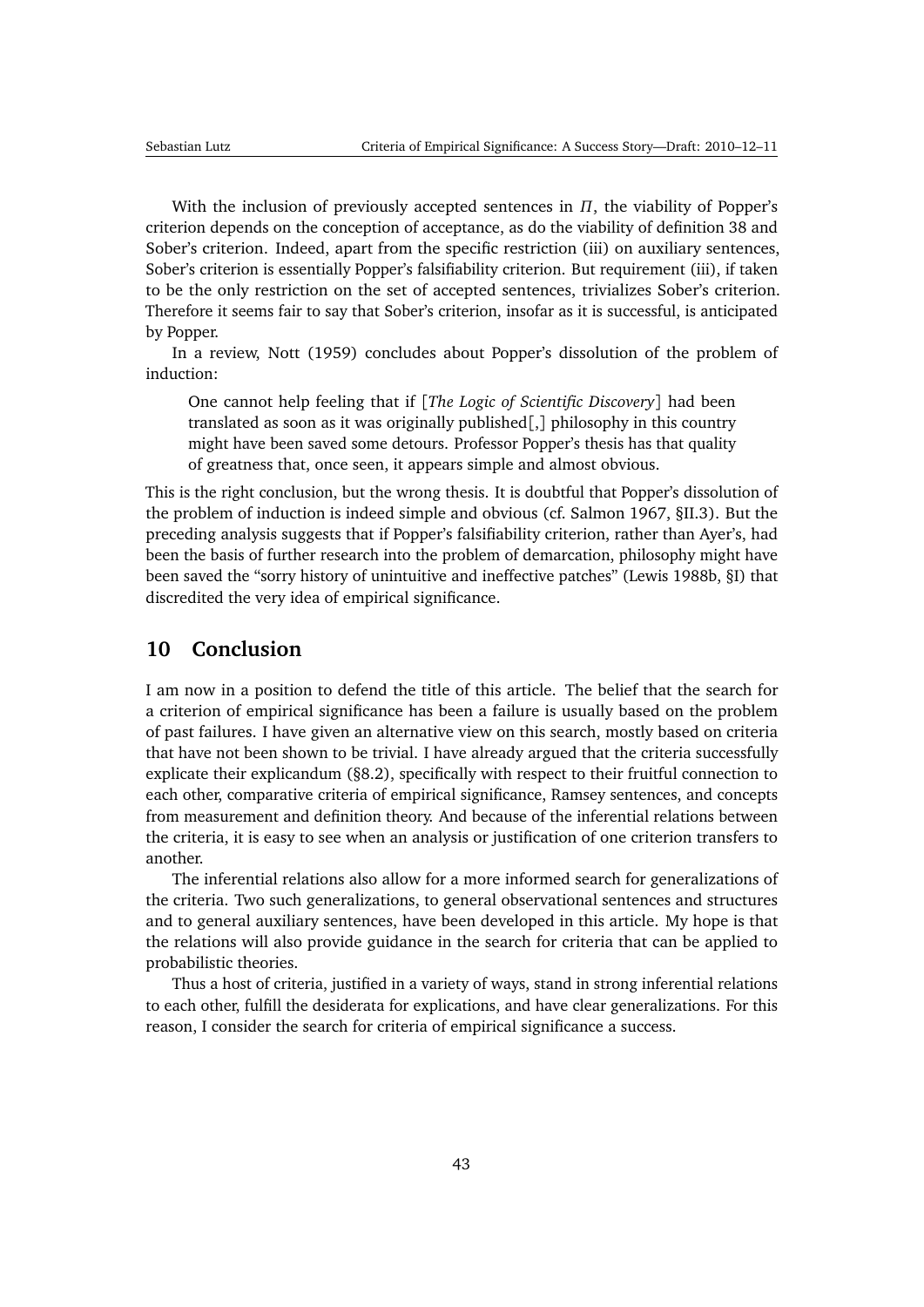#### <span id="page-43-2"></span>**Acknowledgments**

Parts of this article were developed during stays at the Department of Philosophy, University of Western Ontario, Canada, and the Tilburg Center for Logic and Philosophy of Science, Tilburg University, The Netherlands. Parts were presented at the *Research Seminar in Epistemology and Philosophy of Science* at the Tilburg Center for Logic and Philosophy of Science, the *Lunch Talk of the Theoretical Philosophy Unit* at Utrecht University, The Netherlands, and the *PhDs in Logic II*-conference in Tilburg. Many thanks to the participants and to Reinhard Muskens, Thomas Müller, Harrie de Swart, Stefan Wintein, and Alana Yu for helpful discussions.

# <span id="page-43-0"></span>**A A generalization of Przeł˛ecki's definition of** O **-conservativeness**

Definition [8](#page-11-1) of semantic  $\mathcal O$ -conservativeness is slightly more general than Przełęcki's, who suggests

**Definition 39** (Przeł˛ecki)**.** A set *Λ* of V -sentences is *semantically* O *-conservative with respect to*  $\Delta$  if and only if for each  $\emptyset$ -structure  $\mathfrak{A}_{\emptyset} \models \Delta$  there is a  $\mathcal V$ -structure  $\mathfrak{C} \models \Delta \cup \Lambda$  with  $\mathfrak{C}|\mathscr{O}=\mathfrak{A}_\mathscr{O}.$ 

Semi-formally, this can be paraphrased as

$$
\forall \mathfrak{A}_{\theta}[\mathfrak{A}_{\theta} \models \Delta \Rightarrow \exists \mathfrak{C}(\mathfrak{C} \models \Delta \cup \Lambda \wedge \mathfrak{C} | \theta = \mathfrak{A}_{\theta})],
$$
\n(4)

which is obviously restricted to observational sentences in  $\Delta$  due to ' $\mathfrak{A}_{\theta} \models \Delta'$  in the antecedent of the implication. Equivalently,

$$
\forall \mathfrak{A}_{\theta}[\exists \mathfrak{B}(\mathfrak{B}|\theta \models \Delta \wedge \mathfrak{B}|\theta = \mathfrak{A}_{\theta}) \Rightarrow \exists \mathfrak{C}(\mathfrak{C} \models \Delta \cup \Lambda \wedge \mathfrak{C}|\theta = \mathfrak{A}_{\theta})],
$$
 (5)

but here the restriction of  $\mathfrak{B}$  in ' $\mathfrak{B}|\mathcal{O} \models \Delta'$  is gratuitous, and dropping it leads to definition [8.](#page-11-1)

### <span id="page-43-1"></span>**B** The relation of syntactic and semantic  $\mathcal{O}$ -conservativeness

That syntactic  $\mathcal O$ -conservativeness does not entail semantic  $\mathcal O$ -conservativeness in first order logic is known in model theory as the difference between elementary and pseudoelementary classes [\(Hodges](#page-47-3) [1993,](#page-47-3) §5.2). Elementary classes are simply those whose members are models of a set *Γ* of first order sentences ({ $\mathfrak{A} \mid \mathfrak{A} \models \Gamma$ }), while pseudoelementary classes are those whose members are reducts, to a fixed subvocabulary, of the members of an elementary class ( $\{ \mathfrak{A} | \mathcal{O} | \mathfrak{A} \models \Gamma \}$ ). In light of claim [3,](#page-11-2) it is easy to see that a set *Λ* is syntactically  $\mathcal O$ -conservative if and only if  $\{\mathfrak A_{\mathcal O} \mid \mathfrak A_{\mathcal O} \models \Pi | \mathcal O\} = \{\mathfrak A_{\mathcal O} \mid \mathfrak A_{\mathcal O} \models \Lambda \cup \Pi | \mathcal O\},\$ where  $\Pi|\mathcal{O}$  is the set of  $\mathcal{O}$ -sentences entailed by  $\Pi$ , but semantically  $\mathcal{O}$ -conservative if and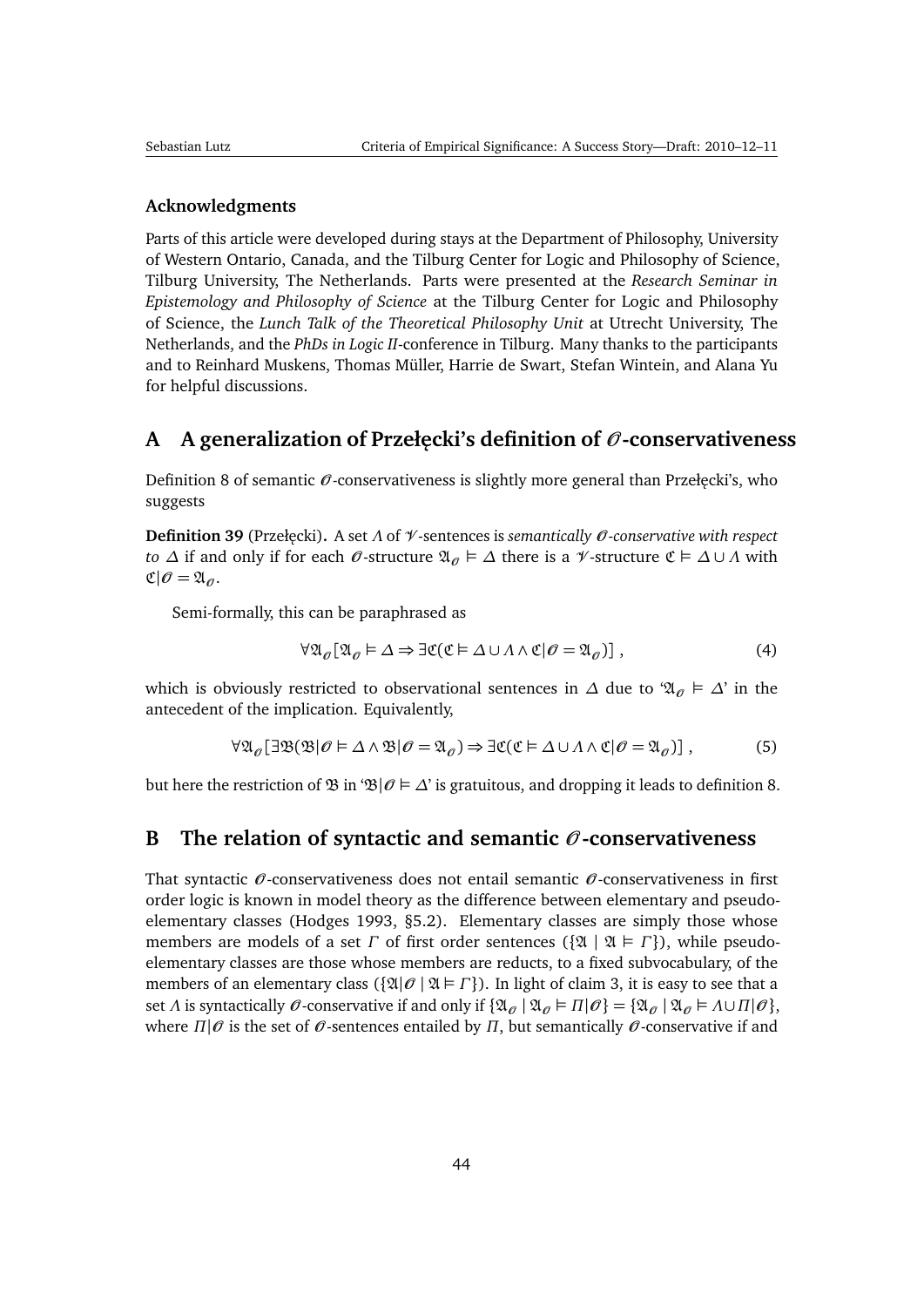<span id="page-44-0"></span>only if  $\{\mathfrak{A} | \mathcal{O} \mid \mathfrak{A} \models \Pi\} = \{\mathfrak{A} | \mathcal{O} \mid \mathfrak{A} \models \Lambda \cup \Pi\}$ . Mal'tsev introduced pseudo-elementary classes in 1941 (see [Hodges](#page-47-3) [1993,](#page-47-3) 207, 260).

Przełęcki [\(1969,](#page-49-5) 52f) was possibly the first to mention this distinction in connection with philosophy of science, specifically with respect to questions of concept formation and the theory of definition. He does mention a proof, personally communicated by C. C. Chang, that semantic  $\mathcal O$ -creativity does not entail syntactic  $\mathcal O$ -creativity.

Przełęcki and Wójcicki [\(1971,](#page-49-12) §1) reproduce a proof by Łoś [\(1955\)](#page-48-12):

*Proof of claim [4.](#page-11-3)* Let

$$
\mathfrak{A}_{\mathcal{O}} := \langle \mathbb{N}, +, \cdot, 0, 1 \rangle \tag{6}
$$

be the standard model of arithmetic and define  $\Delta := Th(\mathfrak{A}_{\mathcal{O}})$ .  $\Delta$  is therefore complete. Define  $\mathcal{T} := \{P\}$  for the predicate symbol *P* and

$$
\alpha := P0 \land \forall x [Px \to Px + 1] \land \exists x \neg Px . \tag{7}
$$

 $\{\alpha\} \cup \Delta$  is consistent, but there are models of  $\Delta$ , for example  $\mathfrak{A}_{\alpha}$ , that cannot be expanded to a model of  $\{\alpha\} \cup \Delta$ .  $\Box$ 

The difference between syntactic and semantic  $\theta$ -creativity was first popularized in the philosophy of science by [Sneed](#page-50-11) [\(1971\)](#page-50-11). Subsequent discussions were often phrased in terms of the Ramsey-eliminability of theoretical terms (cf. [Rynasiewicz](#page-50-12) [1983,](#page-50-12) §1; [van](#page-51-9) [Benthem](#page-51-9) [1978\)](#page-51-9).

With a reference to Przełęcki [\(1969\)](#page-49-5), [van Benthem](#page-51-10) [\(1982,](#page-51-10)  $\S2.1.3$ ) gives the following proof with a more intuitive natural language interpretation:

*Proof of claim [4.](#page-11-3)* Let  $\Delta$  be a complete axiomatization of the theory of 0 and successor:

$$
\Delta := \{\neg \exists x \, sx = 0, \forall x \forall y (sx = sy \rightarrow x = y), \forall x (x \neq 0 \rightarrow \exists y \, x = sy)\} \cup \{\neg \exists x_0 \exists x_1 \exists x_2 \dots \exists x_{n-1} \exists x_n (sx_0 = x_1 \land sx_1 = x_2 \land \dots \land sx_{n-1} = x_n \land sx_n = x_0)\}_{n \in \mathbb{N}}.
$$
\n(8)

*∆* can be understood as the theory that time proceeds without loops by a one-to-one successor function *s* starting from 0. Define  $\mathcal{T} := \{\prec, E\}$  with a 'before' relation, an 'early' predicate, and a set of sentences stating the following: 0 is early, the successor of an early time is also early, each time is earlier than some late (not early) time, and any time later than a late time is itself late:

$$
\alpha := E0 \land \forall x (Ex \to Esx) \land \forall x \exists y (x \prec y \land \neg Ey) \land \forall x \forall y (x \prec y \land \neg Ex \to \neg Ey).
$$
 (9)

Any finite subset of  $\{ \alpha \} \cup \Delta$  has a model, and by compactness,  $\{ \alpha \} \cup \Delta$  itself has a model. However,  $\langle \mathbb{N}, S, 0 \rangle$  is a model of  $\Delta$  that cannot be expanded to a model of  $\{\alpha\} \cup \Delta$ .  $\Box$ 

The difference between semantic and syntactic falsifiability was recently again discussed in connection with Ramsey sentences by [Ketland](#page-47-12) [\(2004,](#page-47-12) 297f) and [Demopoulos](#page-46-10) [\(2010,](#page-46-10) §2).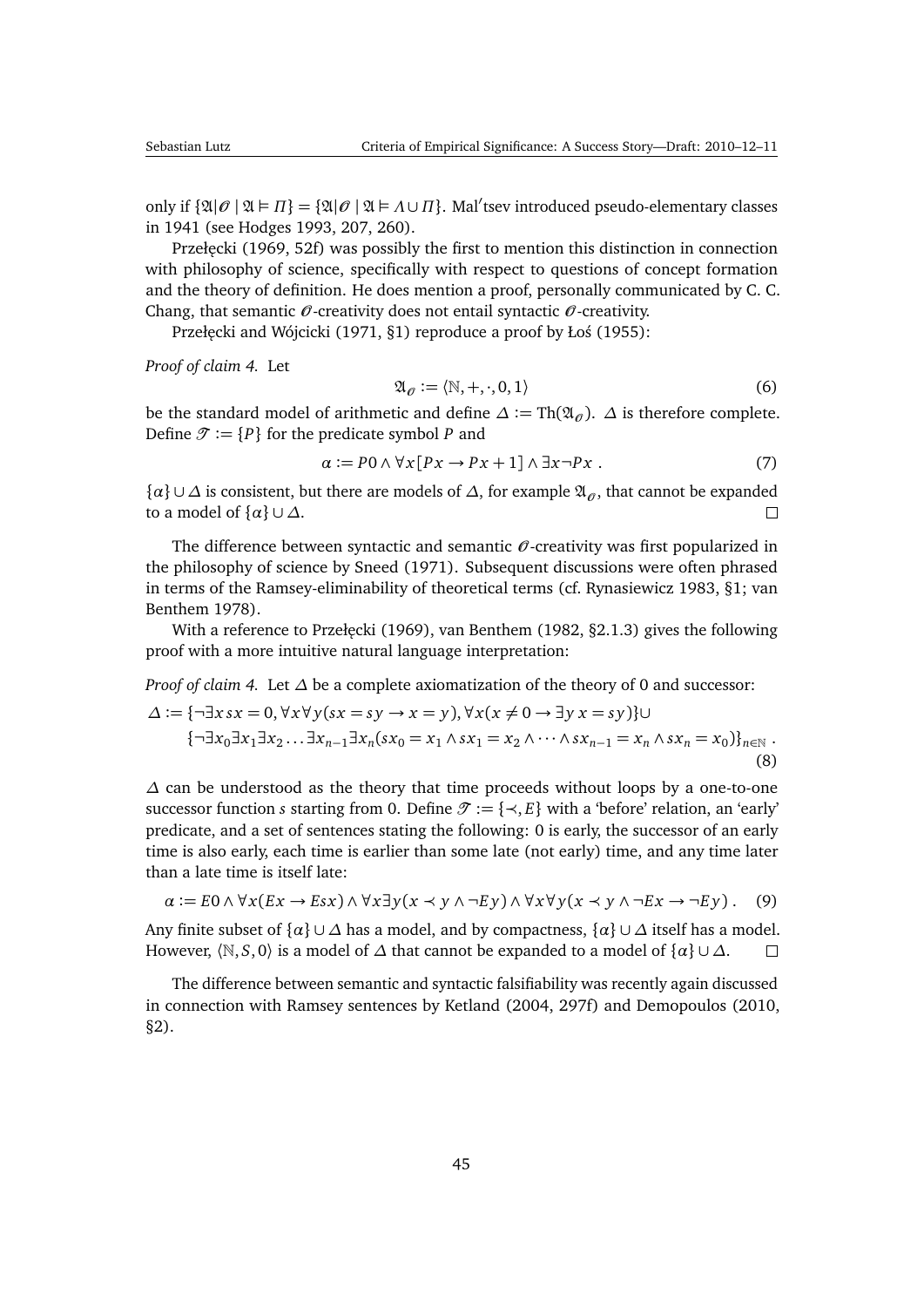## <span id="page-45-12"></span>**References**

- <span id="page-45-0"></span>Ayer, A. J. (1936). *Language, Truth and Logic*. Victor Gollanz, London, 1<sup>st</sup> edition. Page numbers refer to the second edition [\(Ayer](#page-45-6) [1946\)](#page-45-6). [2,](#page-1-1) [10,](#page-9-1) [11,](#page-10-1) [28,](#page-27-2) [29](#page-28-0)
- <span id="page-45-6"></span>Ayer, A. J. (1946). *Language, Truth and Logic*. Victor Gollanz, London, 2nd edition. [10,](#page-9-1) [11,](#page-10-1) [39,](#page-38-1) [46](#page-45-12)
- <span id="page-45-10"></span>Barker-Plummer, D. (2009). Turing machines. In Zalta, E. N., editor, *The Stanford Encyclopedia of Philosophy*. The Metaphysics Research Lab, Center for the Study of Language and Information, Stanford University, Stanford, spring 2009 edition. [33](#page-32-1)
- <span id="page-45-5"></span>Belnap, N. (1993). On rigorous definitions. *Philosophical Studies*, 72:115–146. [9,](#page-8-2) [33](#page-32-1)
- <span id="page-45-7"></span>Carnap, R. (1928). *Scheinprobleme in der Philosophie: Das Fremdpsychische und der Realismusstreit*. Weltkreis-Verlag, Berlin-Schlachtensee. References are to the translation [\(Carnap](#page-46-11) [1967a\)](#page-46-11). [15,](#page-14-1) [29](#page-28-0)
- <span id="page-45-11"></span>Carnap, R. (1935). *Philosophy and Logical Syntax*. Number 70 in Psyche Miniatures, General Series. Kegan Paul, Trench, Trubner & Co., London. References are to the corrected reprint [\(Carnap](#page-46-12) [1967b\)](#page-46-12). [42](#page-41-2)
- <span id="page-45-8"></span>Carnap, R. (1936). Testability and meaning. *Philosophy of Science*, 3(4):420–468. [27,](#page-26-1) [28,](#page-27-2) [42](#page-41-2)
- <span id="page-45-9"></span>Carnap, R. (1937). Testability and meaning—continued. *Philosophy of Science*, 4(1):2–35. [27](#page-26-1)
- <span id="page-45-4"></span>Carnap, R. (1939). *Foundations of Logic and Mathematics*, volume I,3 of *Foundations of the Unity of Science. Toward an International Encyclopedia of Unified Science*. University of Chicago Press, Chicago and London. References are to the two volume edition. [7](#page-6-1)
- <span id="page-45-1"></span>Carnap, R. (1950). *Logical Foundations of Probability*. University of Chicago Press, Chicago. References are to the  $2<sup>nd</sup>$  edition [\(Carnap](#page-45-13) [1962\)](#page-45-13). [4,](#page-3-2) [31,](#page-30-1) [33](#page-32-1)
- <span id="page-45-2"></span>Carnap, R. (1952). Meaning postulates. *Philosophical Studies*, 3(5):65–73. [5](#page-4-1)
- <span id="page-45-3"></span>Carnap, R. (1956). The methodological character of theoretical concepts. In Feigl, H. and Scriven, M., editors, *The Foundations of Science and the Concepts of Psychology and Psychoanalysis*, volume 1 of *Minnesota Studies in the Philosophy of Science*. University of Minnesota Press, Minneapolis, MN. [7](#page-6-1)
- <span id="page-45-13"></span>Carnap, R. (1962). *Logical Foundations of Probability*. University of Chicago Press, Chicago, 2<sup>nd</sup> edition. [46](#page-45-12)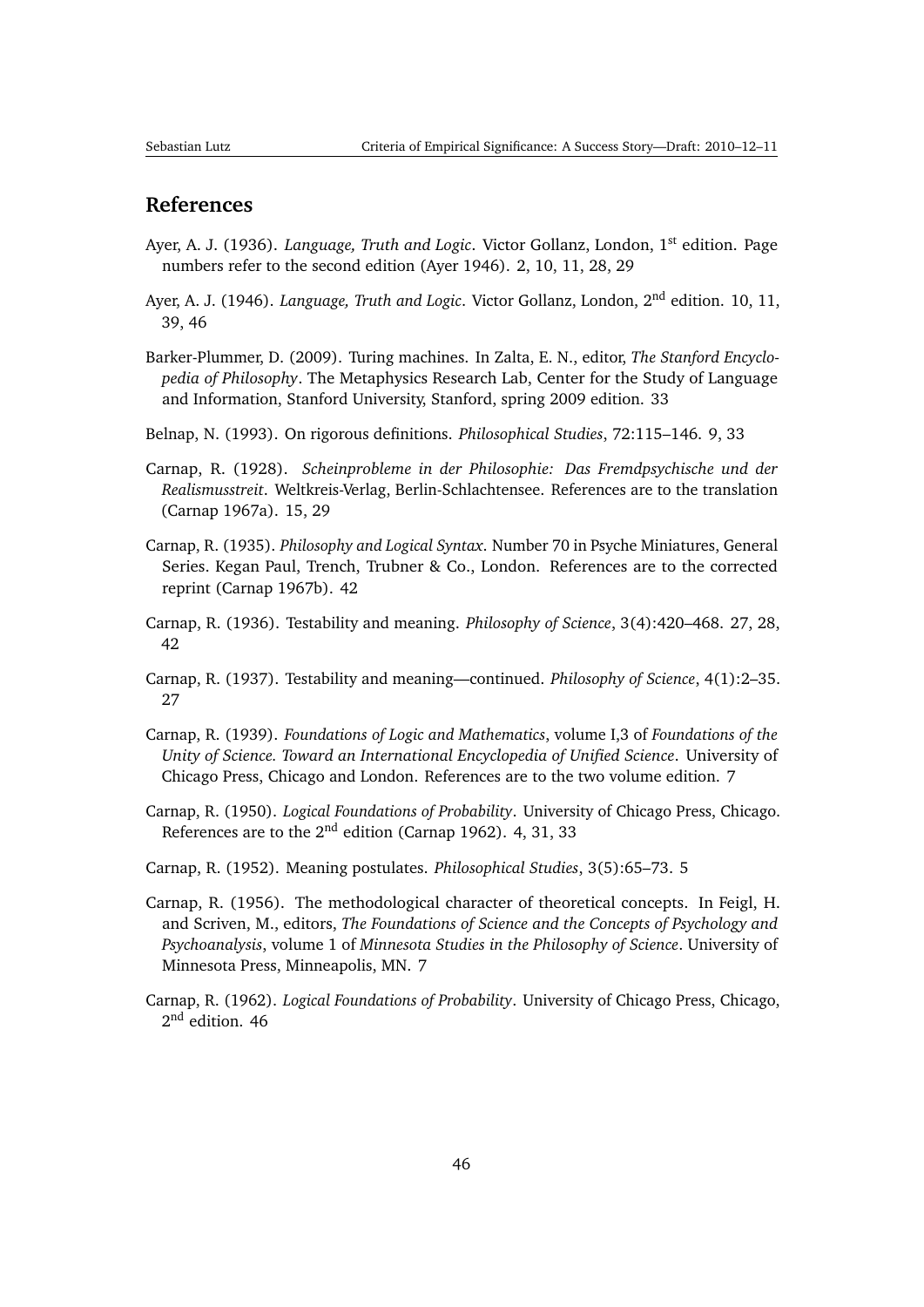- <span id="page-46-13"></span><span id="page-46-5"></span>Carnap, R. (1963). Replies and systematic expositions. In Schilpp, P. A., editor, *The Philosophy of Rudolf Carnap*, volume 11 of *The Library of Living Philosophers*, pages 859–1016. Open Court Publishing Company, Chicago and LaSalle, IL. [7](#page-6-1)
- <span id="page-46-6"></span>Carnap, R. (1966). *Philosophical Foundations of Physics: An Introduction to the Philosophy of Science*. Basic Books, Inc., New York and London. Edited by Martin Gardner. [8](#page-7-3)
- <span id="page-46-11"></span>Carnap, R. (1967a). *The Logical Structure of the World. Pseudoproblems of Philosophy.* University of California Press, Berkeley and Los Angeles. Translation by Rolf A. George. [46](#page-45-12)
- <span id="page-46-12"></span>Carnap, R. (1967b). *The Logical Syntax of Language*. Routledge & Kegan Paul Ltd, London. Reprinted with corrections. Translation by Amethe Smeaton (Countess von Zeppelin). [46](#page-45-12)
- <span id="page-46-7"></span>Church, A. (1949). Review of Ayer's *Language, Truth, and Logic*, 2nd edition. *The Journal of Symbolic Logic*, 14(1):52–53. [11,](#page-10-1) [34](#page-33-0)
- <span id="page-46-8"></span>Copeland, B. J. (2008). The church-turing thesis. In Zalta, E. N., editor, *The Stanford Encyclopedia of Philosophy*. The Metaphysics Research Lab, Center for the Study of Language and Information, Stanford University, Stanford, fall 2008 edition. [33](#page-32-1)
- <span id="page-46-0"></span>Corkett, C. J. (2002). Fish stock assessment as a non-falsifiable science: Replacing an inductive and instrumental view with a critical rational one. *Fisheries Research*, 56:117– 123. [3](#page-2-0)
- <span id="page-46-10"></span>Demopoulos, W. (2010). Three views of theoretical knowledge. *The British Journal for the Philosophy of Science*. [45](#page-44-0)
- <span id="page-46-1"></span>Diamond, M. L. and Litzenburg, T. V., editors (1975). *The Logic of God: Theology and Verification*. Bobbs-Merill, Indianapolis, IN. [3,](#page-2-0) [47](#page-46-13)
- <span id="page-46-9"></span>Duhem, P. (1914). *La théorie physique, son objet et sa structure*. Marcel Rivière, Paris, 2nd edition. References are to the translation [\(Duhem](#page-46-14) [1954\)](#page-46-14). [38](#page-37-2)
- <span id="page-46-14"></span>Duhem, P. (1954). *The Aim and Structure of Physical Theory*. Princeton University Press, Princeton, NJ. [47](#page-46-13)
- <span id="page-46-3"></span>Flew, A. (1950). Theology and falsification. *University*, 1:1–8. References are to the reprint [\(Diamond and Litzenburg](#page-46-1) [1975,](#page-46-1) 257–259). [5](#page-4-1)
- <span id="page-46-4"></span>Flew, A. (1975). "Theology and falsification" in retrospect. In [Diamond and Litzenburg](#page-46-1) [\(1975\)](#page-46-1), pages 269–283. [5](#page-4-1)
- <span id="page-46-2"></span>Friedman, M. (1982). Review. *The Journal of Philosophy*, 79(5):274–283. Review of [\(Van](#page-51-6) [Fraassen](#page-51-6) [1980\)](#page-51-6). [5](#page-4-1)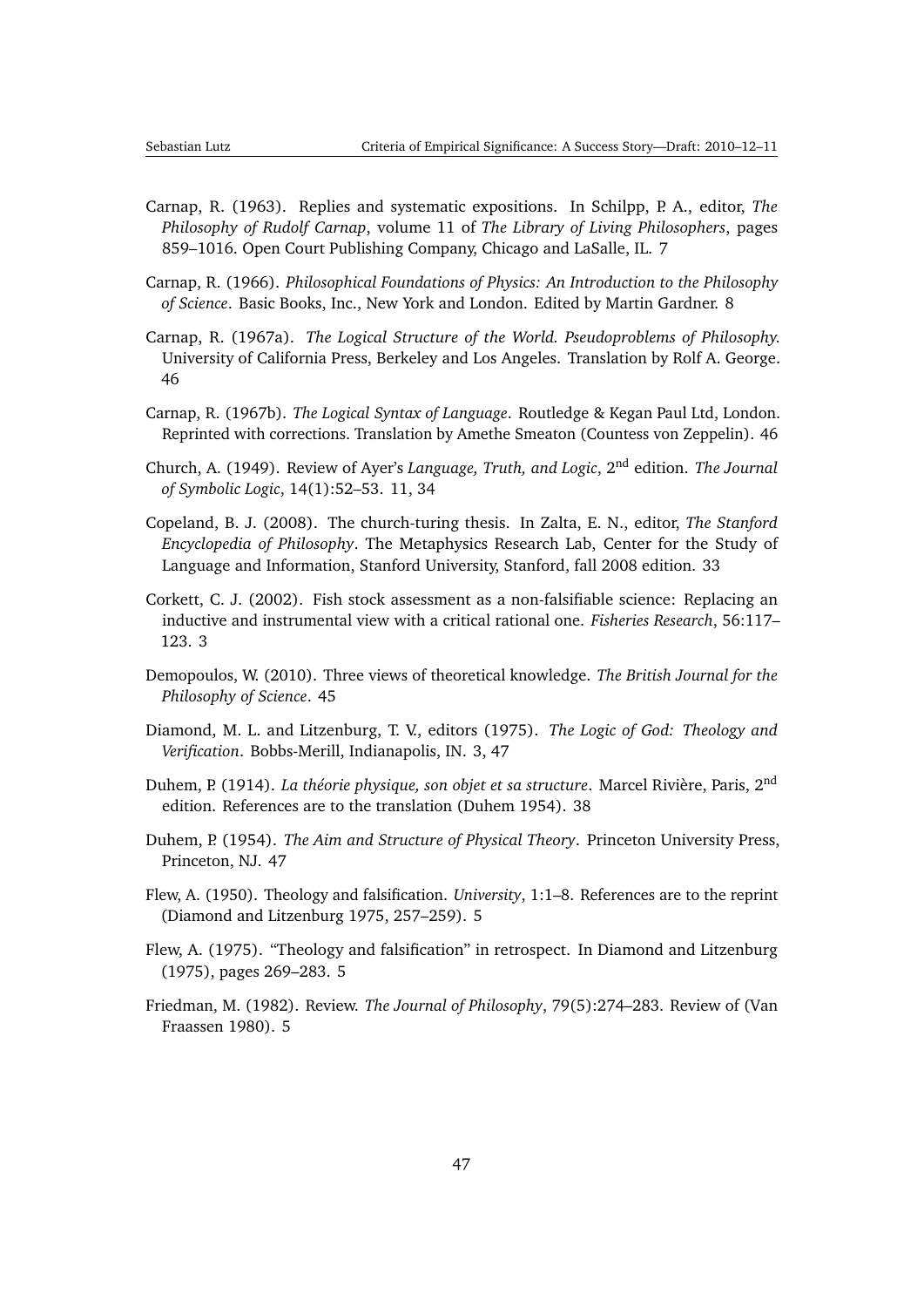- <span id="page-47-13"></span><span id="page-47-5"></span>Gemes, K. (1998). Logical content and empirical significance. In Weingartner, P., Schurz, G., and Dorn, G., editors, *Proceedings of the 20th International Wittgenstein Symposium*, Vienna. Hölder-Pichler-Tempski. [7,](#page-6-1) [11,](#page-10-1) [28,](#page-27-2) [34,](#page-33-0) [38](#page-37-2)
- <span id="page-47-7"></span>Gupta, A. (2009). Definitions. In Zalta, E. N., editor, *The Stanford Encyclopedia of Philosophy*. The Metaphysics Research Lab, Center for the Study of Language and Information, Stanford University, Stanford, spring 2009 edition. [9](#page-8-2)
- <span id="page-47-10"></span>Hempel, C. G. (1950). Problems and changes in the empiricist criterion of meaning. *Revue Internationale de Philosophie*, 11:41–63. [29](#page-28-0)
- <span id="page-47-1"></span>Hempel, C. G. (1952). *Fundamentals of Concept Formation in Empirical Sciences*, volume II,7 of *Foundations of the Unity of Science. Toward an International Encyclopedia of Unified Science*. The University of Chicago Press, Chicago and London. References are to the two volume edition. [4,](#page-3-2) [31](#page-30-1)
- <span id="page-47-14"></span>Hempel, C. G. (1965a). *Aspects of Scientific Explanation and Other Essays in the Philosophy of Science*. The Free Press, New York. [48](#page-47-13)
- <span id="page-47-4"></span>Hempel, C. G. (1965b). Empiricist criteria of cognitive significance: Problems and changes. In [Hempel](#page-47-14) [\(1965a\)](#page-47-14), pages 81–119. [7,](#page-6-1) [8,](#page-7-3) [10,](#page-9-1) [16,](#page-15-7) [30,](#page-29-3) [33,](#page-32-1) [36](#page-35-3)
- <span id="page-47-6"></span>Hempel, C. G. (1965c). Postscript (1964) on cognitive significance. In [Hempel](#page-47-14) [\(1965a\)](#page-47-14), pages 120–122. [7,](#page-6-1) [17,](#page-16-3) [30](#page-29-3)
- <span id="page-47-8"></span>Hempel, C. G. (1965d). Studies in the logic of confirmation. In [Hempel](#page-47-14) [\(1965a\)](#page-47-14), pages 3–51. [11](#page-10-1)
- <span id="page-47-11"></span>Hempel, C. G. and Oppenheim, P. (1936). *Der Typusbegriff im Lichte der neuen Logik. Wissenschaftstheoretische Untersuchungen zur Konstitutionsforschung und Psychologie*. Sijthoff, Leiden. [31](#page-30-1)
- <span id="page-47-3"></span>Hodges, W. (1993). *Model Theory*, volume 42 of *Encyclopedia of Mathematics and its Applications*. Cambridge University Press, Cambridge. [6,](#page-5-2) [21,](#page-20-2) [22,](#page-21-2) [44,](#page-43-2) [45](#page-44-0)
- <span id="page-47-2"></span>Kemeny, J. G. (1963). Analyticity versus fuzziness. *Synthese*, 15(1):57–80. [6,](#page-5-2) [13](#page-12-3)
- <span id="page-47-12"></span>Ketland, J. (2004). Empirical adequacy and ramsification. *British Journal for the Philosophy of Science*, 55:287–300. [45](#page-44-0)
- <span id="page-47-9"></span>Kitts, D. B. (1977). Karl popper, verifiability, and systematic zoology. *Systematic Zoology*, 26(2):185–194. [18](#page-17-5)
- <span id="page-47-0"></span>Kuipers, T. A. F., editor (2007). *General Philosophy of Science—Focal Issues*, volume 1 of *Handbook of the Philosophy of Science*. Elsevier, Amsterdam. [4](#page-3-2)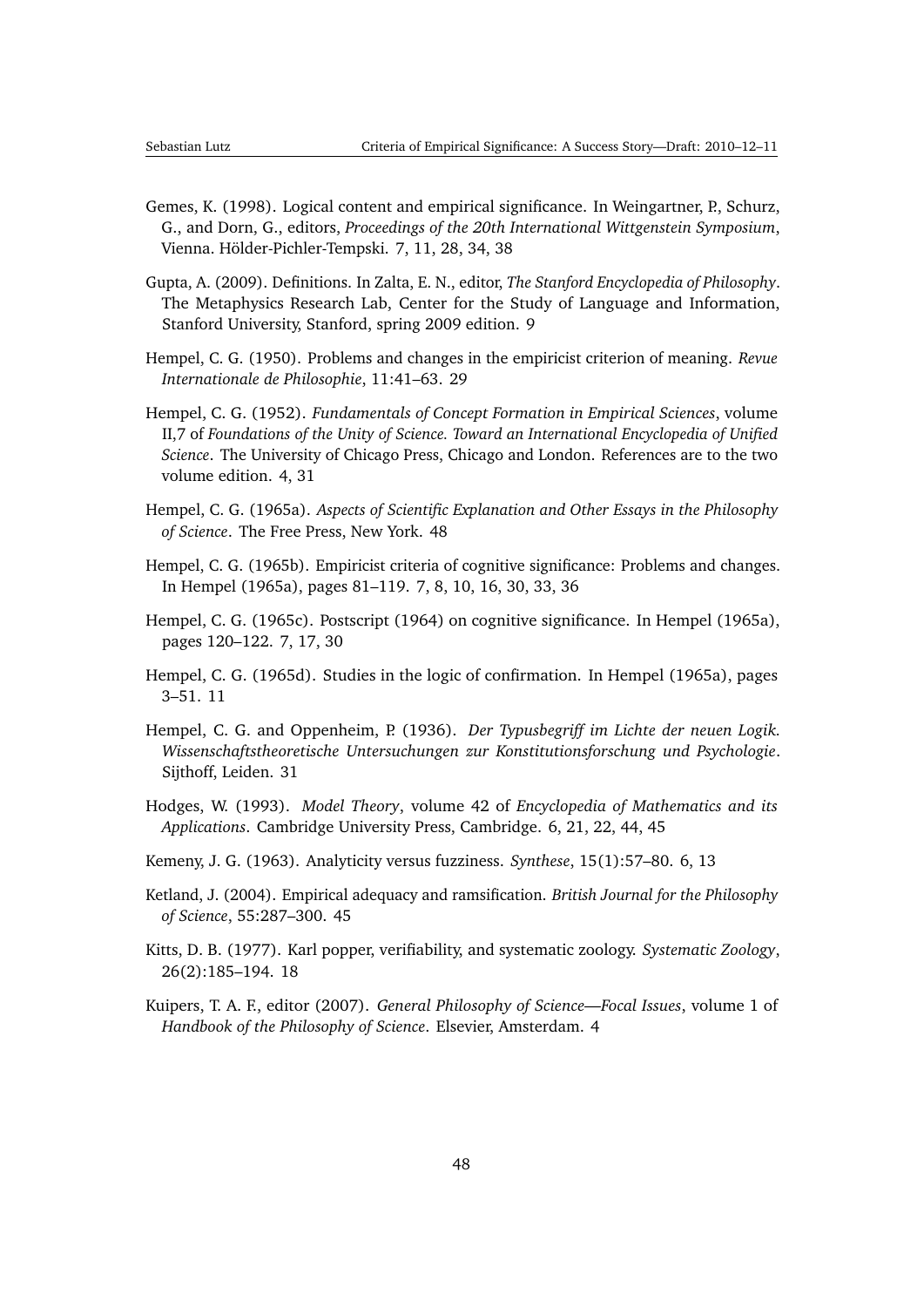- <span id="page-48-14"></span><span id="page-48-10"></span>Lakatos, I. (1974). Falsification and the methodology of scientific research programmes. In Lakatos, I. and Musgrave, A., editors, *Criticism and the Growth of Knowledge*, volume 4 of *Proceedings of the International Colloquium in the Philosophy of Science*, pages 91–196. Cambridge University Press, Cambridge. [42](#page-41-2)
- <span id="page-48-8"></span>Laudan, L. (1986). Some problems facing intuitionist meta-methodologies. *Synthese*, 67(1):115–129. [35](#page-34-2)
- <span id="page-48-4"></span>Lewis, D. (1970). How to define theoretical terms. *The Journal of Philosophy*, 67(13):427– 446. [5](#page-4-1)
- <span id="page-48-0"></span>Lewis, D. (1988a). Ayer's first empiricist criterion of meaning: Why does it fail? *Analysis*, 48(1):1–3. [2,](#page-1-1) [10,](#page-9-1) [35,](#page-34-2) [39](#page-38-1)
- <span id="page-48-7"></span>Lewis, D. (1988b). Statements partly about observation. *Philosophical Papers*, 17:1–31. References are to the reprint [\(Lewis](#page-48-13) [1998,](#page-48-13) 125–155). [10,](#page-9-1) [13,](#page-12-3) [14,](#page-13-3) [25,](#page-24-3) [33,](#page-32-1) [43](#page-42-1)
- <span id="page-48-13"></span>Lewis, D. (1998). *Papers in Philosophical Logic*. Cambridge Studies in Philosophy. Cambridge University Press, Cambridge. [49](#page-48-14)
- <span id="page-48-12"></span>Ło´s, J. (1955). On the extending of models I. *Fundamenta Mathematicae*, 42. [45](#page-44-0)
- <span id="page-48-2"></span>Lutz, S. (2010a). On a straw man in the philosophy of science: A defense of the received view. Presented at the *British Society for the Philosophy of Science Annual Meeting*, (Dublin, Ireland, July 9<sup>th</sup>, 2010). [http://philsci-archive.pitt.edu/archive/](http://philsci-archive.pitt.edu/archive/00005497/) [00005497/](http://philsci-archive.pitt.edu/archive/00005497/). [4](#page-3-2)
- <span id="page-48-9"></span>Lutz, S. (2010b). On Sober's criterion of contrastive testability. Forthcoming. [39](#page-38-1)
- <span id="page-48-3"></span>Lutz, S. (2010c). What's right with a syntactic approach to theories and models? Presented at *EPSA09: 2nd Conference of the European Philosophy of Science Association (Amsterdam, The Netherlands, October 22nd, 2009)*. [http://philsci-archive.pitt.edu/](http://philsci-archive.pitt.edu/archive/00005264/) [archive/00005264/](http://philsci-archive.pitt.edu/archive/00005264/). [4](#page-3-2)
- <span id="page-48-1"></span>Martin, R. M. (1952). On 'analytic'. *Philosophical Studies*, 3:42–47. [4,](#page-3-2) [6](#page-5-2)
- <span id="page-48-6"></span>Mates, B. (1951). Analytic sentences. *Philosophical Review*, 60:525–534. [6](#page-5-2)
- <span id="page-48-5"></span>Nielsen, K. (1966). On fixing the reference range of 'God'. *Religious Studies*, 2(1):13–36. [5](#page-4-1)
- <span id="page-48-11"></span>Nott, K. (1959). Review of Karl Popper: *The Logic of Scientific Discovery*. *Times Literary Supplement*. Published on the 27<sup>th</sup> of February. Republished online 2009-01-08. Retrieved 2009-11-16, 18:26h. [43](#page-42-1)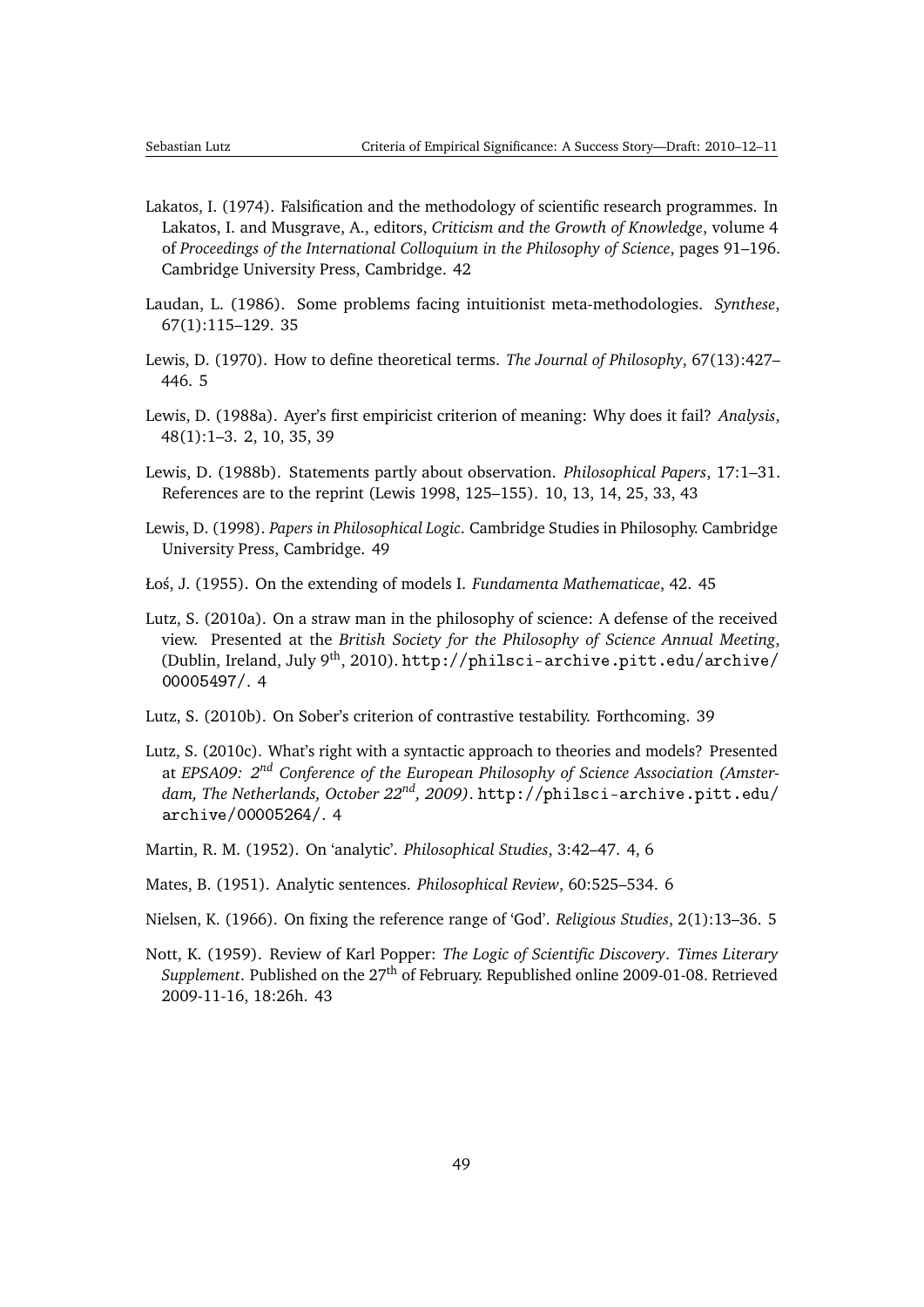- <span id="page-49-14"></span><span id="page-49-10"></span>Peacocke, C. (1986). *Thoughts: an Essay on Content*, volume 4 of *Aristotelian Society*. Basil Blackwell, New York, NY. [17](#page-16-3)
- <span id="page-49-0"></span>Pokriefka, M. L. (1983). Ayer's definition of empirical significance revisited. *Analysis*, 43(4):166–170. [2,](#page-1-1) [11](#page-10-1)
- <span id="page-49-1"></span>Pokriefka, M. L. (1984). More on empirical significance. *Analysis*, 44(2):92–93. [2](#page-1-1)
- <span id="page-49-2"></span>Popper, K. R. (1935). *Logik der Forschung: Zur Erkenntnistheorie der modernen Naturwissenschaft*, volume 9 of *Schriften zur wissenschaftlichen Weltauffassung*. Julius Springer, Wien. Published in 1934, nominal publication date incorrect. References are to the extended and revised translation [\(Popper](#page-49-13) [2000\)](#page-49-13). [4,](#page-3-2) [7,](#page-6-1) [9,](#page-8-2) [32,](#page-31-2) [36,](#page-35-3) [42,](#page-41-2) [50](#page-49-14)
- <span id="page-49-13"></span>Popper, K. R. (2000). *The Logic of Scientific Discovery*. Routledge, London and New York, NY. Translated and extended from the German original [\(Popper](#page-49-2) [1935\)](#page-49-2) by Karl Popper, Julius Freed, and Lan Freed. [50](#page-49-14)
- <span id="page-49-5"></span>Przeł˛ecki, M. (1969). *The Logic of Empirical Theories*. Monographs in Modern Logic Series. Routledge & Kegan Paul/Humanities Press, London/New York. [5,](#page-4-1) [7,](#page-6-1) [18,](#page-17-5) [45](#page-44-0)
- <span id="page-49-4"></span>Przeł˛ecki, M. (1974a). Empirical meaningfulness of quantitative statements. *Synthese*, 26:344–355. [5,](#page-4-1) [7,](#page-6-1) [12,](#page-11-5) [18,](#page-17-5) [20,](#page-19-2) [26,](#page-25-0) [34](#page-33-0)
- <span id="page-49-8"></span>Przełęcki, M. (1974b). On model theoretic approach to empirical interpretation of scientific theories. *Synthese*, 26:401–406. [7](#page-6-1)
- <span id="page-49-12"></span>Przeł˛ecki, M. and Wójcicki, R. (1971). Inessential parts of extensions of first-order theories. *Studia Logica*, 28(1):83–95. [45](#page-44-0)
- <span id="page-49-9"></span>Psillos, S. (2000). Rudolf Carnap's 'Theoretical concepts in science'. *Studies in History and Philosophy of Science Part A*, 31:151–172. [7,](#page-6-1) [15](#page-14-1)
- <span id="page-49-3"></span>Putnam, H. (1962). What theories are not. In Nagel, E., Suppes, P., and Tarski, A., editors, *Logic, Methodology, and Philosophy of Science: Proceedings of the 1960 International Congress*. Stanford University Press, Stanford. [5](#page-4-1)
- <span id="page-49-6"></span>Reichenbach, H. (1951). The verifiability theory of meaning. *Proceedings of the American Academy of Arts and Sciences*, 80(1):46–60. [5](#page-4-1)
- <span id="page-49-11"></span>Roberts, F. S. and Franke, C. H. (1976). On the theory of uniqueness in measurement. *Journal of Mathematical Psychology*, 14:211–218. [20,](#page-19-2) [22](#page-21-2)
- <span id="page-49-7"></span>Rozeboom, W. W. (1962). The factual content of theoretical concepts. In Feigl, H., Scriven, M., and Maxwell, G., editors, *Scientific Explanation, Space, and Time*, volume 3 of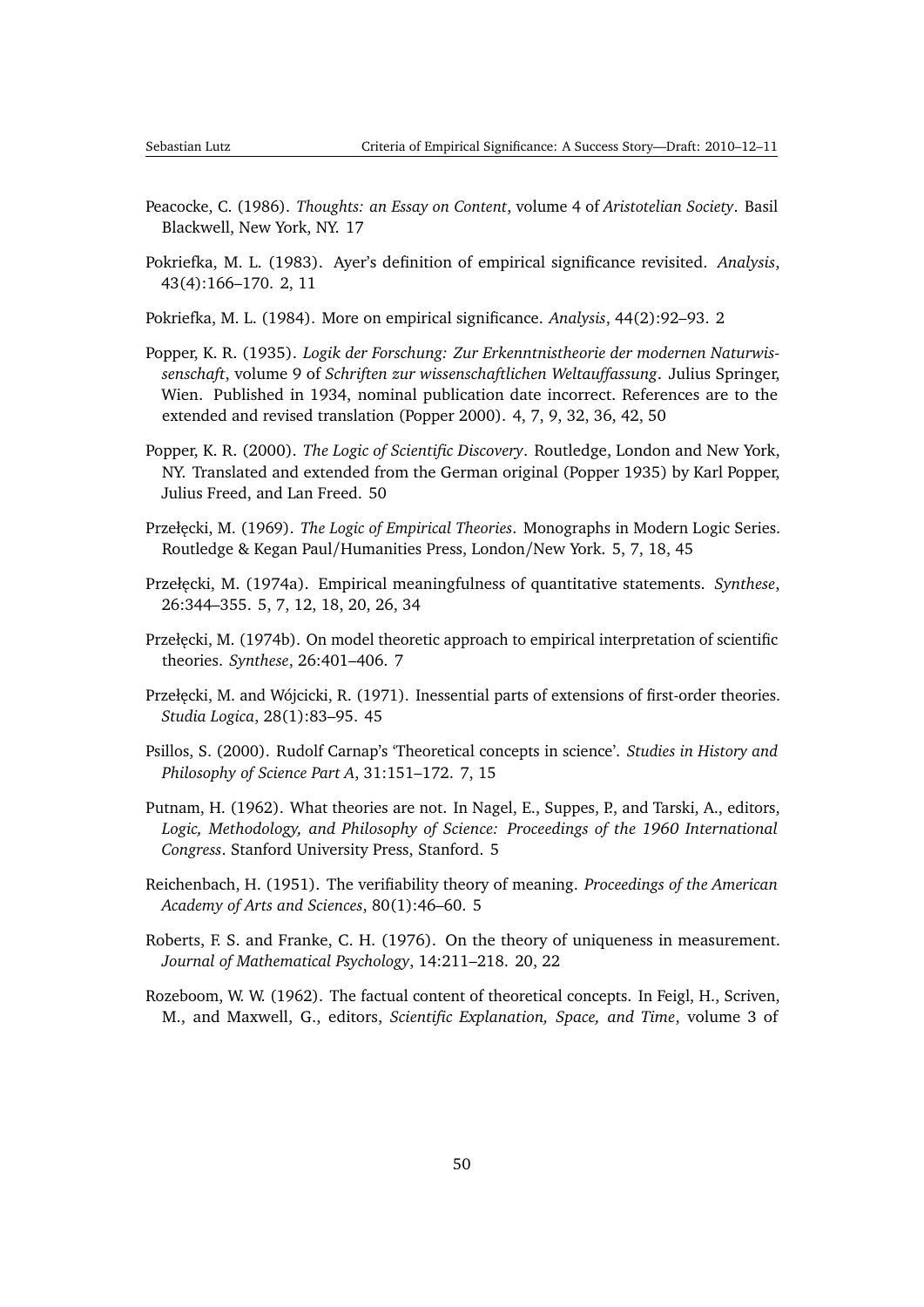*Minnesota Studies in the Philosophy of Science*, pages 273–357. University of Minnesota Press, Minneapolis, MN. [7,](#page-6-1) [15](#page-14-1)

- <span id="page-50-6"></span>Rozeboom, W. W. (1970). The crisis in philosophical semantics. In Radner, M. and Winokur, S., editors, *Analyses of Theories and Methods of Physics and Psychology*, volume 4 of *Minnesota Studies in the Philosophy of Science*, pages 196–219. University of Minnesota Press, Minneapolis, MN. [5,](#page-4-1) [7](#page-6-1)
- <span id="page-50-7"></span>Ruja, H. (1961). The present status of the verifiability criterion. *Philosophy and Phenomenological Research*, 22(2):216–222. [7](#page-6-1)
- <span id="page-50-12"></span>Rynasiewicz, R. A. (1983). Falsifiability and the semantic eliminability of theoretical languages. *The British Journal for the Philosophy of Science*, 34(3):225–241. [45](#page-44-0)
- <span id="page-50-8"></span>Rynin, D. (1956–1957). Vindication of l∗g∗c∗l p∗s∗t∗v∗sm. *Proceedings and Addresses of the American Philosophical Association*, 30:45–67. [7,](#page-6-1) [17,](#page-16-3) [29,](#page-28-0) [36](#page-35-3)
- <span id="page-50-10"></span>Salmon, W. C. (1967). *The Foundations of Scientific Inference*. University of Pittsburgh Press, Pittsburgh, PA. [43](#page-42-1)
- <span id="page-50-9"></span>Schurz, G. (1991). Relevant deduction. *Erkenntnis*, 35:391–437. [40](#page-39-2)
- <span id="page-50-3"></span>Smolin, L. (2006). *The Trouble With Physics: The Rise of String Theory, the Fall of a Science, and What Comes Next*. Houghton Mifflin, Boston, MA. [3](#page-2-0)
- <span id="page-50-11"></span>Sneed, J. D. (1971). *The Logical Structure of Mathematical Physics*. D. Reidel Publishing Co., Dordrecht, The Netherlands. [45](#page-44-0)
- <span id="page-50-4"></span>Sober, E. (1990). Contrastive empiricism. In Savage, C. W., editor, *Scientific Theories*, volume 14 of *Minnesota Studies in the Philosophy of Science*, pages 392–410. University of Minnesota Press, Minneapolis, MN. [3](#page-2-0)
- <span id="page-50-1"></span>Sober, E. (1999). Testability. *Proceedings and Addresses of the American Philosophical Association*, 73(2):47–76. [3](#page-2-0)
- <span id="page-50-2"></span>Sober, E. (2007). What is wrong with intelligent design? *The Quarterly Review of Biology*, 82(1):3–8. [3,](#page-2-0) [38](#page-37-2)
- <span id="page-50-0"></span>Sober, E. (2008). *Evidence and Evolution: The Logic Behind the Science*. Cambridge University Press, Cambridge. [3,](#page-2-0) [7,](#page-6-1) [17,](#page-16-3) [39](#page-38-1)
- <span id="page-50-5"></span>Suppe, F. (1972). What's wrong with the received view on the structure of scientific theories? *Philosophy of Science*, 39(1):1–19. [5](#page-4-1)